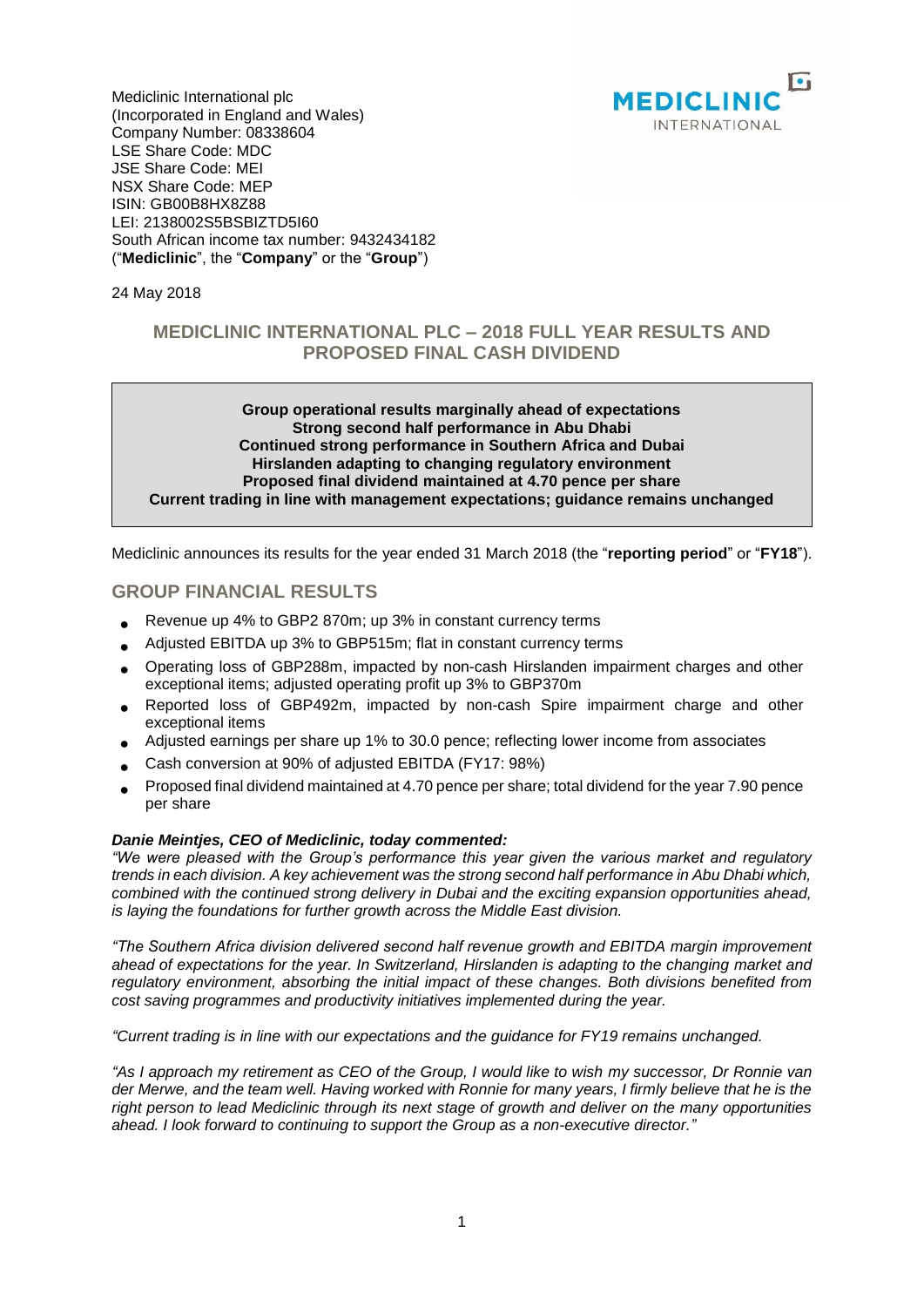# **GROUP STRATEGIC OVERVIEW**

The Group's strategic focus is to deliver high-quality healthcare services and provide an optimal patient experience across the operating divisions in Switzerland, Southern Africa and the Middle East. To this end, Mediclinic continued to invest in its people, clinical facilities and technology during the year. The Group's growing international scale enables it to unlock further value through promoting collaboration and best practice between its operating divisions and to extract further synergies and cost-efficiencies.

Long-term demand for Mediclinic's services, across its operating divisions, remains robust, underpinned by *inter alia* ageing population, growing disease burden and technological innovation. However, the increase in demand across the operating divisions is juxtaposed by lower economic growth in some regions and greater competition. In addition, there is an increased focus on the affordability of delivering healthcare which is resulting in changing care delivery models and greater regulatory oversight.

The Group is well positioned to continue to drive long-term value for its shareholders with a wellbalanced portfolio of global operations in all three attractive healthcare markets. Together with an equity investment, this portfolio provides the Group with a sound platform for sustainable long-term performance.

|                                                        | 2018<br>GBP'm | 2017    | GBP'm Variance % |
|--------------------------------------------------------|---------------|---------|------------------|
| Revenue                                                | 2870          | 2 7 4 9 | 4%               |
| <b>EBITDA</b>                                          | 522           | 509     | 3%               |
| Adjusted EBITDA <sup>1</sup>                           | 515           | 501     | 3%               |
| Operating (loss)/profit                                | (288)         | 362     | (180%)           |
| (Loss)/Earnings <sup>2</sup>                           | (492)         | 229     | (315%)           |
| Adjusted earnings <sup>1</sup>                         | 221           | 220     | $1\%$            |
| (Loss)/earnings per share (pence)                      | (66.7)        | 31.0    | (315%)           |
| Adjusted earnings per share (pence) <sup>1 and 3</sup> | 30.0          | 29.8    | $1\%$            |
| Total dividend per share (pence)                       | 7.90          | 7.90    | 0%               |
| Net debt                                               | 1676          | 1 669   | 0%               |
| Cash conversion                                        | 90%           | 98%     |                  |

# **GROUP FINANCIAL SUMMARY**

- *1 The Group uses adjusted income statement reporting as non-IFRS measures in evaluating performance and as a method to provide shareholders with clear and consistent reporting. The reconciliations between the statutory and the non-IFRS measures are included in the Financial Review section below.*
- *2 Earnings refer to (loss)/profit attributable to equity holders.*
- *3 Excluding the impact of Spire's exceptional provision for the potential cost of a settlement relating*  to civil litigation against a consultant who previously had practicing privileges at Spire Healthcare *and a charge relating to a decision to cease the provision of radiotherapy services at the Spire Specialist Cancer Care Centre in Baddow (Essex), Mediclinic's adjusted earnings per share for the period was up 5% at 31.3 pence. The 1.3 pence impact on adjusted earnings per share is calculated by taking Mediclinic's 29.9% share of the GBP43.1m booked by Spire, adjusting for tax and applying this amount against the Group's weighted average number of shares in issue.*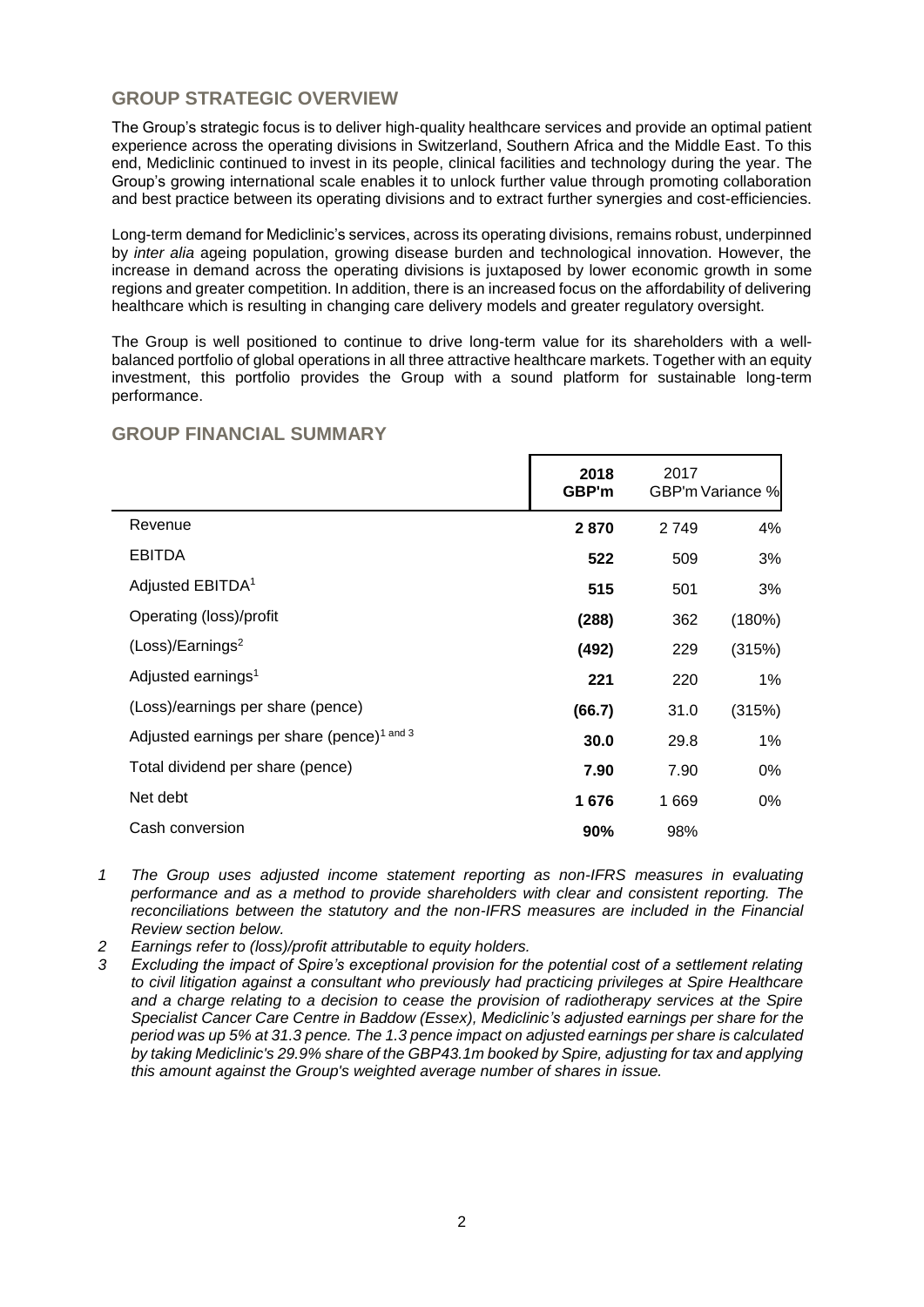### **Adjusted results**

The Group's FY18 revenue was GBP2 870m (FY17: GBP2 749m) and adjusted EBITDA was GBP515m (FY17: GBP501m), up 4% and 3% respectively. In constant currency terms, FY18 revenue was up 3% and adjusted EBITDA was flat, with the Group's adjusted EBITDA margin decreasing to 17.9% (FY17: 18.2%). This was as a result of a good performance, especially in the second half of the financial year, from Southern Africa and the Middle East and a lower contribution from Hirslanden.

Adjusted depreciation and amortisation was up 5% to GBP145m (FY17: GBP138m) in line with the continued investment programme expanding the asset base to support growth and enhancing patient experience and clinical quality.

Adjusted operating profit was up 3% to GBP370m (FY17: GBP360m).

Adjusted net finance costs benefited from the refinance in Switzerland and was down 13% at GBP70m (FY17: GBP80m) and adjusted taxation was GBP64m (FY17: GBP58m) with an adjusted effective tax rate for the period of 20.8% (FY17: 20.4%).

Mediclinic's investment in Spire Healthcare Group plc ("**Spire**") is equity accounted. For the year ended 31 December 2017, Spire reported a profit after tax of GBP16.8m (31 December 2016: GBP53.6m). Spire's adjusted profit after tax for the year was GBP57.9m (31 December 2016: GBP76.6m). The principal differences related to a GBP28.7m provision for the potential cost of a civil litigation settlement against a consultant who previously had practicing privileges at Spire and a charge relating to a decision to cease the provision of radiotherapy services at the Spire Specialist Cancer Care Centre in Baddow (Essex). The exceptional items materially impacted the FY18 equity accounted share of reported profit after tax from Spire. After adjusting for the amortisation of intangible assets recognised in the notional purchase price allocation of the equity investment, FY18 income from associates was GBP2.8m (FY17: GBP12.4m).

Adjusted earnings were up 1% to GBP221m (FY17: GBP220m) with adjusted earnings per share up 1% to 30.0 pence (FY17: 29.8 pence). Excluding the impact of Spire's exceptional charges mentioned above, adjusted earnings per share for the period was up 5% at 31.3 pence. The proposed final dividend per share is 4.70 pence (FY17: 4.70 pence), resulting in a total dividend for the year of 7.90 pence (FY17: 7.90 pence) representing a 26% pay-out ratio to adjusted earnings, in line with the Group's policy of 25% to 30%.

#### **Reported results**

Reported revenue was up 4% to GBP2 870m (FY17: GBP2 749m) and EBITDA was up 3% to GBP522m (FY17: 509m).

EBITDA was impacted by the following exceptional items:

- recognition of a past service cost credit of GBP4m in Swiss pension plans; and
- a favourable pre-acquisition fair value adjustment to debtors of GBP3m in Mediclinic Middle East.

Depreciation and amortisation increased by 16% to GBP168m (FY17: GBP145m), largely due to the accelerated amortisation of GBP23m relating to the rebranding of the Al Noor hospitals to Mediclinic.

Operating loss was impacted by the following exceptional items:

- recognition of impairment charges on Hirslanden properties of GBP84m and intangible assets of GBP560m;
- accelerated amortisation of GBP23m relating to the rebranding of the Al Noor hospitals to Mediclinic;
- loss on disposal of certain non-core businesses in Mediclinic Middle East of GBP7m; and
- release of a pre-acquisition provision of GBP9m in Switzerland.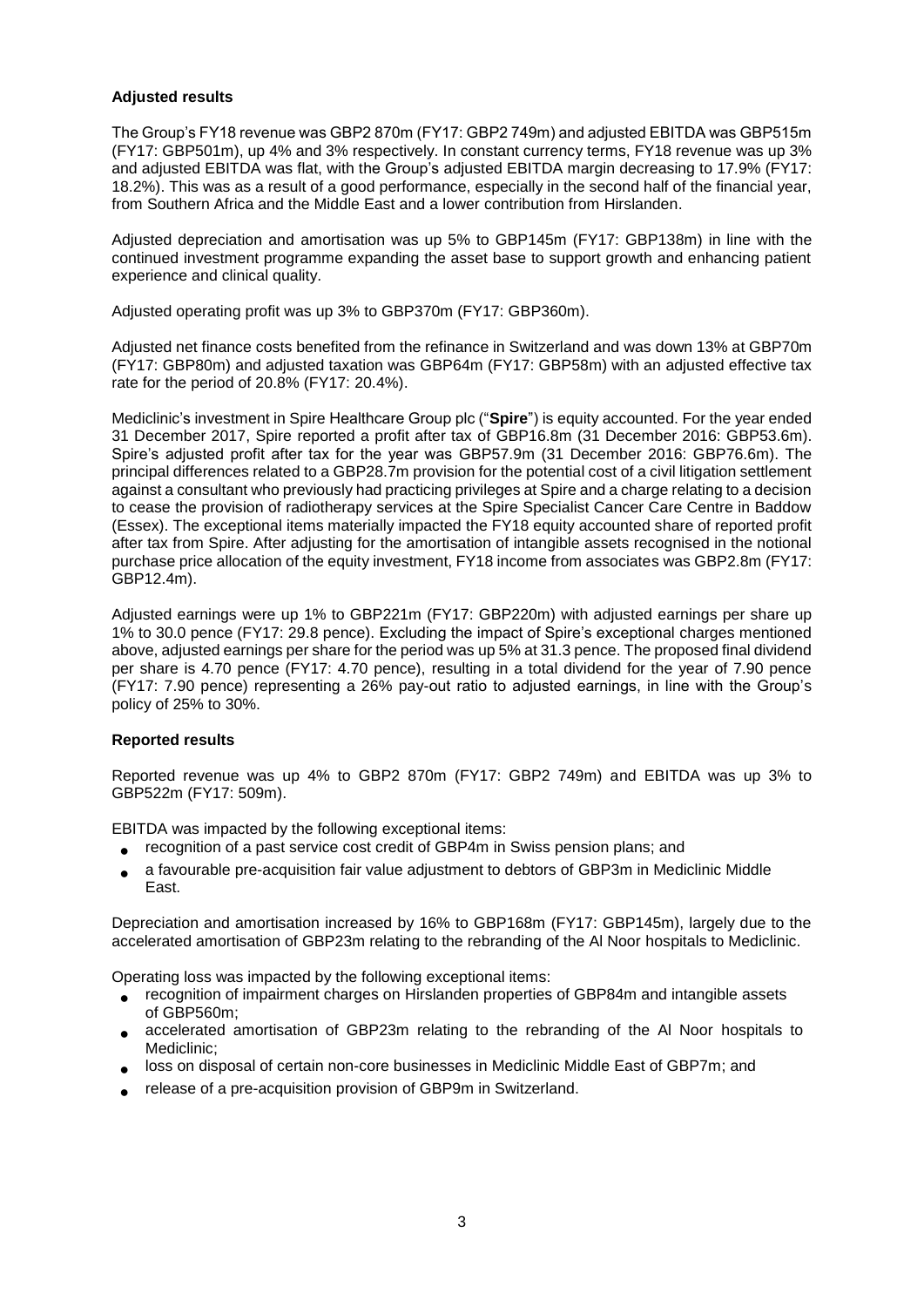Changes in the market and regulatory environment in Switzerland affected key inputs to impairment reviews that gave rise to impairment charges recorded against properties and intangible assets of GBP84m and GBP560m, respectively.

The exceptional charges listed above gave rise to an operating loss in FY18 of GBP288m (FY17: operating profit GBP362m).

Finance costs increased by 27% to GBP94m (FY17: GBP74m), impacted by a reduced gain from the non-cash fair value adjustment on the ineffective Swiss interest rate swap of GBP4m (FY17: GBP13m) as well as the derecognition of unamortised finance expenses of GBP19m in the current year due to the extinguishment of the original liability following the refinancing of Hirslanden's debt.

The Group's reported effective tax rate is significantly skewed by exceptional non-deductible expenses which include impairment of goodwill, impairment of the equity investment and accelerated amortisation. The rate is also affected by unrelievable losses on disposals of non-core businesses.

The market value of the investment in Spire was GBP270m at 30 September 2017, which was below the carrying value at 31 March 2017. An impairment test was performed at 30 September 2017 considering Spire's half year results announcement including guidance. As a result, an impairment charge of GBP109m was recorded against the carrying value of the equity accounted investment. An updated test was performed at 31 March 2018 following release of revised guidance by Spire but no further impairment charge was required.

On a Group reported basis, the earnings were impacted by the following exceptional items:

- fair value gains on ineffective cash flow hedges of GBP4m in Switzerland;
- derecognition of unamortised finance expenses of GBP19m in Switzerland; and
- recognition of an impairment charge on the equity investment in Spire of GBP109m.

The reported earnings were a loss of GBP492m (FY17: profit of GBP229m).

*Group results are subject to movements in foreign currency exchange rates. Refer to the Financial Review section below for exchange rates used to convert the operating divisions' results and financial position to pounds sterling.*

*Details of the FY18 results investor and analyst audio webcast and conference call are available at the end of this report or visit the Group's website at [www.mediclinic.com.](http://www.mediclinic.com/)*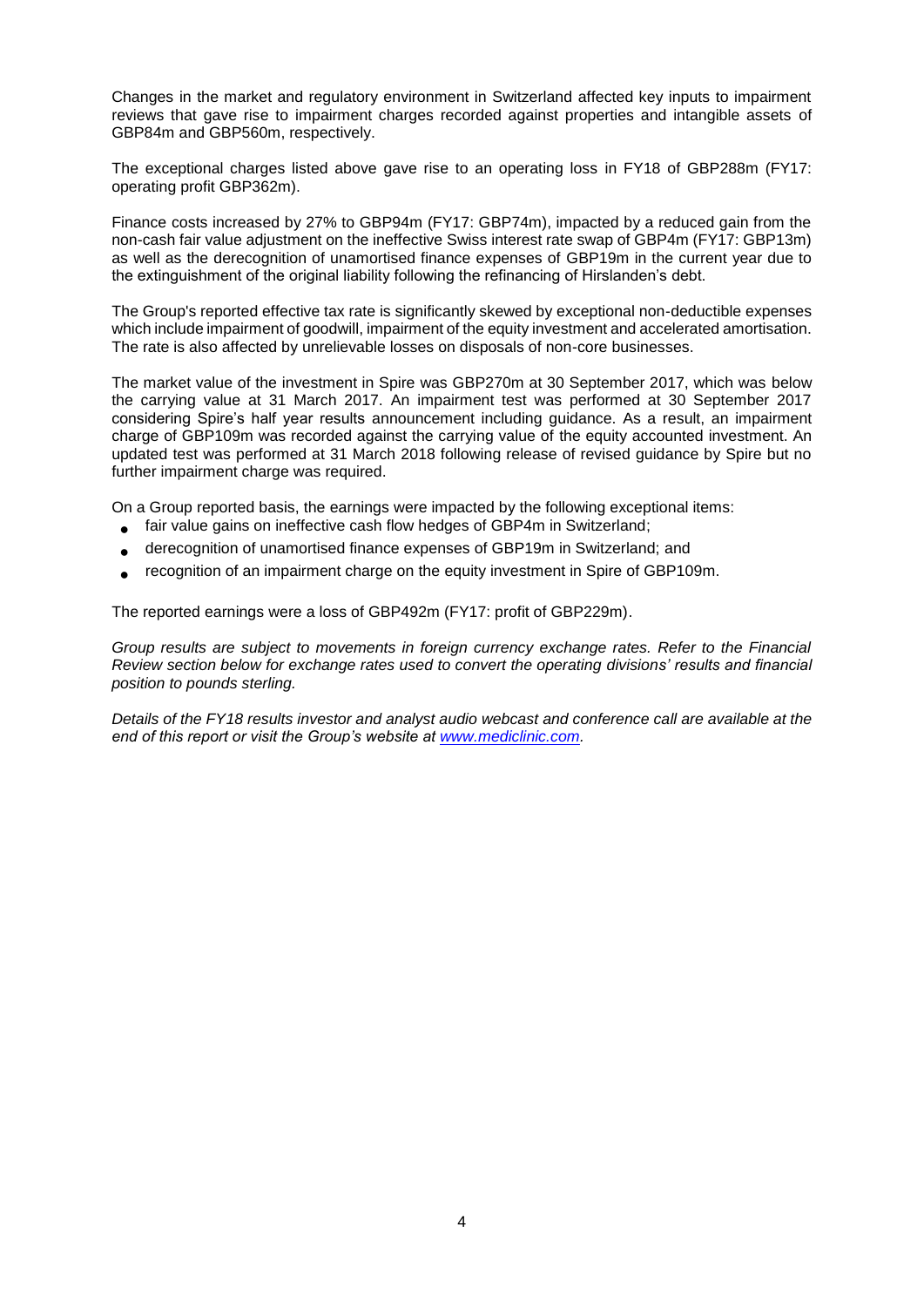# **OPERATIONAL RESULTS**

- Hirslanden revenue up 2% to CHF1 735m; adjusted EBITDA down 7% to CHF318m; adjusted EBITDA margin of 18.3%
- Southern Africa revenue up 5% to ZAR15 106m; adjusted EBITDA up 6% to ZAR3 245m; adjusted EBITDA margin of 21.5%
- Middle East revenue up 1% to AED3 134m; adjusted EBITDA up 9% to AED397m; adjusted EBITDA margin of 12.7%

# **HIRSLANDEN**

|                                      | 2018    | 2017    | Variance<br>% |
|--------------------------------------|---------|---------|---------------|
| Movement in bed days sold            | 1.6%    | (0.7%   |               |
| Movement in revenue per bed day sold | (1.5%)  | 3.0%    |               |
| Inpatients (000's)                   | 103     | 100     | 2.6%          |
| Revenue (CHF'm)                      | 1735    | 1 704   | $2\%$         |
| Adjusted EBITDA (CHF'm)              | 318     | 340     | (7%)          |
| Adjusted EBITDA margin               | 18.3%   | 20.0%   |               |
| Expansion capex (CHF'm)              | 47      | 74      | (36%)         |
| Maintenance capex (CHF'm)            | 82      | 89      | (8%)          |
| Adjusted EBITDA converted to cash    | 81%     | 96%     |               |
| Average GBP/CHF exchange rate        | 1.29    | 1.29    |               |
| Revenue (GBP'm)                      | 1 3 4 9 | 1 3 2 1 | $2\%$         |
| Adjusted EBITDA (GBP'm)              | 247     | 264     | (7%)          |

### **Financial review**

As at the end of the reporting period, Hirslanden operated 17 hospitals and 4 outpatient clinics with a total of 1 805 inpatient beds and 9 635 employees (7 633 full-time equivalents). It is the largest private acute care hospital group in Switzerland servicing approximately one third of inpatients treated in Swiss private hospitals. Hirslanden accounted for 47% of the Group's revenues (FY17: 48%) and 48% of its adjusted EBITDA (FY17: 53%).

Effective 1 July 2017, Hirslanden acquired Linde Holding Biel / Bienne AG ("**Linde**") for a total consideration of CHF107m. Linde is a leading private hospital in the Biel region of Switzerland offering a wide range of medical services with 115 beds, an outpatient clinic facility, emergency unit, six operating theatres, physiotherapy, radiology and an ophthalmology centre. In March 2017, the hospital's main building was expanded with a new wing which provides the opportunity for future growth. Linde delivered a good operating performance following its successful integration.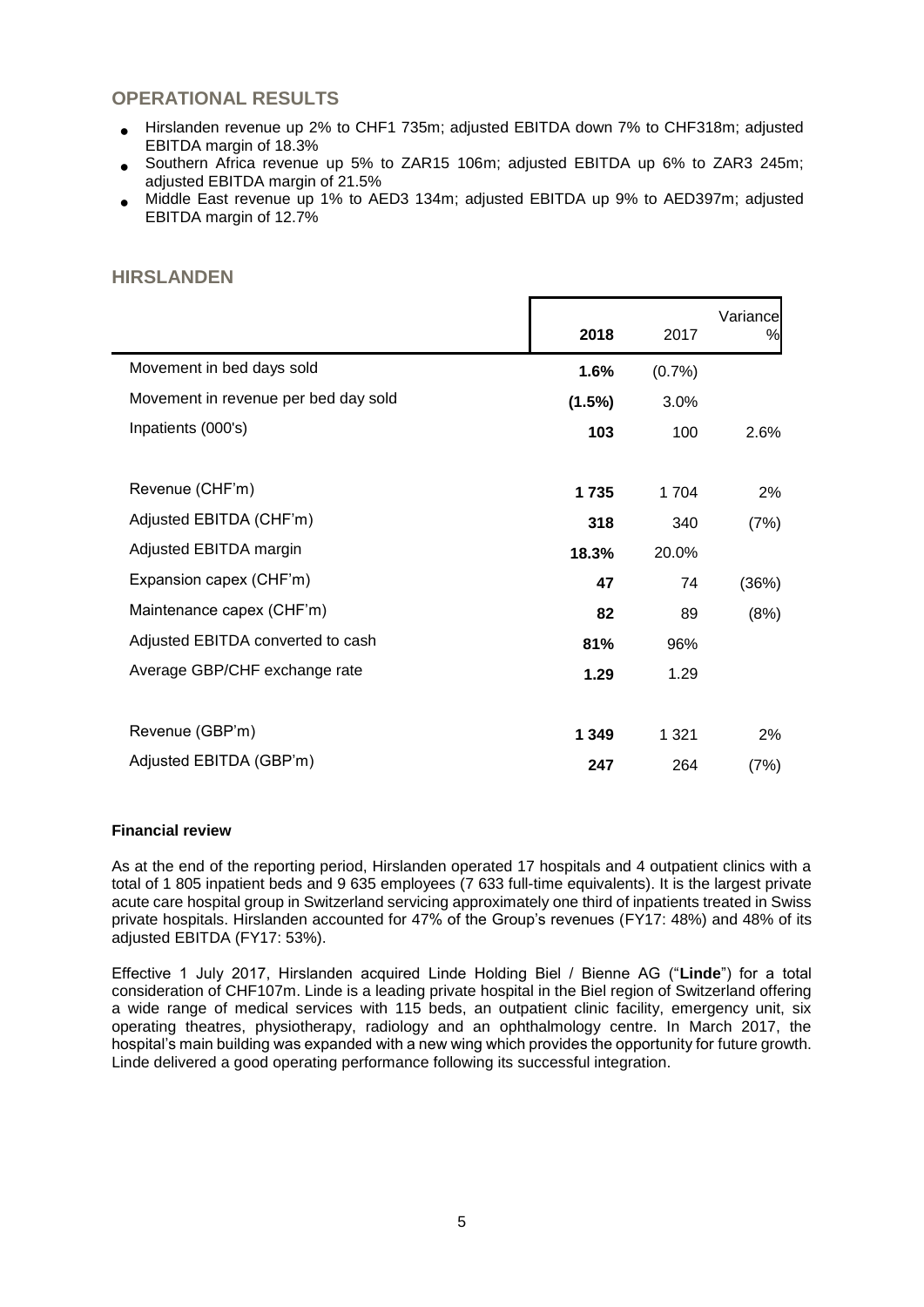Hirslanden's FY18 revenues were impacted by the timing of the Easter period, a subdued summer market, the continued change in insurance mix and the evolving changes in the regulatory environment. Revenue in FY18 was up 2% to CHF1 735m (FY17: CHF1 704m) as a result of flat inpatient revenues and an 8% increase in outpatient revenues, which contributed around 19% of the division's total revenue. The gradual insurance mix change continued, with a 10% increase in general insured patients and a 3% decline in supplementary insured patients. This, together with the integration of Linde, contributed to the 1.5% decline in revenue per bed day. Bed days sold and inpatient admissions were up 1.6% and 2.6% respectively. Excluding Linde, Hirslanden revenue was down 1% and outpatient revenue was up 3% with bed days sold and inpatient admissions down 2.6% and 2.1% respectively.

Adjusted EBITDA decreased by 7% in FY18 to CHF318m (FY17: CHF340m) with the adjusted EBITDA margin decreasing to 18.3% from 20.0%. This reflects the impact on revenue of current trends in the market and regulatory environment as well as the continued investment costs relating to the Hirslanden 2020 strategic programme offset by the benefits from cost-management programmes and efficiency savings.

Depreciation and amortisation increased by 12% to CHF110m (FY17: CHF98m) reflecting the incorporation of Linde and ongoing fixed asset investments. Adjusted operating profit decreased by 14% to CHF208m (FY17: CHF242m).

Net finance costs increased by 42% to CHF81m (FY17: CHF57m), mainly due to the derecognition of unamortised finance expenses of CHF24m due to the refinance of debt facilities implemented during the year. Hirslanden contributed GBP106m to the Group's adjusted earnings (representing 48%) compared to GBP121m (representing 55%) in the prior year.

Hirslanden converted 81% (FY17: 96%) of adjusted EBITDA into cash generated from operations, down from 96% in FY17 due to an increase in trade receivables largely caused by billing process changes.

In October 2017, the Group completed the refinancing of Hirslanden's secured long-term bank loans with a 25bps reduction in the cost of debt on a like for like basis and an extended maturity profile to at least 2023. The new facilities total CHF2.0bn.

In line with the requirements of IFRS, the Group performs an annual review of the carrying value for goodwill and other intangible assets. In Switzerland, the changes in the market and regulatory environment affected key inputs to the review that gave rise to impairment charges recorded against properties and intangible assets of GBP84m and GBP560m, respectively. Hirslanden goodwill and indefinite life trade names were carried at GBP307m and GBP341m, respectively, at the previous year end balance sheet date of 31 March 2017. The impairment charges are non-cash and excluded from the adjusted earnings metrics. The remaining trade names will be amortised over their respective estimated useful lives.

### **Regulatory update**

On 1 January 2018, the transitional solution to the national outpatient tariff ("**TARMED**") became effective. After mitigating actions, including improved utilisation and increased efficiencies, Hirslanden expects the annualised impact on adjusted EBITDA to be around CHF25m. The Federal Government has also been preparing a national framework for the outmigration of basic medical treatments transferring from an inpatient to an outpatient tariff, which is expected to be implemented from 1 January 2019. The final list of interventions will be agreed following the conclusion of a recent working group review. In the Canton of Lucerne, similar measures were implemented on 1 July 2017 and in four further Cantons (Zurich, Zug, Schaffhausen and Aargau) on 1 January 2018. Although the Federal Government is expected to implement a national framework from 1 January 2019, a number of insurance companies in Switzerland are already applying certain elements of the framework in some further cantons.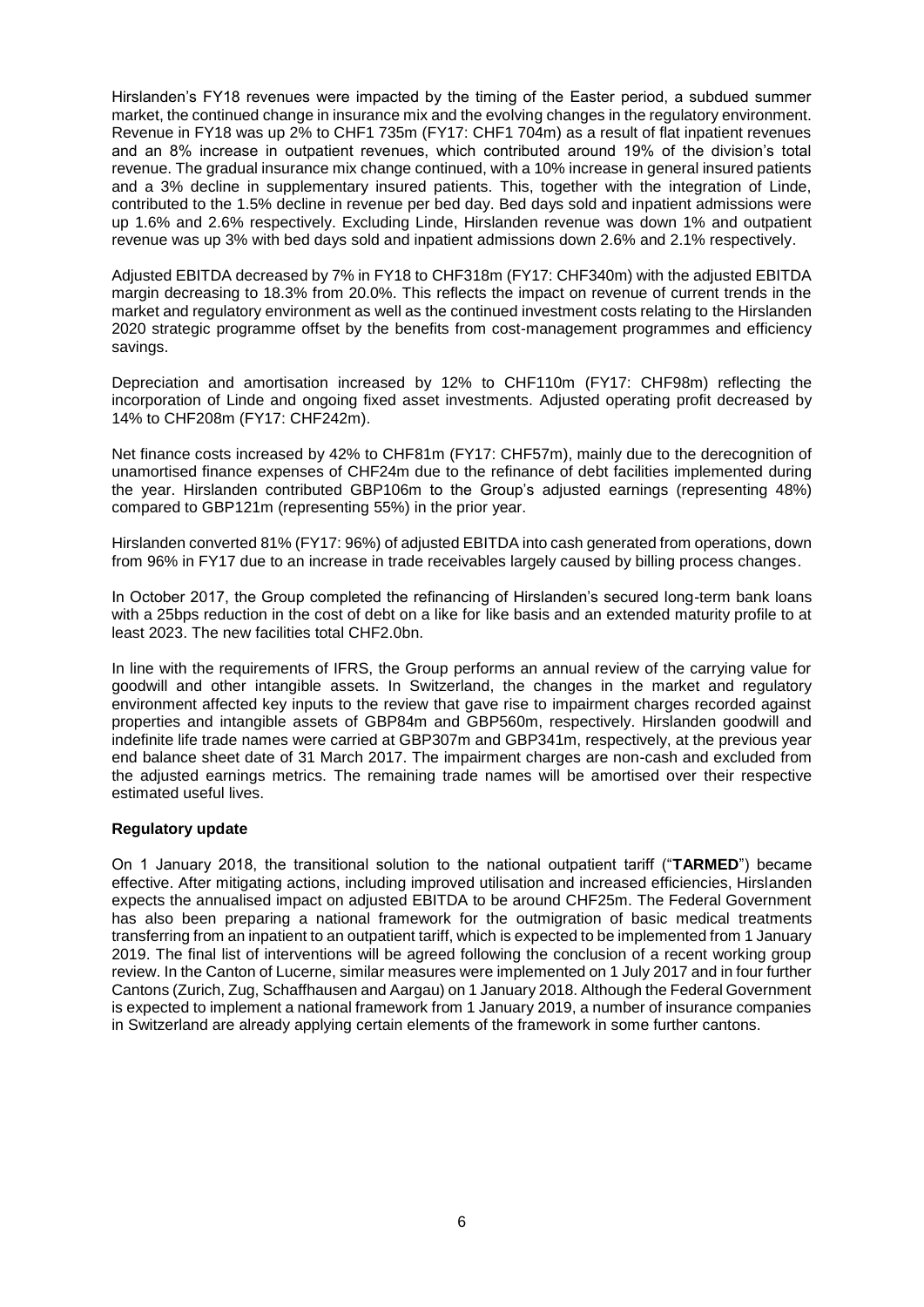#### **Adapting to the current market and regulatory trends**

Hirslanden continues to adapt its business model to address the trends in inpatient and outpatient activity driven by the evolving regulatory environment in Switzerland and the ongoing insurance mix change whilst maintaining excellent clinical performance. The continued investment in the Hirslanden 2020 strategic programme is a key building block of the long-term strategy to adapt to this changing environment, whilst also delivering cost savings and operational efficiencies for the division over time. The pace of regulatory change and its impact on the business continues to evolve and we are monitoring it closely to adapt accordingly.

The growing outmigration of care trend in Switzerland is being addressed as part of the Hirslanden 2020 strategic programme. This programme has two main goals: to increase the efficiency of the existing business by implementing standardised systems and processes; and to develop new areas of business, such as outpatient facilities to efficiently service day case patients. During the year, a new corporate office was opened in Zurich which will support the drive to deliver efficiencies across the division in addition to the roll out of standardised systems across the Zurich based hospitals in April 2018 that will continue across the rest of the division over the coming three years. Hirslanden is assessing the most appropriate outpatient solution to implement for each hospital, including the reconfiguration of existing hospital surgery units and the establishment of specialised outpatient and medical centres moving towards a more integrated medical network that facilitates the access to healthcare for patients. New medical centres where doctors' practices will be located are planned to open in Zurich, Cham and St. Gallen during the financial year ending 31 March 2019 ("**FY19**").

#### **Investing for future growth**

In FY18, Hirslanden invested CHF47m in expansion capital projects and new equipment and CHF82m on the replacement of existing equipment and upgrade projects. The division continues to invest in Hirslanden 2020. Hirslanden Klinik Im Park in Zurich opened its new Bellaria outpatient surgery centre in April 2017, which includes a ward for procedures requiring short inpatient stays. In FY19, Hirslanden expects to invest CHF55m and CHF77m on expansion and maintenance capex, respectively. Building work continues on an expanded emergency department for Klinik Hirslanden in Zurich and a new ward at Hirslanden Klinik St. Anna in Lucerne which are both expected to be completed in FY19. Other key projects in the year ahead include Hirslanden 2020, the new Birshof medical centre and intermediate care facility, new emergency units at Klinik Linde and Andreas Klinik as well as an outpatient surgery unit and medical centre at the train station in Lucerne.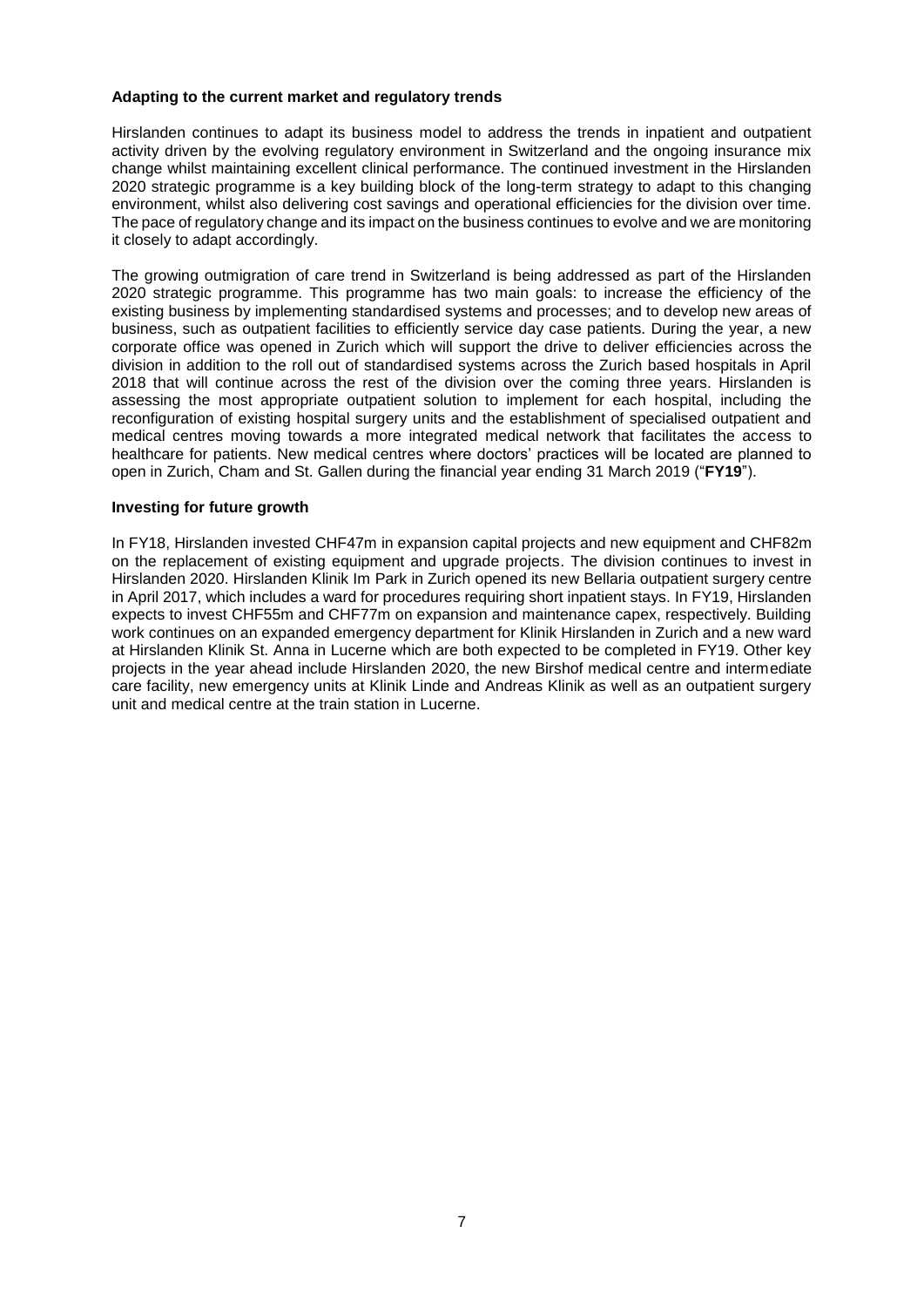## **MEDICLINIC SOUTHERN AFRICA**

|                                      | 2018    | 2017    | Variance % |
|--------------------------------------|---------|---------|------------|
| Movement in bed days sold            | (1.5%)  | 0.8%    |            |
| Movement in revenue per bed day sold | 6.7%    | 5.8%    |            |
| Admissions (000's)                   | 566     | 579     | (2%)       |
| Revenue (ZARm)                       | 15 106  | 14 367  | 5%         |
| Adjusted EBITDA (ZARm)               | 3 2 4 5 | 3 0 4 9 | 6%         |
| Adjusted EBITDA margin               | 21.5%   | 21.2%   |            |
| Expansion capex (ZARm)               | 423     | 790     | (46%)      |
| Maintenance capex (ZARm)             | 634     | 515     | 23%        |
| Adjusted EBITDA converted to cash    | 103%    | 104%    |            |
| Average GBP/ZAR exchange rate        | 17.22   | 18.41   |            |
| Revenue (GBPm)                       | 877     | 780     | 12%        |
| Adjusted EBITDA (GBPm)               | 189     | 165     | 14%        |

### **Financial review**

In Southern Africa (including South Africa and Namibia), as at the end of the reporting period, Mediclinic operated 52 hospitals and 2 day clinics with a total of 8 131 beds and 16 068 employees (19 795 fulltime equivalents). Mediclinic Southern Africa is the third largest private healthcare provider in Southern Africa by number of licensed beds. Mediclinic Southern Africa accounted for 31% of the Group's revenues (FY17: 28%) and 37% of its adjusted EBITDA (FY17: 33%).

Following a first half performance where patient volumes were impacted by the timing of Easter and other public holidays, Mediclinic Southern Africa delivered an improved and stronger-than-expected second half performance. Despite a continued weak macro-economic environment, stable medical insurance membership and certain funder interventions, revenue in Southern Africa increased by 5% to ZAR15 106m (FY17: ZAR14 367m). Bed days sold decreased by 1.5% and average revenue per bed day increased by 6.7%. Admissions decreased by 2.2% with the greatest decline in surgical day cases as the outmigration trend continues. The average length of stay increased by 0.8% whilst occupancy rates were 69.7% (FY17: 71.5%).

Adjusted EBITDA increased by 6% to ZAR3 245m (FY17: ZAR3 049m) resulting in the adjusted EBITDA margin increasing to 21.5% from 21.2% as the ongoing shift in case mix towards medical versus surgical cases and lower patient volumes were more than offset by cost management and efficiency initiatives.

Depreciation and amortisation increased by 7% to ZAR495m (FY17: ZAR465m) mainly because of an increased spend on medical equipment. Operating profit increased by 6% to ZAR2 749m (FY17: ZAR2 584m).

Net finance costs increased by 6% to ZAR526m (FY17: ZAR496m), helped by interest received on cash balances. Mediclinic Southern Africa contributed GBP72m to the Group's adjusted earnings (representing 33%) compared to GBP67m (representing 30%) in the comparative period.

The division converted 103% (FY17: 104%) of adjusted EBITDA into cash generated from operations.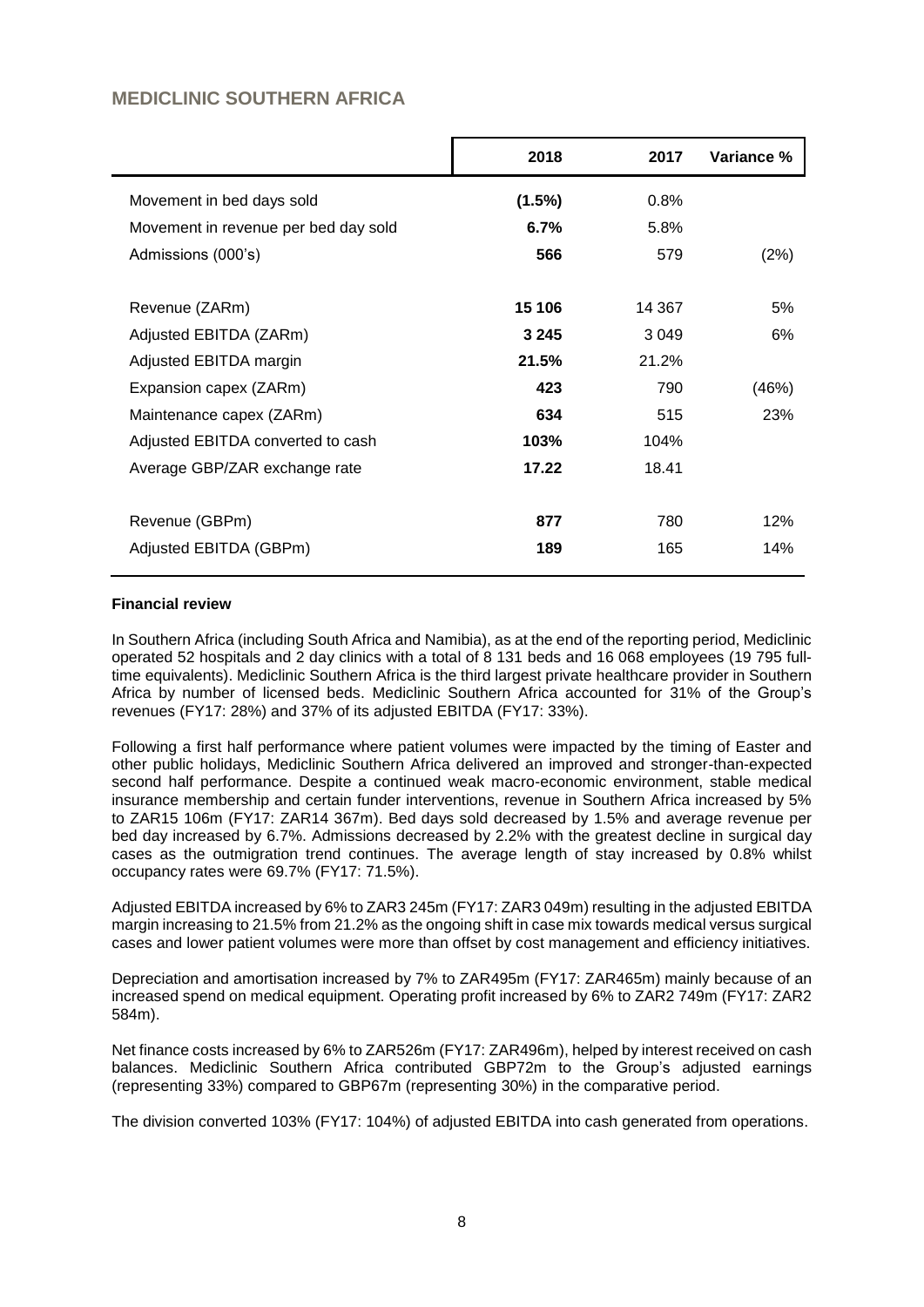#### **Investing to support long-term growth**

Mediclinic Southern Africa invested ZAR423m on expansion capital projects and new equipment and ZAR634m on the replacement of existing equipment and upgrade projects. The total number of licensed beds increased marginally during the year to 8 131 (FY17: 8 095) as existing hospital expansion work in the second half of the year at Mediclinic's Thabazimbi and Newcastle hospitals was completed. In addition to these modest expansion works, other projects during the year included expansion of Mediclinic Bloemfontein and Mediclinic Vergelegen. In FY19, Mediclinic Southern Africa expects to invest ZAR472m and ZAR846m on expansion and maintenance capex respectively. Several existing hospital and day clinic projects are due for completion in FY19 and FY20, which are expected to add some 300 additional operational beds. In line with our commitment to provide quality clinical care, we expect to invest during the year in additional resources to deliver further improvements across the division.

Mediclinic's day clinic roll-out is unique and premised on co-locating the facilities with the main hospitals to adapt to the outmigration of care trend in Southern Africa where admissions across the division have been impacted by declining day cases. The six day clinics Mediclinic now plans to open during FY19 and FY20 are at Mediclinic Newcastle, Nelspruit, Stellenbosch, Bloemfontein, Pietermaritzburg and Cape Gate, which will provide an additional 15 theatres to the Southern African operations. The first of these will be Mediclinic Newcastle Day Clinic which is scheduled to open in September 2018 with Mediclinic Nelspruit Day Clinic to follow next in 1H20.

In August 2017, Mediclinic announced it had agreed to an investment in the Intercare group of companies ("**Intercare**"). The Intercare group was founded in 2000 and currently manages 20 multidisciplinary primary care medical centres (which includes 15 dental centres), as well as 4 day hospitals and 4 sub-acute and rehabilitation hospitals in South Africa, servicing over 1 million patients per annum. The investment in Intercare comprises a minority shareholding in the multi-disciplinary medical and dental centres and a controlling shareholding in the day hospitals and sub-acute and rehabilitation hospitals. Intercare will continue to manage all its facilities under the Intercare brand. Mediclinic's proposed acquisition of the controlling shareholding in the day hospital and sub-acute and rehabilitation hospitals remains subject to Competition Commission approval.

Mediclinic's proposed acquisition of a controlling shareholding in Matlosana Medical Health Services (Pty) Ltd ("**MMHS**"), based in Klerksdorp in the North West Province of South Africa, has been referred to the Competition Tribunal by the Competition Commission with the case expected to be heard in the first quarter of FY19.

#### **Regulatory update**

The Competition Commission is currently undertaking a market inquiry into the private healthcare sector in South Africa to understand both whether there are features of the sector that prevent, distort or restrict competition and how competition in the sector can be promoted. The inquiry is due to publish its provisional recommendations by the end of May 2018, having been further delayed. The final publication is expected by the end of August 2018. Mediclinic has submitted documentation and participated in numerous seminars and discussions during the inquiry.

The South African Government is seeking a phased introduction of a National Health Insurance system over a 14-year period. The latest White Paper was released in June 2017 for consultation. Mediclinic has engaged with the Department of Health with regards to the functioning of the proposed seven institutions, bodies and commissions, submitting comments on the draft guidelines and making nominations to the committees. Mediclinic will continue to closely monitor the process and seeks further clarity on a large number of matters that still need to be addressed.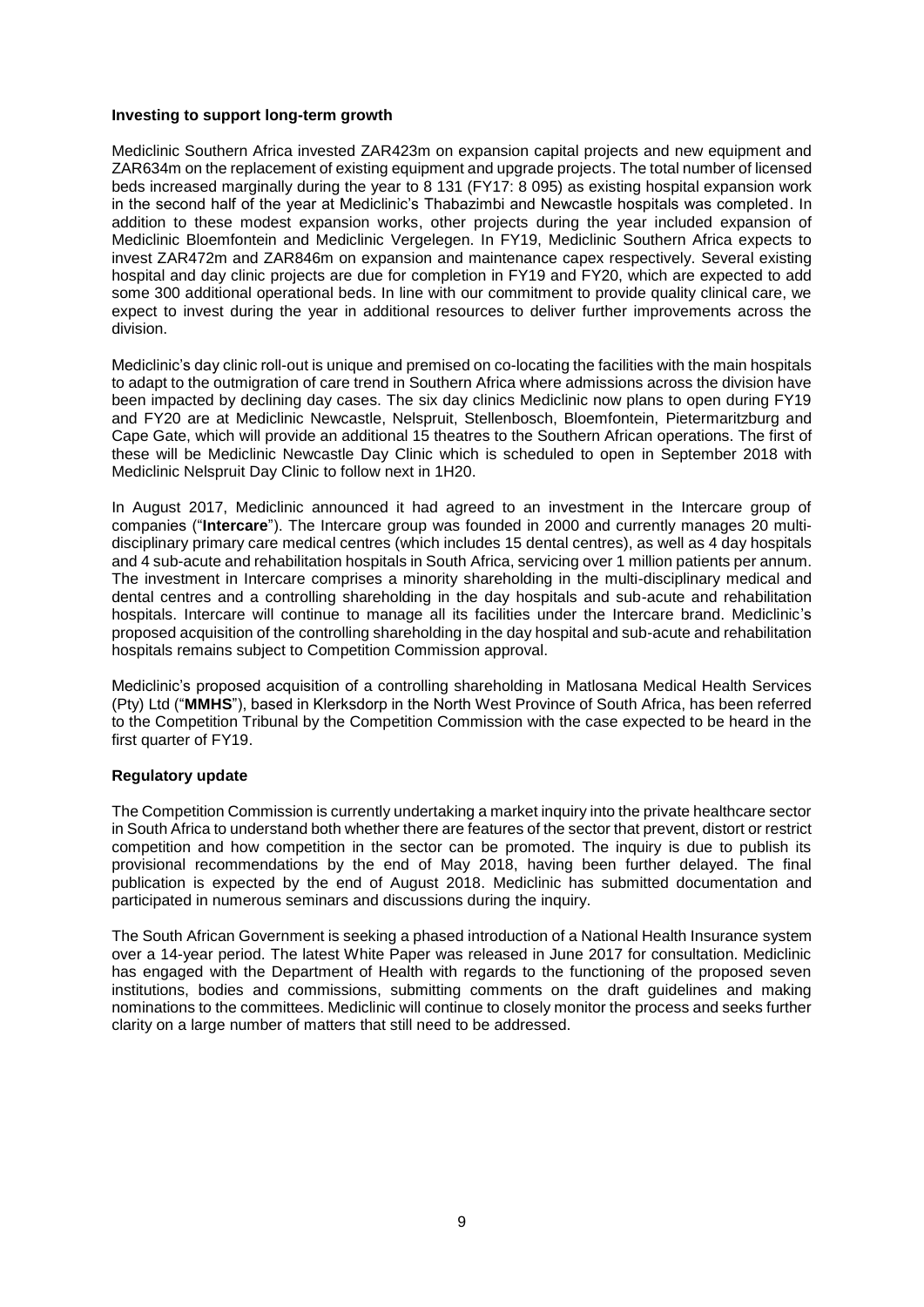# **MEDICLINIC MIDDLE EAST**

|                                   | 2018      | 2017    | Variance %l |
|-----------------------------------|-----------|---------|-------------|
|                                   |           |         |             |
| Inpatients ('000s)                | 72        | 69      | 3%          |
| Outpatients ('000s)               | 2866      | 3 1 7 3 | (10%)       |
| Movement in bed days sold         | $(3.5\%)$ | (6.2%)  |             |
|                                   |           |         |             |
| Revenue (AEDm)                    | 3 1 3 4   | 3 1 0 9 | $1\%$       |
| Adjusted EBITDA (AEDm)            | 397       | 364     | 9%          |
| Adjusted EBITDA margin            | 12.7%     | 11.7%   |             |
| Expansion capex (AEDm)            | 358       | 213     | 68%         |
| Maintenance capex (AEDm)          | 31        | 32      | (3%)        |
| Adjusted EBITDA converted to cash | 74%       | 121%    |             |
| Average GBP/AED exchange rate     | 4.87      | 4.80    |             |
|                                   |           |         |             |
| Revenue (GBPm)                    | 643       | 648     | (1%)        |
| Adjusted EBITDA (GBPm)            | 82        | 76      | 8%          |
|                                   |           |         |             |

### **Financial review**

Mediclinic Middle East, as at the end of the reporting period, operated 6 hospitals and 22 clinics with a total of 748 beds and 5 801 employees (5 830 full-time equivalents). Mediclinic Middle East is one of the leading private healthcare providers in the UAE with the majority of its operations in Dubai and Abu Dhabi (including Al Ain). Mediclinic Middle East accounted for 22% of the Group's revenues (FY17: 24%) and 16% of its adjusted EBITDA (FY17: 15%).

The Middle East remains a long-term growth market for the provision of high-quality private healthcare services, driven by a growing expatriate market and ageing local population facing an increased incidence of lifestyle-related medical conditions and a maturing regulatory environment which is increasingly focused on quality and clinical outcomes measures. Mediclinic has confidence in its Middle East growth strategy which includes the opening of new hospitals and clinics in addition to expansion and upgrades to existing facilities.

After reaching an inflection point, second half revenue in the Middle East division increased 6% comparatively and 12% sequentially. Continued strong delivery in Dubai was supported by a significantly improved operating performance in Abu Dhabi with Mediclinic Al Jowhara Hospital and Mediclinic Al Yahar, which opened in Al Ain during the prior year, exceeding expectations. FY18 revenue increased by 1% to AED3 134m (FY17: AED3 109m). Inpatient and outpatient volumes were up 3.3% and down 9.7% respectively in FY18, impacted largely by the business and operational alignment initiatives and non-core asset disposals in Abu Dhabi. The former includes strategies to actively migrate away from Basic to Thiqa (health insurance for UAE nationals) and Enhanced insured patients in Abu Dhabi and to invest in higher acuity inpatient services, generating higher-quality revenue and margin improvement.

Following a strong second half operating performance, FY18 adjusted EBITDA increased by 9% to AED397m (FY17: AED364m). The adjusted EBITDA margin was ahead of expectations increasing to 12.7% (FY17: 11.7%). The ongoing efficiency and cost-management initiatives implemented since the combination in February 2016 is expected to support margin improvement in the Middle East operating division as revenues increase.

In line with guidance, a provision for trade receivables impairment of AED88m (FY17: AED113m) was charged to the income statement. This represents 3% of Middle East revenue where the practice of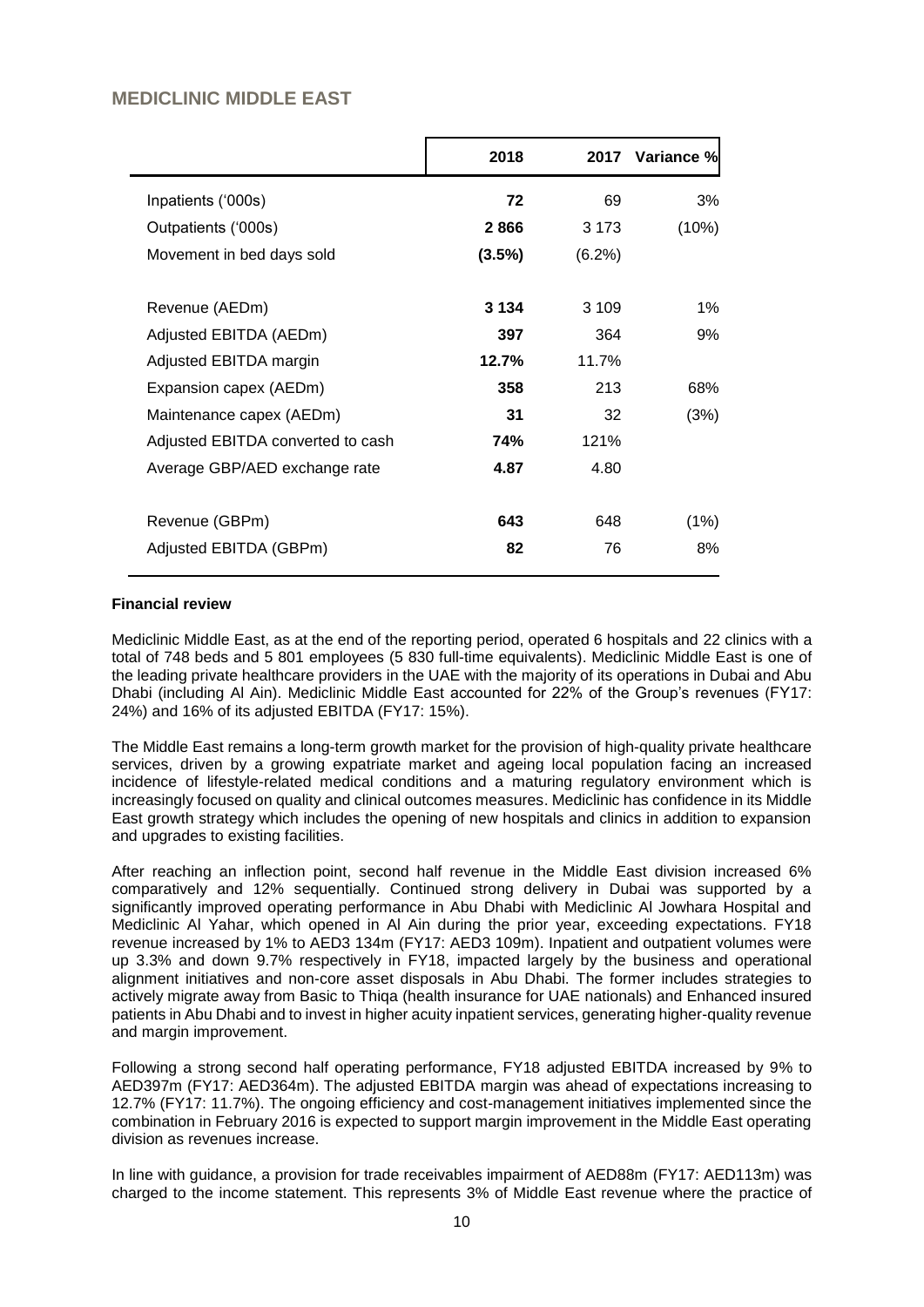disallowances is common. This matter receives ongoing attention as part of the revenue management cycle improvement programme. The Group will adopt the new IFRS 15 accounting standard (*Revenue from Contracts with Customers*) from 1 April 2018. Under IFRS 15, revenue is recognised at an amount that reflects the consideration to which an entity expects to be entitled to in exchange for transferring goods or services to a customer. Whilst this will not have an impact on the Middle East division's EBITDA, certain operating expenses will be reclassified and set off against revenue in future periods. Further disclosure is contained in the notes to the accounts.

Depreciation and amortisation increased by 22% to AED256m (FY17: AED210m), mainly due to accelerated amortisation of AED107m in relation to the Al Noor trade name resulting from the rebranding exercise that commenced in February 2017. This asset has now been fully amortised and the charge is excluded from adjusted earnings. Depreciation increased due in part to the opening of the new North Wing at Mediclinic City Hospital in Dubai and the Mediclinic Al Jowhara Hospital in Abu Dhabi during FY17. Operating profit was AED122m (FY17: AED134m).

Net finance costs increased by 9% to AED34m (FY17: AED31m) due to the June 2016 increase in debt facilities by AED567m (of which AED220m remains undrawn) to refinance the Group bridge loan facility fund expansion projects. The division contributed GBP44m to the Group's adjusted earnings (representing 20%) compared to GBP33m (representing 15%) in the prior year.

The division converted 74% (FY17: 121%) of adjusted EBITDA into cash generated from operations. The decline was largely due to the significant increase in revenue in the final quarter.

### **Investing in a dynamic and growing market**

Mediclinic Middle East is succeeding with the turnaround of the Abu Dhabi business, laying broader foundations for growth in the region. In February 2017, the important strategic decision was taken to rebrand the Abu Dhabi business to Mediclinic. This exercise was successfully completed at the end of 2017 and has started to deliver the desired effect of enhancing the brand reputation and recognition of the Mediclinic hospitals and clinics in Abu Dhabi. Whilst doctor recruitment continues, supporting the growing business, vacancies have normalised compared to the prior year, and the focus has shifted to supporting doctors to grow their patient activity. This included the roll-out of a new remuneration policy, similar to that established in Dubai, that is fundamentally based on doctors' professional services and the quality of care provided. Aligned with this strategy is the target in Abu Dhabi of increasing the ratio of inpatient volumes, similar to that in Dubai, through the continued investment in doctors, services and facilities. The divestment strategy was concluded during the year, with the successful sale of five clinics and closure of four others that were considered non-core.

Since the Thiqa co-payment requirement in Abu Dhabi was removed in April 2017, the business continues to see an improving trend in Thiqa patient activity. FY18 Thiqa inpatient and outpatient volumes in Abu Dhabi increased by 83% and 38% respectively compared to the prior year. The removal of the Thiqa co-payment has enabled the business to accelerate its strategy of migrating activity away from Basic, towards Enhanced and Thiqa insured patients. In January 2018, the strategy was fully implemented at Mediclinic Airport Road Hospital, resulting in a revenue uplift for the fourth quarter, despite a drop in volumes. In Abu Dhabi, the business expects the positive momentum in higher tariff patient volumes to continue to grow in FY19, as the recently appointed doctors increase their patient activity.

The Middle East division is now entering an expansionary phase that is expected to drive an increase in revenue and improvement in EBITDA margins over time. In Abu Dhabi, the growth will be driven by an improved operating performance in the existing business and strategic expansion projects at the Mediclinic Airport Road, Mediclinic Al Noor and the new Mediclinic Western Region hospitals. In Dubai, the ongoing performance of the existing business will be supported by significant growth from the new 182-bed Mediclinic Parkview Hospital. Recruitment of doctors and staff for the new hospital is on track to support the 100 beds that will initially be opened before ramping up to full bed capacity over some three years.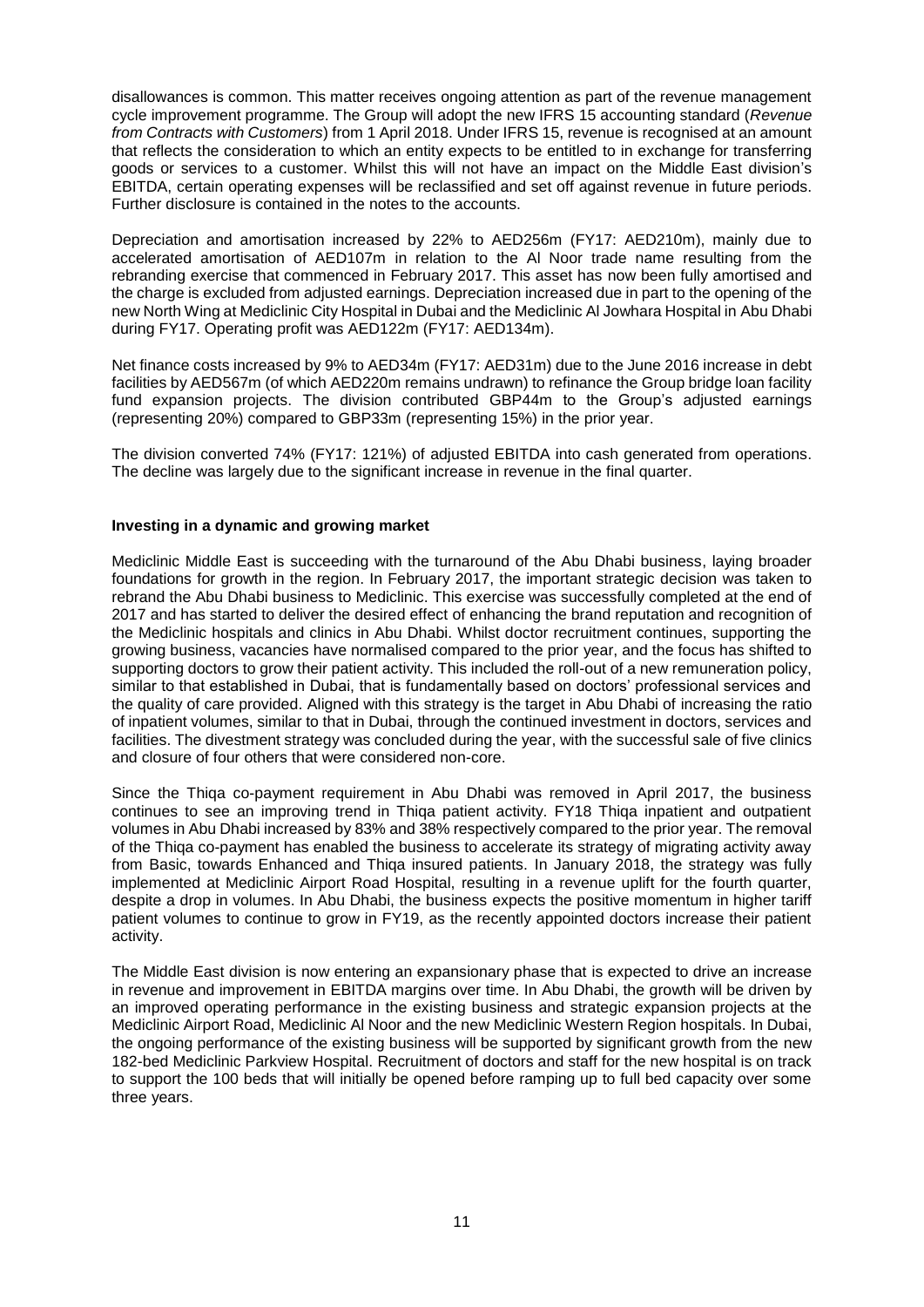During the year, Mediclinic Middle East invested AED358m on expansion capital projects and new equipment and AED31m on the replacement of existing equipment and upgrade projects. The major component of the expansion capital expenditure was the Mediclinic Parkview Hospital project in Dubai. Construction of the new 182-bed Mediclinic Parkview Hospital, the seventh hospital in the Middle East operations, is progressing well and is ahead of schedule, expected to now open in October 2018. Other expansion capex in FY18 included projects at Mediclinic Airport Road Hospital, Mediclinic City Hospital, Mediclinic Al Ain Hospital and Mediclinic Khalifa City. In September 2017 the Electronic Health Record ("**EHR**") project, Mediclinic International's largest ever IT investment, was launched in conjunction with InterSystems. A team of some 200 members of staff, are currently engaged in the project design process. The EHR will be systematically rolled out across the Mediclinic Middle East division during FY19 and FY20. The EHR is expected to deliver seamless care and improved service quality for patients as well improved administration efficiency for the division.

In FY19, Mediclinic Middle East expects to invest AED455m and AED84m on expansion and maintenance capex respectively. During the year, ground floor and mezzanine renovations at the Mediclinic Al Noor Hospital will be carried out with expected completion of the work by the end of 2018. Looking further ahead, as part of the division's expansionary phase, the Mediclinic Airport Road 100 bed expansion and cancer centre project has been further re-configured with work commencing imminently ahead of an expected opening in 2020. The project to construct a new 40-bed hospital in the Western Region of Abu Dhabi, which was postponed last year, has been re-initiated with project planning currently underway. A review of the long-term options to enhance the Mediclinic Al Noor Hospital is ongoing with the expectation that a decision will be made in the third quarter of 2018.

In May 2018, Mediclinic Middle East completed the acquisition of the Dubai based City Centre Clinics Deira and Me'aisem from Majid Al Futtaim, the leading shopping mall, retail and leisure pioneer across the Middle East and North Africa. Under the terms of the agreement, Mediclinic Middle East will acquire City Centre Clinic Deira, a large outpatient facility which opened in 2013 with two day-care surgery theatres and 18 medical disciplines, and City Centre Clinic Me'aisem, a smaller community clinic focusing on six core disciplines. The clinics serve strategic geographic locations and offer the opportunity to refer higher acuity inpatient cases to existing Mediclinic Middle East hospitals and the forthcoming Mediclinic Parkview Hospital. Significant potential also exists to attract additional doctors and over time to grow patient volumes and revenues as well as allowing Mediclinic Middle East the opportunity to partner with Majid Al Futtaim in the future.

### **Regulatory update**

The division continues to maintain an active dialogue with government authorities on regulatory changes within the UAE healthcare sector. Preparations are ongoing for the implementation of Diagnosis Related Groups ("**DRG**") in Dubai which is now expected to be implemented in early 2019 with Mediclinic commencing a shadow billing process in February 2018. The Dubai Health Authority ("**DHA**") is following a collaborative approach in the design and implementation of the DRGs and in addition to sharing and discussing the test version of the DRG methodology with the market, they also shared hospital level results and impact studies. Currently it is expected that the DRGs will have a revenue neutral impact on the division, as prescribed by the DHA. At the end of January 2018, the DHA also announced they are in the process of developing a comprehensive Dubai Healthcare Facilities Performance Framework in collaboration with IBM Watson, which will contain clinical and financial key performance indicators.

During the year, Mediclinic was privileged to be invited by the Department of Health in Abu Dhabi to join its healthcare advisory board. There were some significant changes to the regulatory environment in Abu Dhabi at the start of the year. On 26 April 2017, His Highness Sheikh Mohammed bin Zayed Al Nahyan, Crown Prince of Abu Dhabi and Deputy Supreme Commander of the UAE Armed Forces, ordered the waiving of the 20% Thiqa co-payment when receiving treatment at private healthcare facilities in Abu Dhabi, with immediate effect. This rule had been in place since 1 July 2016, substantially impacting the division. At the same time the 50% co-insurance applicable for the Thiqa plan for the cost if patients sought medical services outside Abu Dhabi (including Dubai and the Northern Emirates) was reduced to 10%. In Dubai, UAE nationals are covered under the ENAYA and SAADA health insurance programmes, under the supervision of the Dubai Health Authority, with a 10% co-payment for inpatient and outpatient services in the public and private sectors.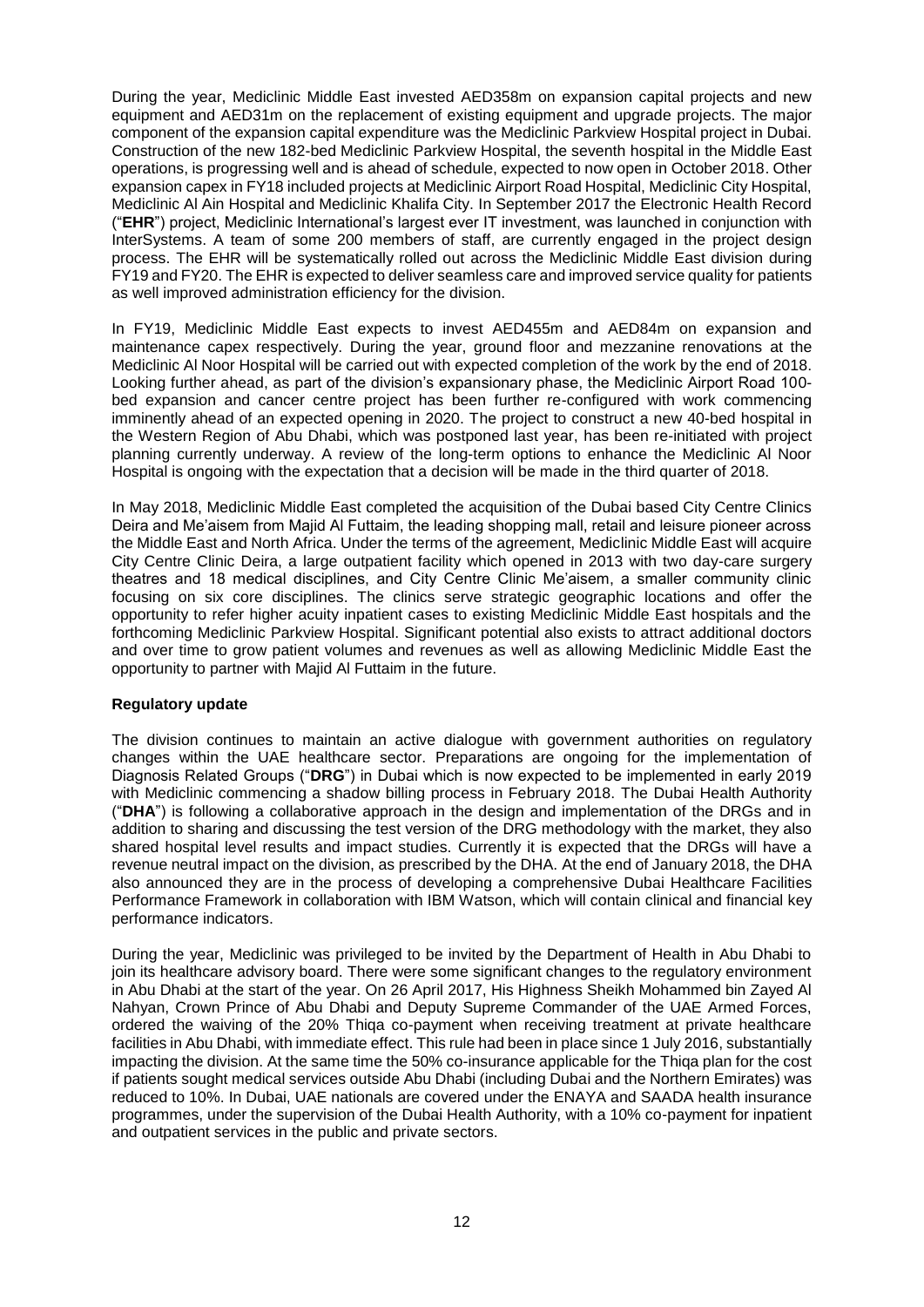The Gulf Corporation Council Value-Added Tax ("**VAT**") framework agreement was published in April 2017 and subsequently in August 2017 healthcare was confirmed as a zero-rated service. Mediclinic completed its VAT registration ahead of the 1 January 2018 implementation of the tax.

### **SPIRE HEALTHCARE GROUP**

Mediclinic has a 29.9% investment in Spire.

Spire's underlying performance for the twelve months to 31 December 2017 resulted in revenue increasing 1.0%, EBITDA decreasing 4.7% and the underlying EBITDA margin decreasing to 17.3%. Adjusted EPS (excluding exceptional and tax one-off items) decreased by 25.0%. Underlying inpatient and day case admissions declined 1.8% driven by PMI and NHS volume declines more than offsetting growth in self-pay.

Mediclinic's investment in Spire is equity accounted. Spire reported profit after tax of GBP16.8m for Spire's financial year ended 31 December 2017 (31 December 2016: GBP53.6m). Spire's adjusted profit after tax for the year was GBP57.9m (31 December 2016: GBP76.6m). The principal differences related to a GBP28.7m provision for the potential cost of a civil litigation settlement against a consultant who previously had practicing privileges at Spire and a charge relating to a decision to cease the provision of radiotherapy services at the Spire Specialist Cancer Care Centre in Baddow (Essex). The exceptional items materially impacted Mediclinic's FY18 equity accounted share of reported profit after tax from Spire. After adjusting for the amortisation of intangible assets recognised in the notional purchase price allocation of the equity investment, the FY18 income from associate was GBP2.8m (FY17: GBP12.0m). The underlying and adjusted measures referenced above have been extracted from Spire's results announcement for the year ended 31 December 2017.

As previously disclosed, under the UK Takeover Code, Mediclinic is presumed to be acting in concert with a number of entities in which its major shareholder, investment holding company Remgro Limited ("Remgro"), has a direct interest of 20% or more and/or other entities in which such investee companies (or their investee companies and so on down the chain) have an interest of 20% or more. Some of these entities deal in listed securities during the ordinary course of their businesses.

On 6 November 2017, Mediclinic announced that it had become aware that two such entities (Kagiso Asset Management (Pty) Ltd ("**KAM**") and Truffle Asset Management (Pty) Ltd ("**Truffle**")) had acquired shares in Spire Healthcare Group plc ("Spire") which, together with Mediclinic's 29.9% interest, meant that the presumed concert party group held, in aggregate, shares representing over 30% of the voting rights of Spire. It was also announced that the UK Takeover Panel had ruled that the aggregate presumed concert party holding in Spire must be reduced to below 30%, through a sale of Spire shares by the entities or Mediclinic.

Following further discussions with the Panel, the Panel has agreed that the presumption of concertedness between each of KAM and Truffle, on the one hand, and each of Mediclinic and Remgro, on the other hand, has been rebutted, and consequently no longer requires any Spire shares to be sold in respect of those holdings.

## **BOARD CHANGES**

Mediclinic announced on 29 March 2018 that Dr Ronnie van der Merwe (Chief Clinical Officer and Chief Executive Officer ("**CEO**") Designate) would succeed Danie Meintjes as CEO of the Company on 1 June 2018 and will be appointed as an executive director of the Company with effect from that date. This follows on from the previous announcements made regarding Mr Meintjes' intention to retire as CEO by 31 July 2018 (published on 25 July 2017) and the subsequent announcement of Dr Van der Merwe being designated as his successor (published on 27 November 2017). Dr Van der Merwe will also become a member of the Clinical Performance and Sustainability and Investment Committees with effect from 1 June 2018.

Subject to Mr Meintjes' re-election as a director of the Company at the Annual General Meeting ("**AGM**") to be held on 25 July 2018, he will continue as an executive director until 31 July 2018 and as a nonexecutive director with effect from 1 August 2018. The Board recommended his continued involvement in the Company as a non-executive director to be in the best interests of the Company, its shareholders and other stakeholders in view of the wealth of knowledge and experience he has gained in different capacities over 30 years at Mediclinic.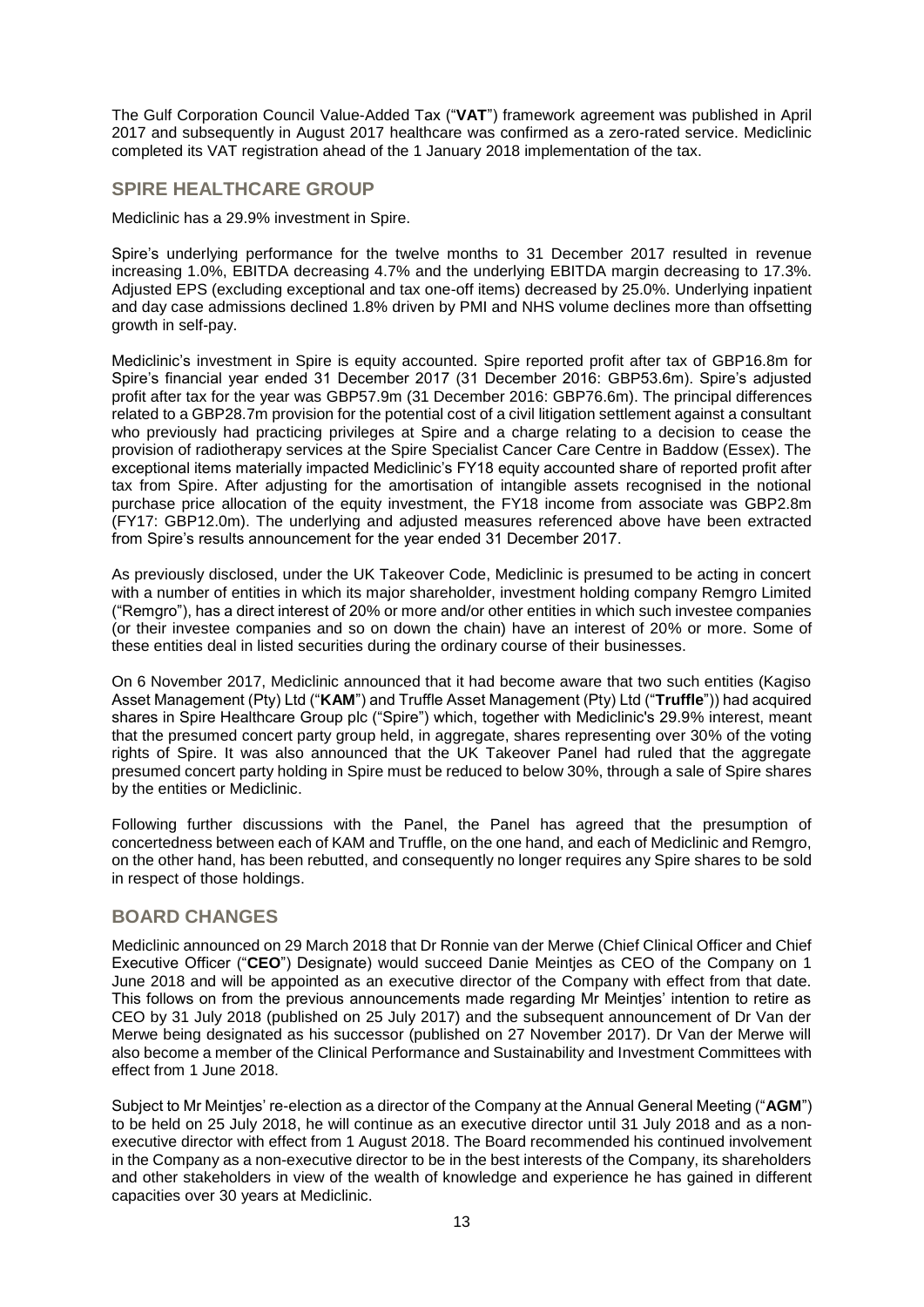As previously announced on 29 March 2018, effective from 1 April 2018, Dr Felicity Harvey took over from Dr Edwin Hertzog as Chair of the Clinical Performance and Sustainability Committee and Dr Muhadditha Al Hashimi joined the Committee as an additional member. Dr Hertzog remains a member of the Committee. In addition, Ms Nandi Mandela and Prof Dr Robert Leu will retire as non-executive directors of the Company at the conclusion of the 2018 AGM. They will also retire from all relevant Board Committees at that time and further appointments will be made to those committees in due course.

# **OUTLOOK**

The Group provides the following guidance for FY19:

- Hirslanden: In FY19, Hirslanden expects modest revenue growth supported by an increase in average bed capacity for the year, largely related to Linde. As a result of the regulatory and market trends more than offsetting the benefits of cost savings and efficiency initiatives, the FY19 EBITDA margin is expected to contract by around 100 basis points ("**bps**") from the prior year. However, the EBITDA margin is targeted to gradually improve from FY20 onwards.
- Mediclinic Southern Africa: FY19 revenue growth will be driven by an expected increase in bed days sold of 1-2%, largely as a result of an increase in productive days compared to the prior year, combined with tariff increases broadly in line with inflation. The medium-term EBITDA margin is expected to be broadly in line with recent years.
- Mediclinic Middle East: In FY19, the Middle East division is expected to deliver revenue growth (adjusted for the adoption of IFRS15) in the low double-digit percentage range reflecting the underlying operating performance of the business and additional bed capacity coming online in the second half of the year. The EBITDA margin of the existing operations is expected to increase by around 250bps and to continue improving year-on-year to around 20% in FY22. As a result of the early opening of Mediclinic's Parkview Hospital and the updated schedule for the planned upgrade and expansion projects in Abu Dhabi, the ramp-up costs associated with these projects are expected to offset the margin of the existing business by around 250bps per annum between FY19- FY21, reducing thereafter.
- The Group's capital expenditure budget, in constant currency, for FY19 is expected to increase by 18% to GBP289m (FY18: GBP245m). This comprises GBP102m in Hirslanden (FY18: GBP101m), GBP76m in Mediclinic Southern Africa (FY18: GBP62m), GBP110m in Mediclinic Middle East (FY18: GBP80m) and GBP1m (FY18: GBP2m) for Corporate. The increase is largely driven by expansion in the Middle East and upgrades in Southern Africa.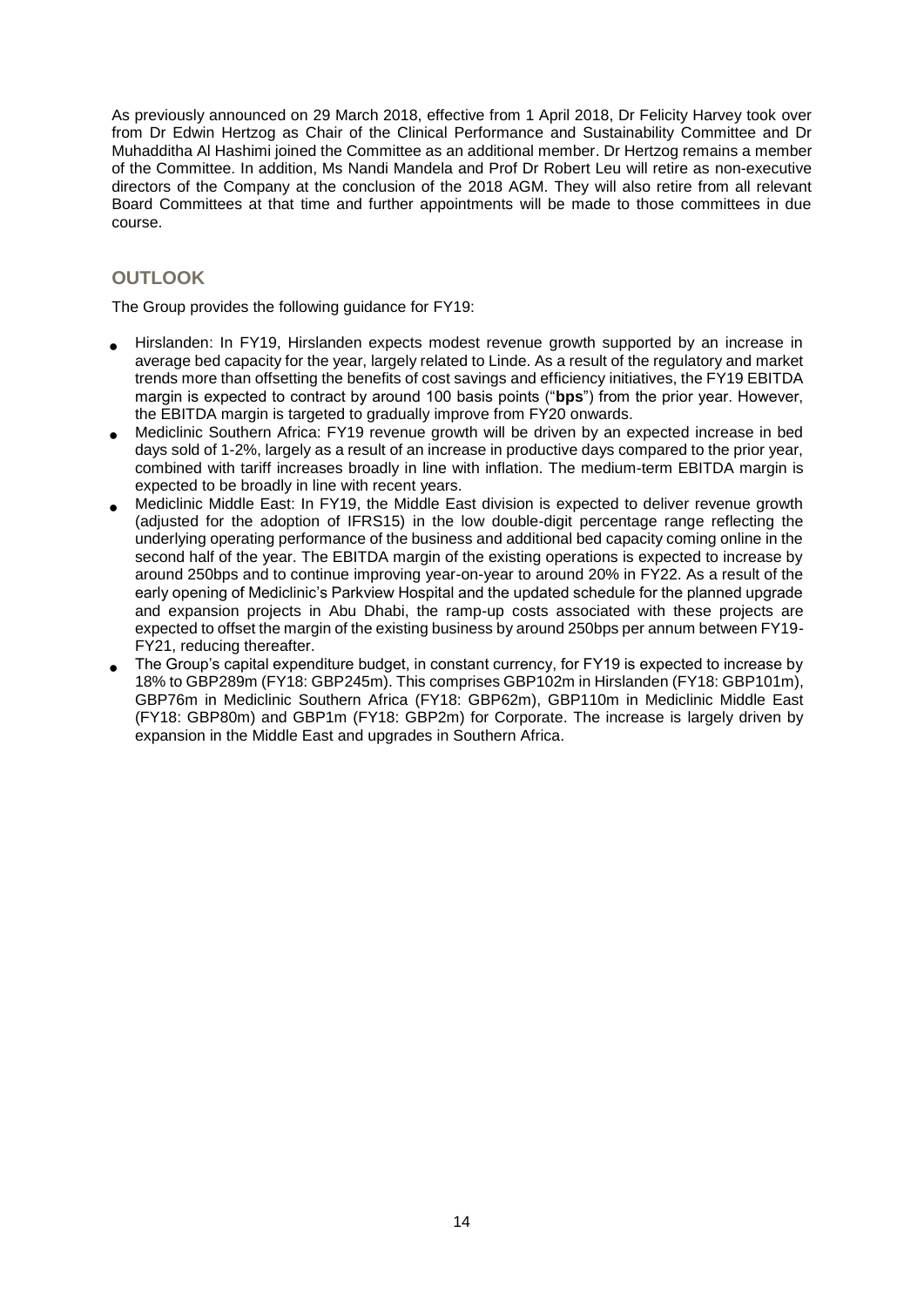# **FINANCIAL REVIEW**

# ADJUSTED NON-IFRS FINANCIAL MEASURES

The Group uses adjusted income statement reporting as non-IFRS measures in evaluating performance and as a method to provide shareholders with clear and consistent reporting. The adjusted measures are intended to remove volatility associated with certain types of exceptional income and charges from reported earnings. Historically, EBITDA and adjusted EBITDA were disclosed as supplemental non-IFRS financial performance measures because they are regarded as useful metrics to analyse the performance of the business from period to period. Measures like adjusted EBITDA are used by analysts and investors in assessing performance.

The rationale for using non-IFRS measures:

- it tracks the adjusted operational performance of the Group and its operating segments by separating out exceptional items;
- non-IFRS measures are used by management for budgeting, planning and monthly financial reporting; and
- non-IFRS measures are used by management in presentations and discussions with investment analysts.

The Group's policy is to adjust, *inter alia*, the following types of income and charges from the reported IFRS measures to present adjusted results:

- significant restructuring costs;
- profit/loss on sale of significant assets;
- past service cost charges / credits in relation to pension fund conversion rate changes;
- accelerated IFRS 2 charges;
- accelerated amortisation charges;
- mark-to-market fair value gains / losses, relating to ineffective interest rate swaps;
- significant impairment charges;
- reversal of significant impairment charges;
- significant insurance proceeds;
- significant transaction costs incurred during acquisitions; and
- significant prior year tax adjustments and tax impact of the above items.

EBITDA is defined as operating profit before depreciation and amortisation and impairments of non-financial assets, excluding other gains and losses.

Non-IFRS financial measures should not be considered in isolation from, or as a substitute for, financial information presented in compliance with IFRS. The adjusted measures used by the Group are not necessarily comparable with those used by other entities.

The Group has consistently applied this definition of adjusted measures as it has reported on its financial performance in the past as the directors believe this additional information is important to allow shareholders to better understand the Group's trading performance for the reporting period. It is the Group's intention to continue to consistently apply this definition in the future.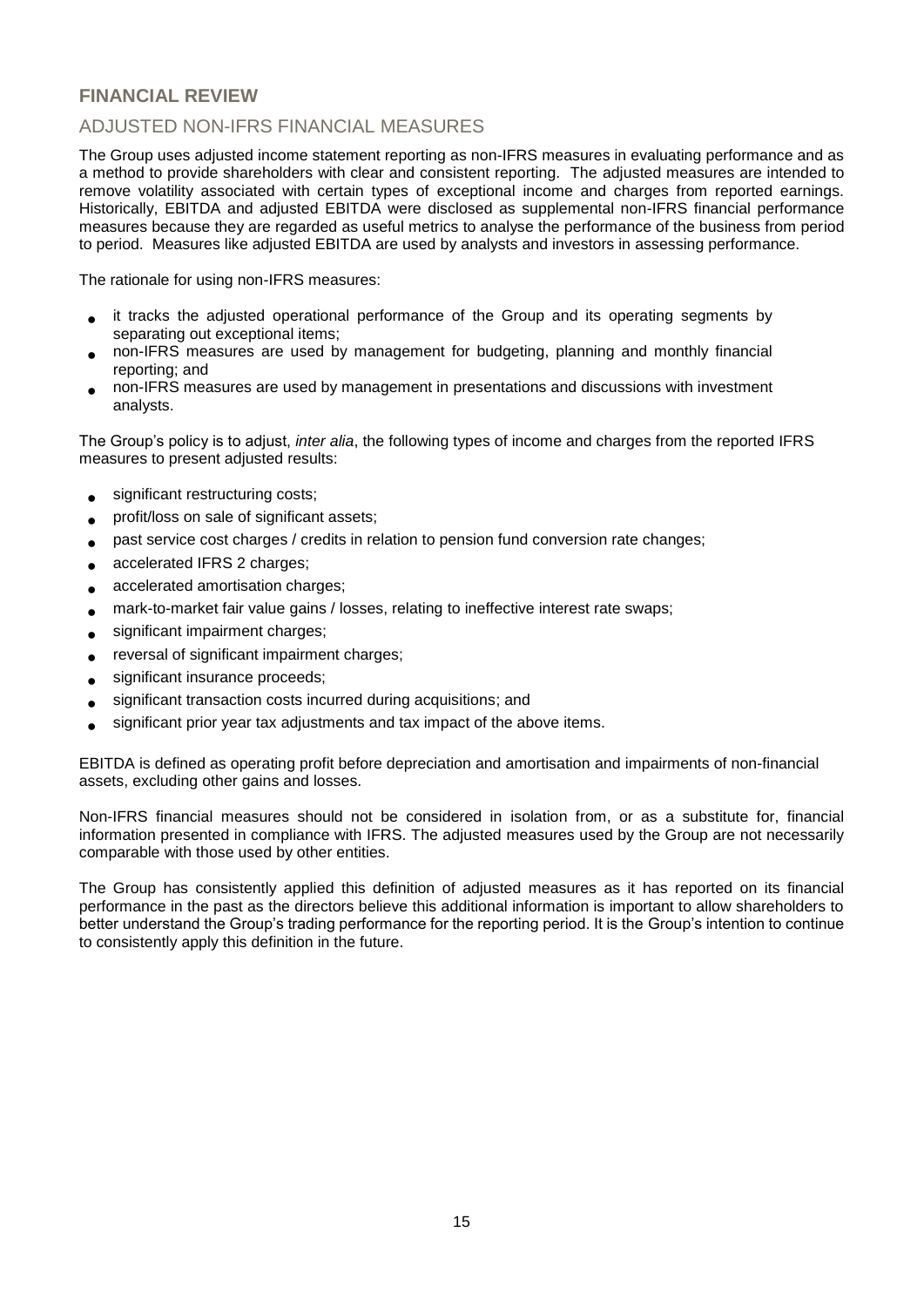# GROUP FINANCIAL PERFORMANCE

Group revenue increased by 4% to GBP2 870m (FY17: GBP2 749m) for the reporting period. In constant currency terms, FY18 revenue was up 3%. This was as a result of marginal revenue growth in Hirslanden and the Middle East and modest revenue growth in Southern Africa, compared to the comparative period.

Earnings before interest, tax, depreciation and amortisation ("**EBITDA**") was 3% higher at GBP522m (FY17: GBP509m). Adjusted EBITDA was also 3% higher at GBP515m (FY17: GBP501m), with adjusted EBITDA margins declining from 18.2% to 17.9%. EBITDA was adjusted for the following exceptional items:

- a past-service cost credit of GBP4m relating to a change in the Swiss pension fund conversion rate advised by an independent professional. The credit is not related to the current year performance of Hirslanden; and
- a release of a pre-acquisition fair value adjustment to debtors of GBP3m in Mediclinic Middle East.

Adjusted depreciation and amortisation was up 5% to GBP145m (FY17: GBP138m) in line with the continued investment programme expanding the asset base to support growth and enhancing patient experience and clinical quality.

The Group recorded an operating loss of GBP288m in FY18 (FY17: operating profit of GBP362m). Adjusted operating profit increased by 3% to GBP370m (FY17: GBP360m). Operating profit was adjusted for the following exceptional items:

- recognition of an impairment charge to Hirslanden properties. Non-financial assets are considered for impairment when impairment indicators are identified at an individual cash-generating unit ("**CGU**") level. During the year, the CGUs in Hirslanden were tested for impairment. For one CGU in particular, the carrying value was determined to be higher than its recoverable amount and as a result an impairment charge of GBP84m was recognised in the income statement;
- recognition of an impairment charge to Hirslanden intangible assets of GBP560m. In line with the requirements of IFRS, the Group performed an annual review of the carrying value for goodwill and other intangible assets. In Switzerland, the changes in the market and regulatory environment, that became evident during the annual financial planning exercise for 2019 and future years which was completed in the fourth quarter of FY18, affected key inputs to the review that gave rise to impairment charges against goodwill and indefinite life trade names of GBP300m and GBP260m, respectively. Hirslanden goodwill and indefinite life trade names were carried at GBP307m and GBP341m, respectively, at the previous year end balance sheet date of 31 March 2017. The impairment charge is non-cash;
- accelerated amortisation of GBP23m relating to the rebranding of the Al Noor hospitals to Mediclinic;
- release of an unutilised pre-acquisition Swiss provision of GBP9m; and
- a loss on disposal of certain non-core businesses in Mediclinic Middle East of GBP7m.

Adjusted net finance costs benefited from the refinance in Switzerland and were down 13% at GBP70m (FY17: GBP80m). The Group's reported effective tax rate is significantly skewed by exceptional non-deductible expenses which include impairment of goodwill; impairment of the equity investment and accelerated amortisation. The rate is also affected by unrelievable losses on disposals of non-core businesses. Adjusted taxation was GBP64m (FY17: GBP58m) with an adjusted effective tax rate for the period of 20.8% (FY17: 20.4%). After adjusting for the amortisation of intangible assets recognised in the notional purchase price allocation of the equity investment, the FY18 income from associates was GBP2.8m (FY17: GBP12.4m).

The Group recorded an earnings loss of GBP492m in FY18 (FY17: earnings of GBP229m). Adjusted earnings increased by 1% to GBP221m (FY17: 220m). Adjusted earnings per share were 1% higher at 30.0 pence (FY17: 29.8 pence). Earnings were adjusted for the following exceptional items:

- fair value gains on ineffective cash flow hedges of GBP4m (FY17: GBP13m) in Hirslanden;
- derecognition of unamortised finance expenses of GBP19m following the refinance in Switzerland; and
- recognition of an impairment charge on the equity investment in Spire of GBP109m. During the year, the Group performed an impairment test updating the key assumptions applied in the value in use calculation performed at 31 March 2017. In particular, the Group adjusted the value in use calculation for the guidance announced by Spire in September 2017 about the current financial performance and about the related impact on short- and medium-term growth rates and revisited other key assumptions in this context. As a result, an impairment loss of GBP109m was recorded against the carrying value.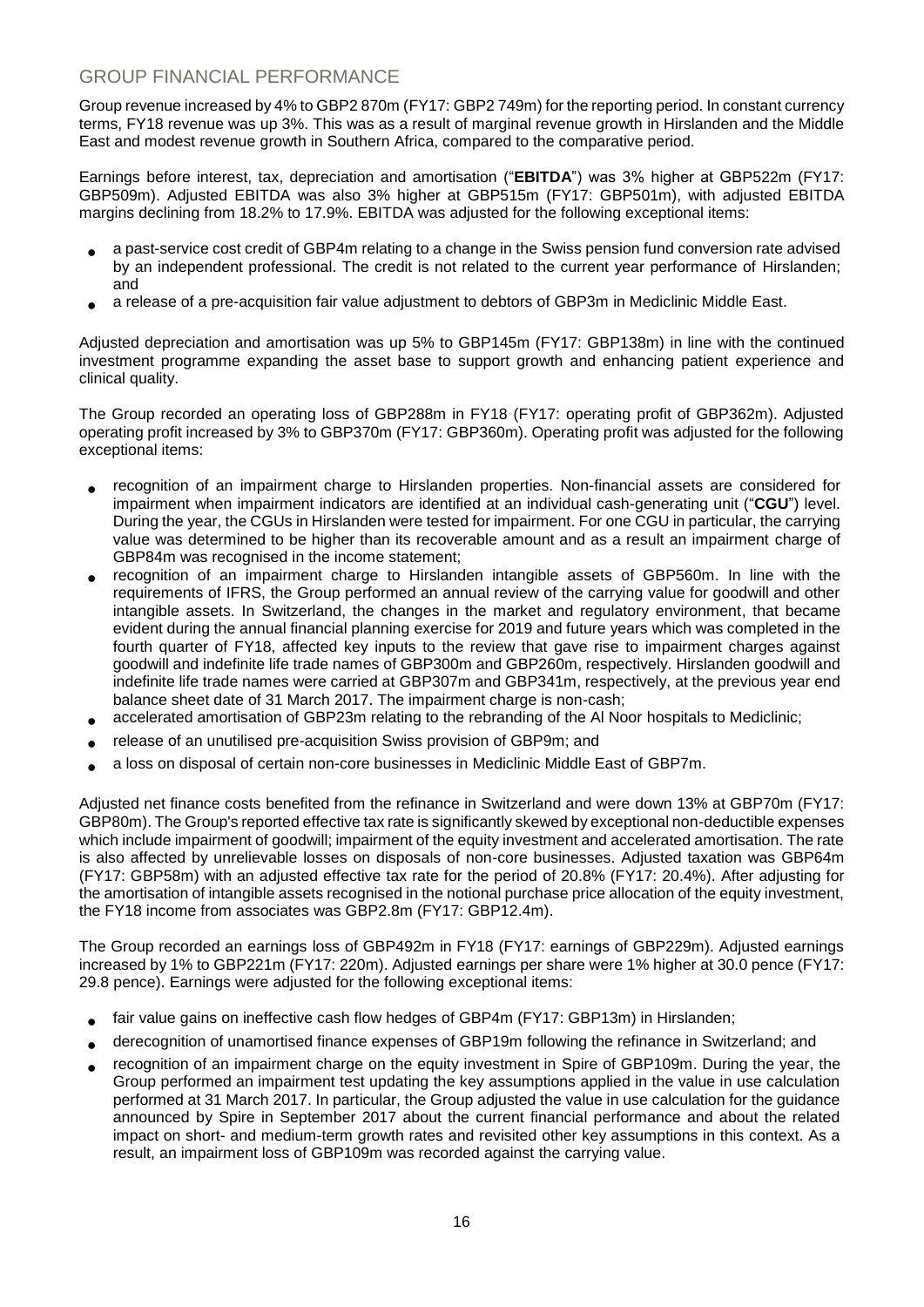# EARNINGS RECONCILIATIONS

| <b>2018 Statutory results</b>                         | Total<br>GBP'm | Hirslanden<br>GBP'm | Southern<br>Africa<br>GBP'm | Middle East<br>GBP'm | Spire<br>GBP'm | Corporate<br>GBP'm |
|-------------------------------------------------------|----------------|---------------------|-----------------------------|----------------------|----------------|--------------------|
| Revenue                                               | 2870           | 1 3 4 9             | 877                         | 643                  |                | $\mathbf{1}$       |
| Operating (loss)/profit                               | (288)          | (470)               | 160                         | 25                   |                | (3)                |
| (Loss)/profit attributable to equity<br>holders*      | (492)          | (471)               | 72                          | 17                   | (106)          | (4)                |
| <b>Reconciliations</b>                                |                |                     |                             |                      |                |                    |
| Operating (loss)/profit                               | (288)          | (470)               | 160                         | 25                   |                | (3)                |
| Add back:                                             |                |                     |                             |                      |                |                    |
| - Other gains and losses                              | (2)            | (9)                 |                             | $\overline{7}$       |                |                    |
| - Depreciation and amortisation                       | 168            | 86                  | 29                          | 53                   |                |                    |
| - Impairment of properties                            | 84             | 84                  |                             |                      |                |                    |
| - Impairment of intangible assets                     | 560            | 560                 |                             |                      |                |                    |
| <b>EBITDA</b>                                         | 522            | 251                 | 189                         | 85                   |                | (3)                |
| <b>Exceptional items</b>                              |                |                     |                             |                      |                |                    |
| - Past service cost credit                            | (4)            | (4)                 |                             |                      |                |                    |
| - Pre-acquisition fair value<br>adjustment to debtors | (3)            |                     |                             | (3)                  |                |                    |
| <b>Adjusted EBITDA</b>                                | 515            | 247                 | 189                         | 82                   |                | (3)                |
| Operating (loss)/profit                               | (288)          | (470)               | 160                         | 25                   |                | (3)                |
| <b>Exceptional items</b>                              |                |                     |                             |                      |                |                    |
| - Past service cost credit                            | (4)            | (4)                 |                             |                      |                |                    |
| - Pre-acquisition fair value<br>adjustment to debtors | (3)            |                     |                             | (3)                  |                |                    |
| - Impairment of properties                            | 84             | 84                  |                             |                      |                |                    |
| - Impairment of intangible assets                     | 560            | 560                 |                             |                      |                |                    |
| - Accelerated amortisation                            | 23             |                     |                             | 23                   |                |                    |
| - Release of pre-acquisition Swiss<br>provision       | (9)            | (9)                 |                             |                      |                |                    |
| - Loss on disposal of businesses                      | 7              |                     |                             | 7                    |                |                    |
| Adjusted operating profit/(loss)                      | 370            | 161                 | 160                         | 52                   |                | (3)                |
|                                                       |                |                     |                             |                      |                |                    |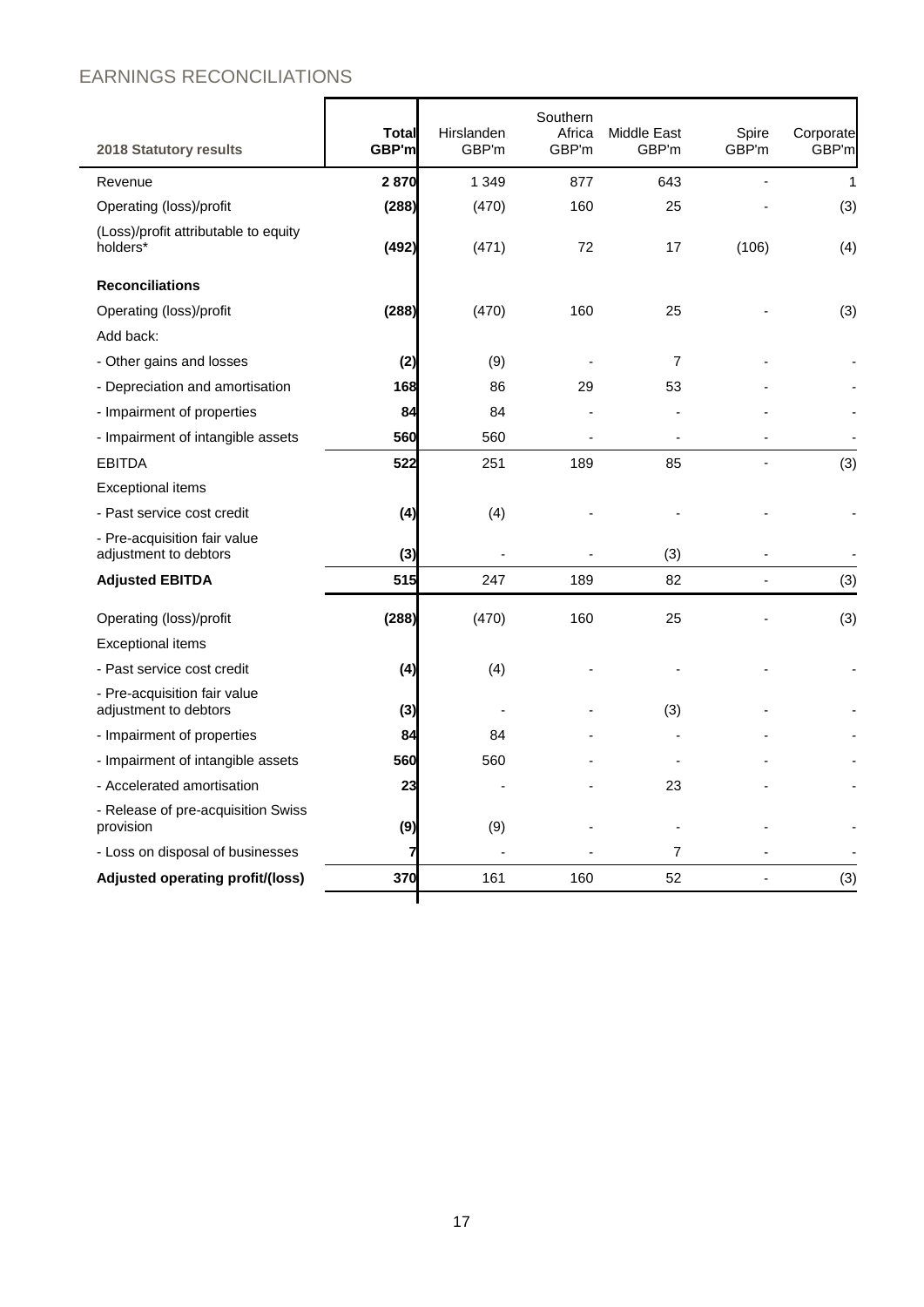# EARNINGS RECONCILIATIONS (continued)

| 2018 Statutory results                                                                 | <b>Total</b><br>GBP'm | Hirslanden<br>GBP'm | Southern<br>Africa<br>GBP'm | Middle East<br>GBP'm | Spire<br>GBP'm | Corporate<br>GBP'm |
|----------------------------------------------------------------------------------------|-----------------------|---------------------|-----------------------------|----------------------|----------------|--------------------|
| <b>Reconciliations</b>                                                                 |                       |                     |                             |                      |                |                    |
| (Loss)/profit attributable to equity<br>holders*                                       | (492)                 | (471)               | 72                          | 17                   | (106)          | (4)                |
| <b>Exceptional items</b>                                                               |                       |                     |                             |                      |                |                    |
| - Past service cost credit                                                             | (4)                   | (4)                 |                             |                      |                |                    |
| - Pre-acquisition fair value<br>adjustment to debtors                                  | (3)                   |                     |                             | (3)                  |                |                    |
| - Impairment of properties                                                             | 84                    | 84                  |                             |                      |                |                    |
| - Impairment of intangible assets                                                      | 560                   | 560                 |                             |                      |                |                    |
| - Accelerated amortisation                                                             | 23                    |                     |                             | 23                   |                |                    |
| - Release of pre-acquisition Swiss<br>provision                                        | (9)                   | (9)                 |                             |                      |                |                    |
| - Loss on disposal of businesses                                                       | 7                     |                     |                             | $\overline{7}$       |                |                    |
| - Fair value gains on ineffective cash<br>flow hedges                                  | (4)                   | (4)                 |                             |                      |                |                    |
| - Derecognition of unamortised<br>finance expenses                                     | 19                    | 19                  |                             |                      |                |                    |
| - Impairment of associate                                                              | 109                   |                     |                             |                      | 109            |                    |
| - Tax on exceptional items                                                             | (69)                  | (69)                |                             |                      |                |                    |
| <b>Adjusted earnings</b>                                                               | 221                   | 106                 | 72                          | 44                   | 3              | (4)                |
| Weighted average number of shares<br>(millions)<br>Adjusted earnings per share (pence) | 737.1<br>30.0         |                     |                             |                      |                |                    |

*\* Profit attributable to equity holders in Hirslanden is shown after the elimination of intercompany loan interest of GBP16m.*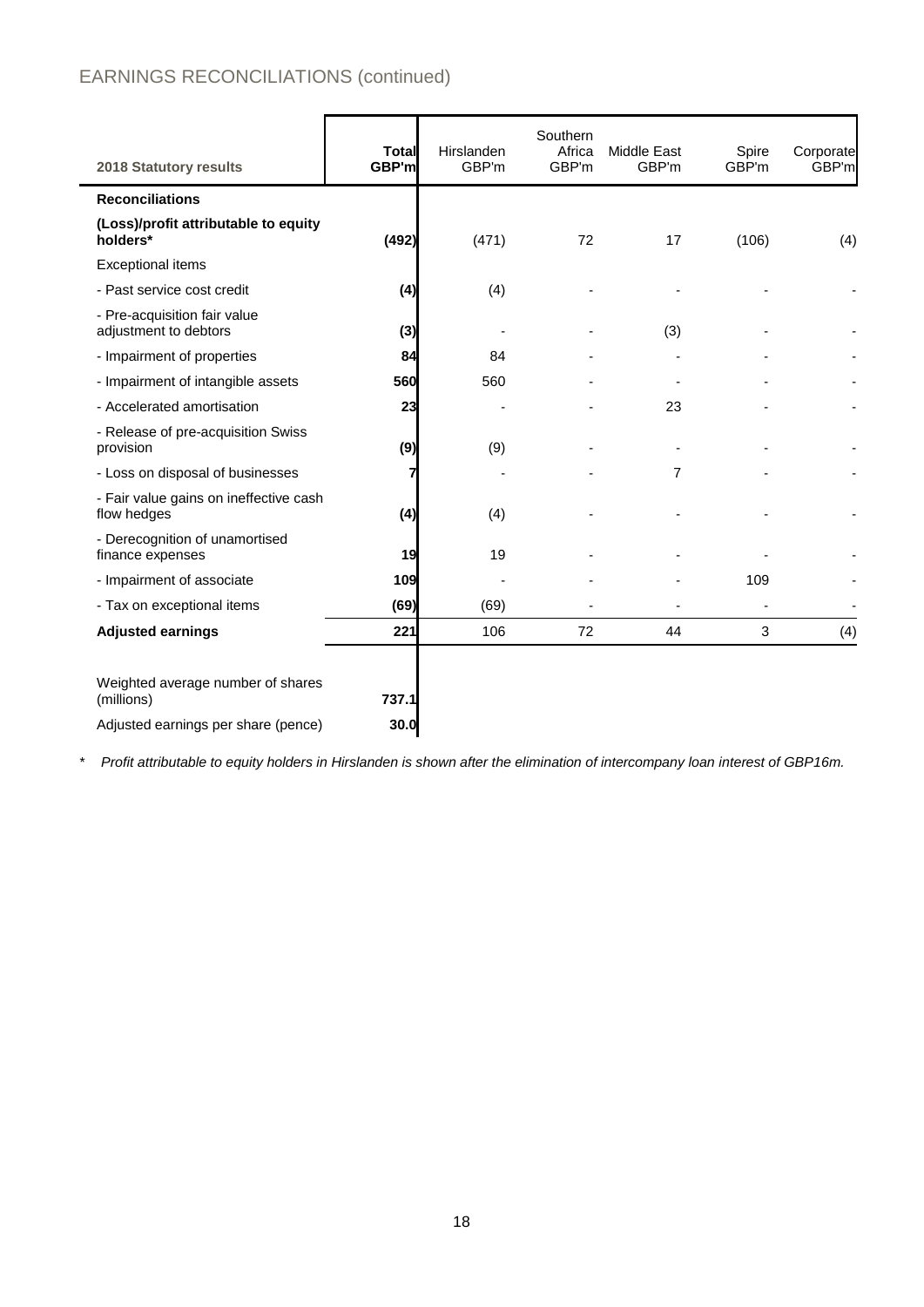# EARNINGS RECONCILIATIONS (continued)

| 2017 statutory results                                | <b>Total</b><br>GBP'm | Hirslanden<br>GBP'm | Southern<br>Africa<br>GBP'm | Middle East<br>GBP'm | Spire<br>GBP'm | Corporate<br>GBP'm |
|-------------------------------------------------------|-----------------------|---------------------|-----------------------------|----------------------|----------------|--------------------|
| Revenue                                               | 2749                  | 1 3 2 1             | 780                         | 648                  |                |                    |
| Operating profit/(loss)                               | 362                   | 201                 | 140                         | 28                   |                | (7)                |
| Profit attributable to equity holders*                | 229                   | 141                 | 67                          | 22                   | 12             | (13)               |
| <b>Reconciliations</b>                                |                       |                     |                             |                      |                |                    |
| Operating profit/(loss)                               | 362                   | 201                 | 140                         | 28                   |                | (7)                |
| Add back:                                             |                       |                     |                             |                      |                |                    |
| - Other gains and losses                              | 2                     |                     |                             | (1)                  |                | 3                  |
| - Depreciation and amortisation                       | 145                   | 76                  | 25                          | 44                   |                |                    |
| <b>EBITDA</b>                                         | 509                   | 277                 | 165                         | 71                   |                | (4)                |
| <b>Exceptional items</b>                              |                       |                     |                             |                      |                |                    |
| - Past service cost credit                            | (13)                  | (13)                |                             |                      |                |                    |
| - Restructuring costs                                 | 5                     |                     |                             | 5                    |                |                    |
| <b>Adjusted EBITDA</b>                                | 501                   | 264                 | 165                         | 76                   |                | (4)                |
| Operating profit/(loss)                               | 362                   | 201                 | 140                         | 28                   |                | (7)                |
| <b>Exceptional items</b>                              |                       |                     |                             |                      |                |                    |
| - Past service cost credit                            | (13)                  | (13)                |                             |                      |                |                    |
| - Restructuring costs                                 | 5                     |                     |                             | 5                    |                |                    |
| - Other gains and losses                              | (1)                   |                     |                             | (1)                  |                |                    |
| - Accelerated amortisation                            |                       |                     |                             | $\overline{7}$       |                |                    |
| Adjusted operating profit/(loss)                      | 360                   | 188                 | 140                         | 39                   |                | (7)                |
| Profit attributable to equity holders*                | 229                   | 141                 | 67                          | 22                   | 12             | (13)               |
| <b>Exceptional items</b>                              |                       |                     |                             |                      |                |                    |
| - Past service cost credit                            | (13)                  | (13)                |                             |                      |                |                    |
| - Restructuring costs                                 | 5                     |                     |                             | 5                    |                |                    |
| - Fair value gains on ineffective cash<br>flow hedges | (13)                  | (13)                |                             |                      |                |                    |
| - Other gains and losses                              | (1)                   |                     |                             | (1)                  |                |                    |
| - Accelerated amortisation                            |                       |                     |                             | 7                    |                |                    |
| - Tax on exceptional items                            | 6                     | 6                   |                             |                      |                |                    |
| <b>Adjusted earnings</b>                              | 220                   | 121                 | 67                          | 33                   | 12             | (13)               |
| Weighted average number of shares                     |                       |                     |                             |                      |                |                    |
| (millions)                                            | 736.9                 |                     |                             |                      |                |                    |
| Adjusted earnings per share (pence)                   | 29.8                  |                     |                             |                      |                |                    |

*\* Profit attributable to equity holders in Hirslanden is shown after the elimination of intercompany loan interest of GBP16m*.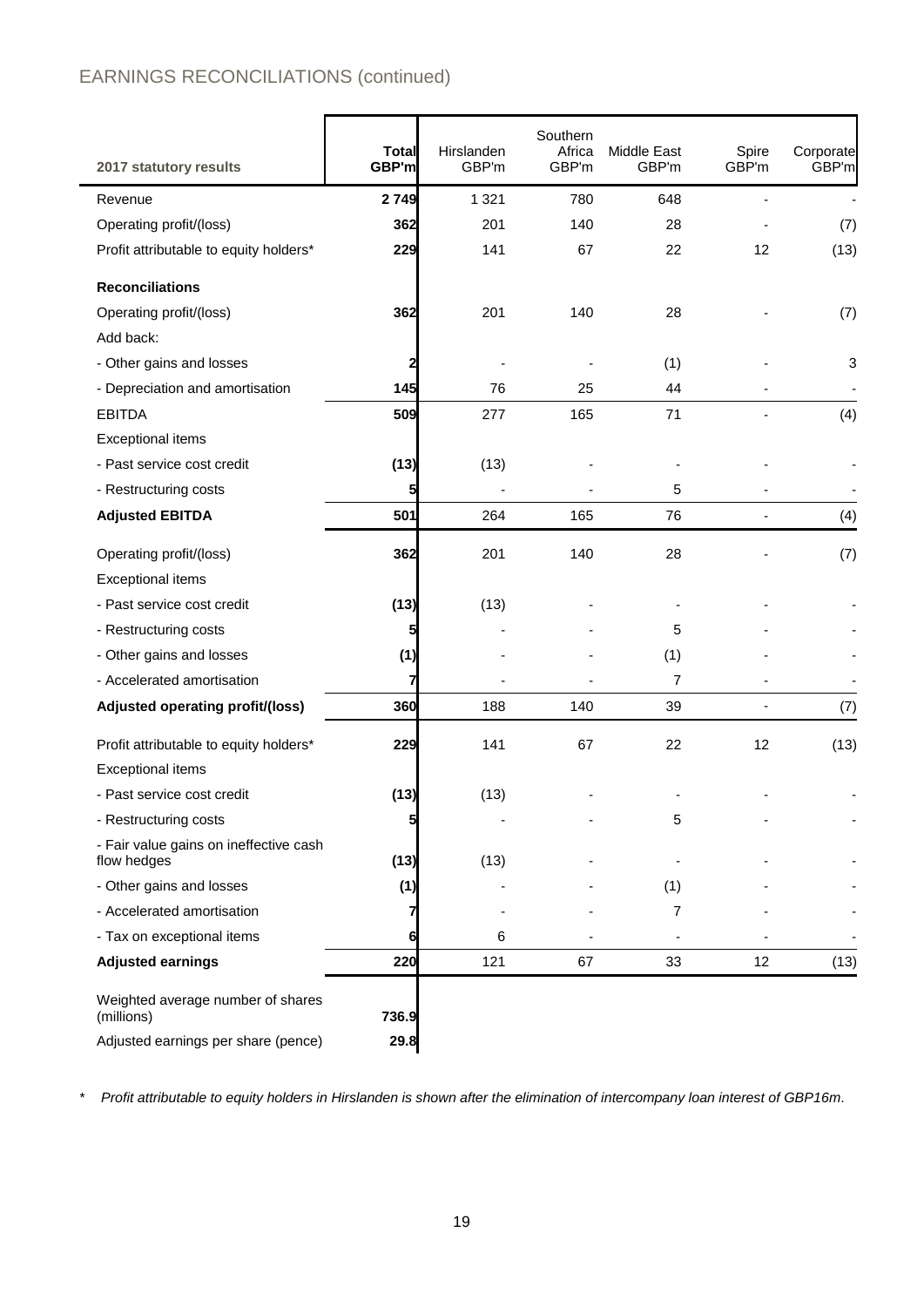# FOREIGN EXCHANGE RATES

Although the Group reports its results in pounds sterling, the divisional profits are generated in Swiss franc, UAE dirham and South African rand. Consequently, movements in exchange rates affected the reported earnings and reported balances in the statement of financial position. Exchange rate movements also had a significant impact on the statement of financial position. The resulting currency translation difference, which is the amount by which the Group's interest in the equity of the operating divisions increased because of spot rate movements, amounted to GBP310m (2017: increase of GBP388m) and was debited (2017: credited) to the statement of comprehensive income. The main reason for the decrease was the weakening of the period end Swiss franc and UAE dirham rates against sterling.

Foreign exchange rate sensitivity:

- The impact of a 10% change in the GBP/CHF exchange rate for a sustained period of one year is that profit for the period would increase/decrease by GBP12m (2017: increase/decrease by GBP14m) due to exposure to the GBP/CHF exchange rate.
- The impact of a 10% change in the GBP/ZAR exchange rate for a sustained period of one year is that profit for the period would increase/decrease by GBP9m (2017: increase/decrease by GBP8m) due to exposure to the GBP/ZAR exchange rate.
- The impact of a 10% change in the GBP/AED exchange rate for a sustained period of one year is that profit for the period would increase/decrease by GBP4m (2017: increase/decrease by GBP2m) due to exposure to the GBP/AED exchange rate.

During the reporting period, the average and closing exchange rates were the following:

|                          | 2018  | 2017  |
|--------------------------|-------|-------|
| <b>Average rates</b>     |       |       |
| Swiss franc              | 1.29  | 1.29  |
| South African rand       | 17.22 | 18.41 |
| UAE dirham               | 4.87  | 4.80  |
| <b>Period end rates:</b> |       |       |
| Swiss franc              | 1.34  | 1.25  |
| South African rand       | 16.57 | 16.74 |
| UAE dirham               | 5.15  | 4.59  |
|                          |       |       |

# CASH FLOW

The Group continued to deliver strong cash flow and converted 90% (FY17: 98%) of adjusted EBITDA into cash generated from operations, impacted by accounts receivable build ups in Switzerland (billing process changes) and the Middle East (increase in credit sales in the final quarter) towards the end of the financial year. Cash conversion in FY17 has been adjusted because of a reclassification between cash flow categories with no impact on net cash. Refer to the basis of preparation in note 2 to the condensed consolidated financial statements for an explanation of this reclassification.

|                                 | 2018<br>GBP'm | 2017<br>GBP'ml |
|---------------------------------|---------------|----------------|
| Cash from operations (a)        | 466           | 492            |
| Adjusted EBITDA (b)             | 515           | 501            |
| Cash conversion ((a)/(b) x 100) | 90%           | 98%            |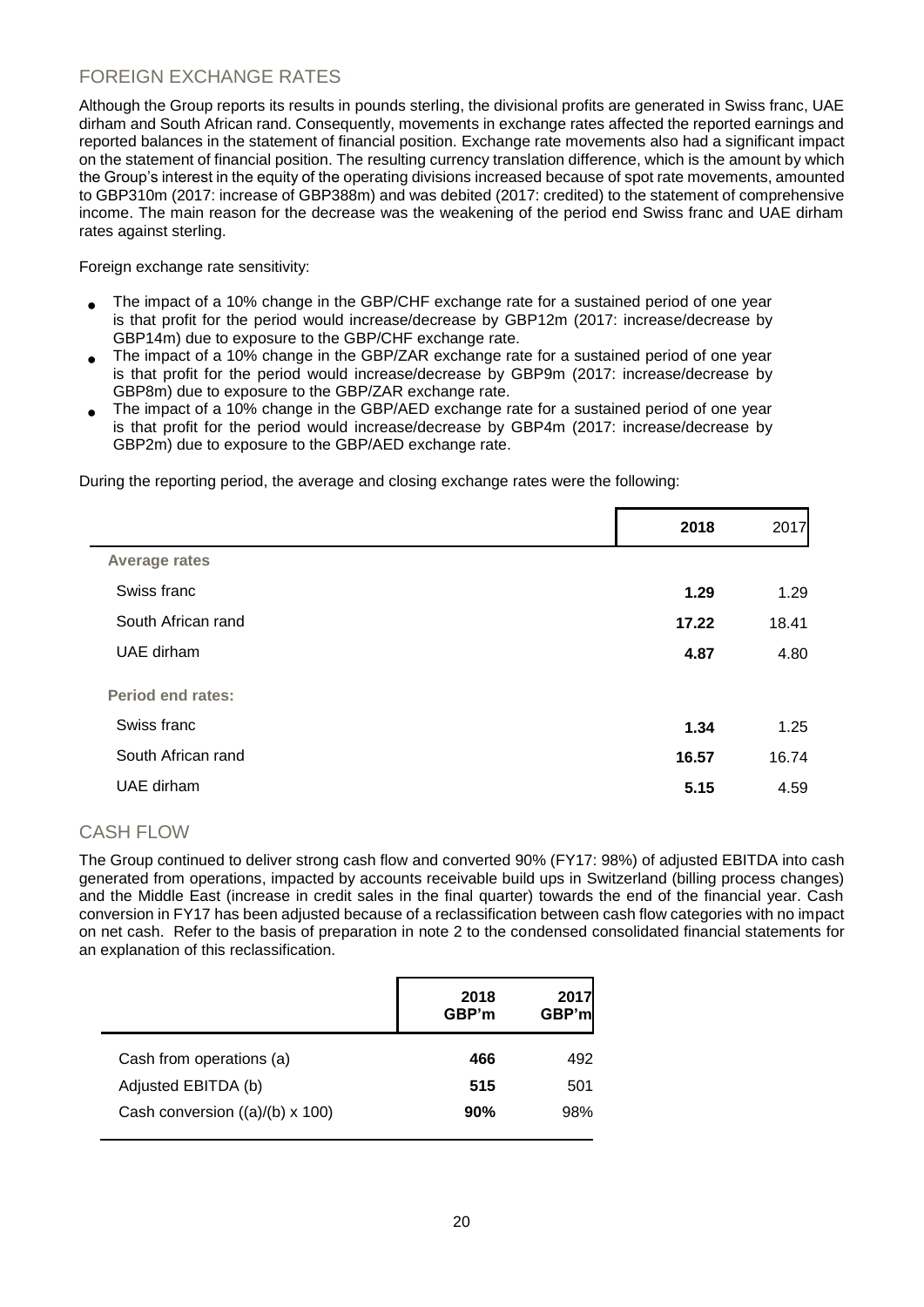## INTEREST-BEARING BORROWINGS

Interest-bearing borrowings decreased from GBP2 030m at 31 March 2017 to GBP1 937m at 31 March 2018, largely due to closing exchange rate differences.

The cash and cash equivalents balance reduced predominantly because of the acquisition of Linde as well as expansion projects in the Middle East.

|                                 | 2018<br>GBP'm | 2017<br>GBP'm |
|---------------------------------|---------------|---------------|
| <b>Borrowings</b>               | 1937          | 2 0 3 0       |
| Less: cash and cash equivalents | (261)         | (361)         |
| Net debt                        | 1676          | 1669          |
| Total equity                    | 3 3 7 3       | 4 1 6 4       |
| Debt-to-equity capital ratio    | 49.7%         | 40.1%         |

## ASSETS

Property, equipment and vehicles decreased from GBP3 703m at 31 March 2017 to GBP3 590m at 31 March 2018. This included an increase of GBP223m on capital projects and fixed asset additions in line with the continued investment programme expanding the asset base to support growth and enhancing patient experience and clinical quality. In addition, the closing balance increased by GBP110m as a result of the Linde acquisition. In addition to the depreciation and amortisation charge, the balance was further reduced by the impairment charge of GBP84m recognised on properties in the Hirslanden division and the change in the closing exchange rate.

Intangible assets decreased from GBP2 156m at 31 March 2017 to GBP1 406m at 31 March 2018 due to the impairment of goodwill (GBP300m) and trade names (GBP260m) in the Hirslanden division. The accelerated amortisation of the Al Noor trade name of GBP23m (FY17: GBP7m), reducing the balance to nil, decreased the closing balance further.

Adjusted depreciation and amortisation was calculated as follows:

|                                        | 2018<br>GBP'm | 2017<br>GBP'm |
|----------------------------------------|---------------|---------------|
| Depreciation and amortisation          | 168           | 145           |
| Accelerated amortisation               | (23)          | (7)           |
| Adjusted depreciation and amortisation | 145           | 138           |

## HIRSI ANDEN PENSION PI AN

Hirslanden provides defined contribution pension plans in terms of Swiss law to employees, the assets of which are held in separate trustee-administered funds. These plans are funded by payments from employees and Hirslanden, taking into account the recommendations of independent qualified actuaries. Because of the strict definition of defined contribution plans in IAS 19, in terms of IFRS, these plans are classified as defined benefit plans, since the funds are obliged to take some investment and longevity risk in terms of Swiss law.

The IAS 19 pension liability was valued by the actuaries at the end of the year and amounted to GBP4m (2017: GBP73m), included under "Retirement benefit obligations" in the Group's statement of financial position. The decrease in the pension liability was largely due to the increase of the discount rate from 0.55% to 0.75% as well as changes in actuarial assumptions.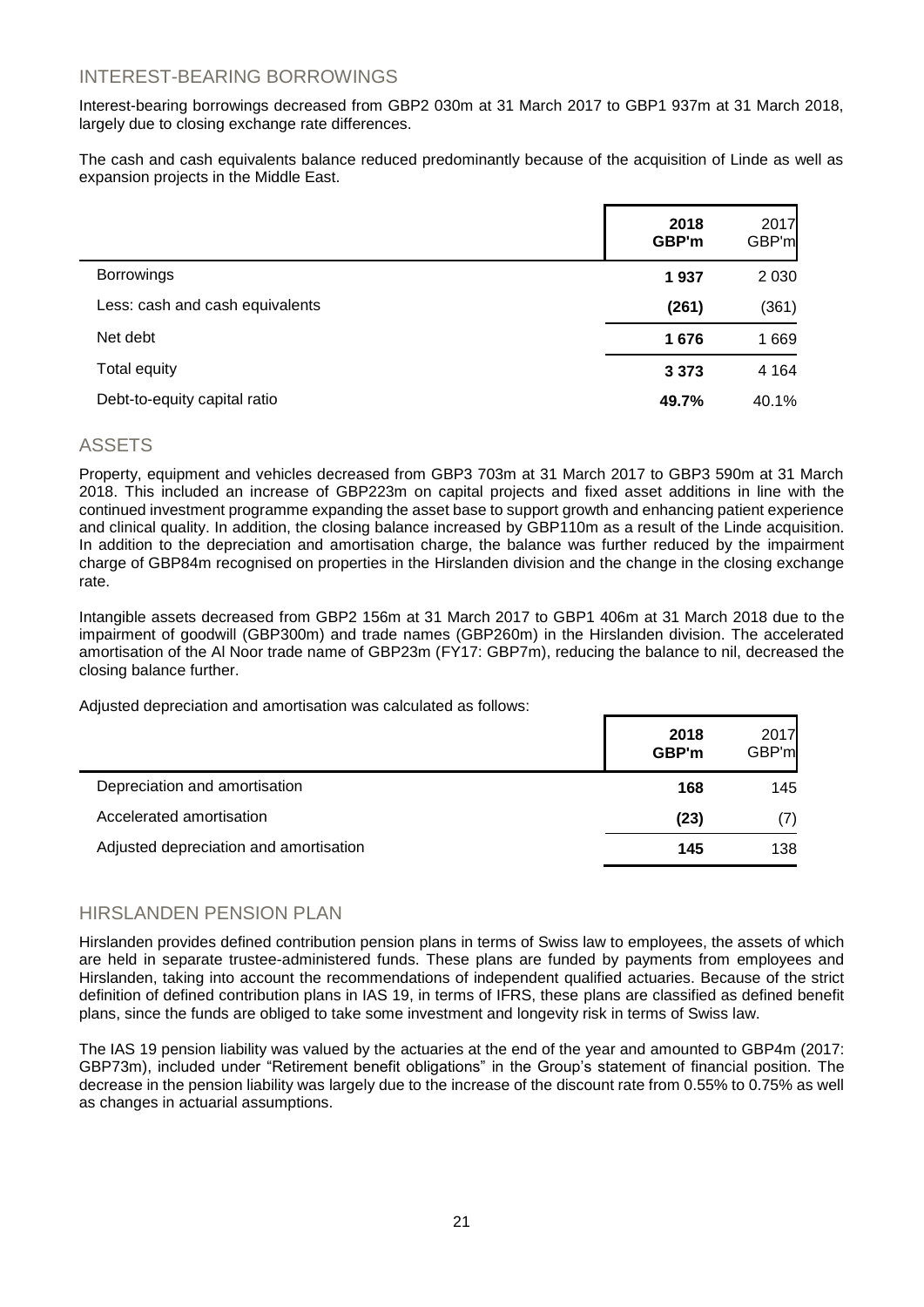# DEFERRED TAX LIABILITIES

The deferred tax liability balance decreased from GBP527m in the prior year to GBP467m at 31 March 2018. The impairment of the trade names and properties in Hirslanden led to the release of deferred tax liabilities of GBP55m and GBP13m respectively which caused the decrease in the deferred tax liability balance.

# FINANCE COSTS

Adjusted net finance costs benefited from the refinancing in Switzerland and were down 13% at GBP70m (FY17: GBP80m). Adjusted net finance cost was calculated as follows:

|                                                  | 2018<br>GBP'm | 2017<br>GBP'm |
|--------------------------------------------------|---------------|---------------|
| Finance cost                                     | 94            | 74            |
| Finance income                                   | (9)           | (7)           |
| Net finance cost                                 | 85            | 67            |
| Derecognition of unamortised financing costs     | (19)          |               |
| Fair value gains on ineffective cash flow hedges | 4             | 13            |
| Adjusted finance cost                            | 70            | 80            |

# INCOME TAX

The Group's effective tax rate changed significantly for the period under review to 1.1% (FY17: 20.8%), mainly due to exceptional non-deductible expenses which include the impairment of goodwill, impairment of the equity investment and accelerated amortisation. The rate is also affected by unrelievable losses on disposals of noncore businesses. Excluding these exceptional non-deductible charges, the effective tax rate would be 20.8% (FY17: 20.4%) for the year ended 31 March 2018. The higher proportional contribution to profits from the Mediclinic Southern Africa operations increased the effective tax rate.

Adjusted income tax was calculated as follows:

|                                                         | 2018<br>GBP'm | 2017<br>GBP'm |
|---------------------------------------------------------|---------------|---------------|
| Income tax (credit)/expense                             | (5)           | 64            |
| Tax on exceptional items                                | 69            | (6)           |
| - Past service cost credit                              | (1)           |               |
| - Impairment of properties                              | 13            |               |
| - Impairment of intangible assets                       | 55            |               |
| - Release of unutilised pre-acquisition Swiss provision | (2)           |               |
| - Fair value gains on ineffective cash flow hedges      |               | (3)           |
| - Derecognition of unamortised finance expenses         | 4             | (3)           |
| Adjusted income tax expense                             | 64            | 58            |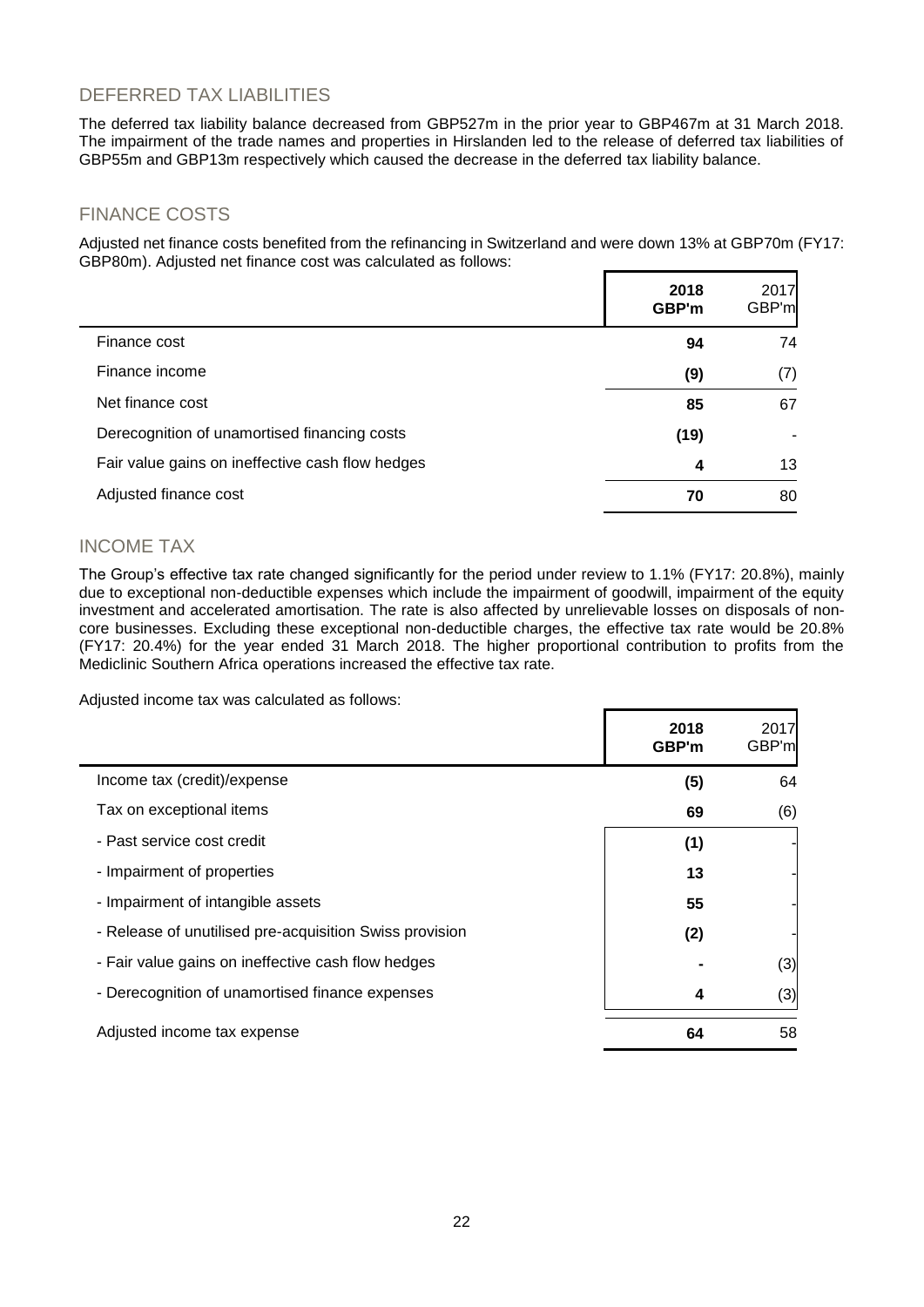# TAX STRATEGY

The Group is committed to conduct its tax affairs consistent with the following objectives:

- comply with relevant laws, rules, regulations, and reporting and disclosure requirements in whichever jurisdiction it operates; and
- maintain mutual trust and respect in dealings with all tax authorities in the jurisdictions the Group does business.

Whilst the Group aims to maximise the tax efficiency of its business transactions, it does not use structures in its tax planning that are contrary to intentions of relevant legislation. The Group interprets relevant tax laws to ensure that transactions are structured in a way that is consistent with a relationship of co-operative compliance with tax authorities. It also actively considers the implications of any planning for the Group's wider corporate reputation.

In order to meet these objectives, various procedures are implemented. The Audit and Risk Committee has reviewed the Group's tax strategy and related corporate tax matters.

# REFINANCING OF SWISS DEBT

At the end of October 2017, the elective refinancing of the Group's Swiss debt was successfully completed. The refinanced Swiss debt funding comprises up to CHF2.0bn of property-backed facilities:

- CHF1.5bn senior term loan facility with a partially amortising repayment profile over six years and priced at Swiss Libor plus a margin of 1.25%;
- CHF0.4bn capex facility, priced at Swiss Libor plus a margin of 1.25%, but which could increase funding costs up to a maximum of Swiss Libor plus a margin of 1.65% at the time of drawing, depending on the loan-to-value at that time;
- CHF0.1bn revolving facility, priced at Swiss Libor plus a margin of 1.25%;
- the new financing results in future finance cost savings; and
- the existing ineffective interest rate swap was settled at CHF5m and no new hedging was entered into for the time being.

## **DIVIDEND POLICY AND PROPOSED DIVIDEND**

The Group's dividend policy is to target a pay-out ratio of between 25% and 30% of adjusted earnings. The Board may revise the policy at its discretion.

The Board proposes a final dividend from retained earnings of 4.70 pence per ordinary share for the year ended 31 March 2018 for approval by the Company's shareholders at the annual general meeting on Wednesday, 25 July 2018. Together with the interim dividend of 3.20 pence per ordinary share for the six months ended 30 September 2017 (paid on 18 December 2017), the total final proposed dividend reflects a 26% distribution of adjusted Group earnings attributable to ordinary shareholders.

Shareholders on the South African register will be paid the ZAR cash equivalent of 79.52400 cents (63.61920 cents net of dividend withholding tax) per share. A dividend withholding tax of 20% will be applicable to all shareholders on the South African register who are not exempt therefrom. The ZAR cash equivalent has been calculated using the following exchange rate: GBP1: ZAR16.92, being the 5-day average ZAR/GBP exchange rate (Bloomberg) on Friday, 18 May 2018 at 3:00pm GMT.

The final dividend will be paid on Monday, 30 July 2018 to all ordinary shareholders who are on the register of members at the close of business on the record date of Friday, 15 June 2018.

The salient dates for the dividend will be as follows:

Dividend announcement date<br>
Last date to trade cum dividend (SA register) Tuesday, 12 June 2018 Last date to trade cum dividend (SA register) Tuesday, 12 June 2018<br>First date of trading ex-dividend (SA register) Wednesday, 13 June 2018 First date of trading ex-dividend (SA register) Wednesday, 13 June 2018<br>First date of trading ex-dividend (UK register) Thursday, 14 June 2018 First date of trading ex-dividend (UK register) Record date **Friday**, 15 June 2018 Payment date Monday, 30 July 2018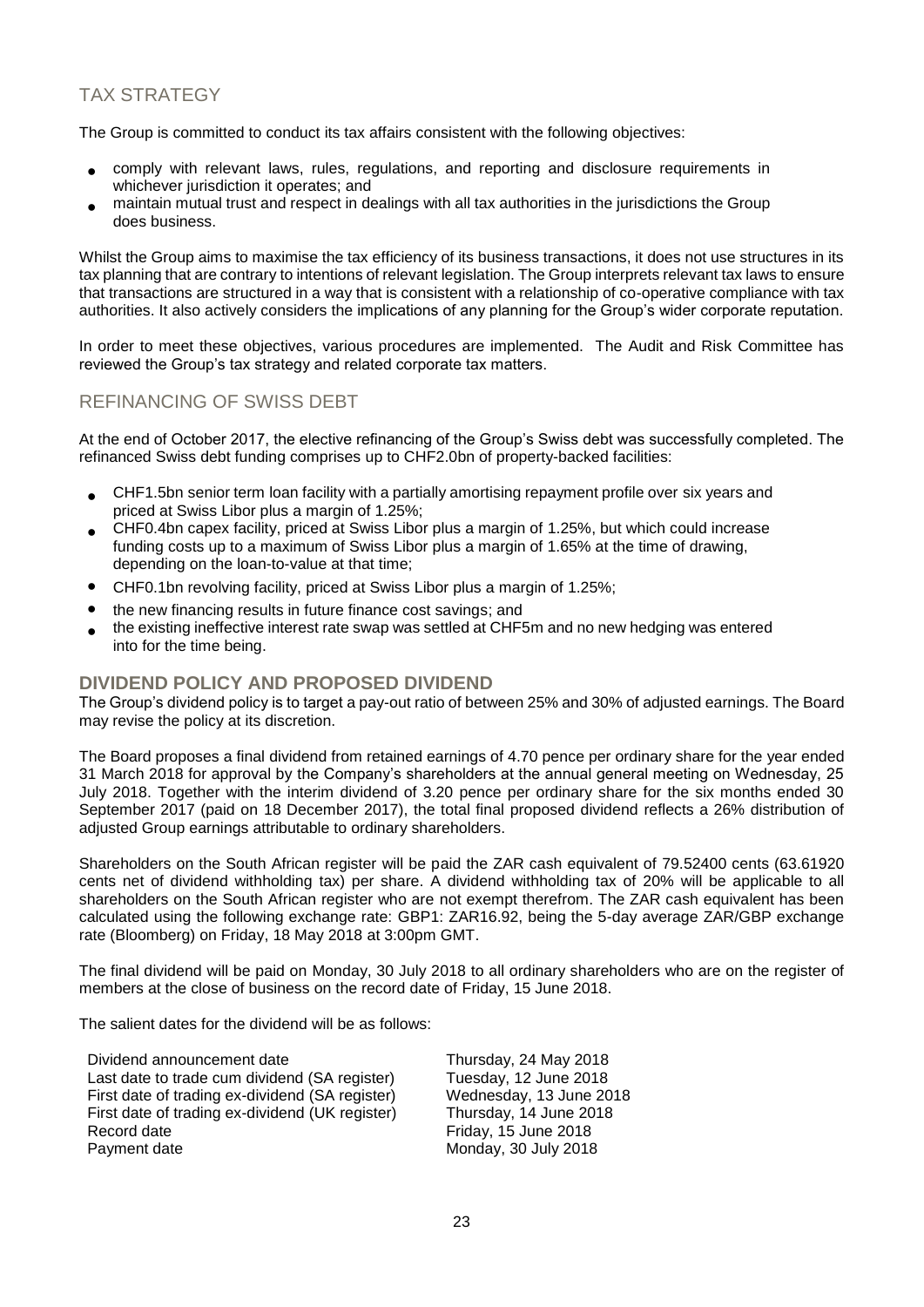Share certificates may not be dematerialised or rematerialised within Strate from Wednesday, 13 June 2018 to Friday, 15 June 2018, both dates inclusive. No transfers between the UK and SA registers may take place from Thursday, 24 May 2018 to Friday, 15 June 2018, both days inclusive.

### **Tax treatment for shareholders on the South African register**

#### *South African tax resident shareholders on the South African register:*

In terms of the Company's Dividend Access Trust structure, the following South African tax resident shareholders on the South African register will receive a component of the dividend from the Dividend Access Trust and therefore regarded as a local South African dividend, with the remaining component from the Company and therefore regarded as a foreign non-South African dividend. For purposes of South African dividend withholding tax, the entire dividend of 79.52400 cents per share is taxable at a rate of 20%, unless an applicable exemption applies:

- 1. in the case of shares held in certificated form, who are registered on the South African register with an address in South Africa (other than PLC Nominees Proprietary Limited (or any successor entity through which shares held in dematerialised form are held)); and
- 2. in the case of shares held in dematerialised form, in respect of whom the South African transfer secretaries of the Company have determined, in good faith and by reference to the information provided to them by the eligible shareholders and/or their brokers and/or central securities depository participants, that such eligible shareholders are either (i) tax resident in South Africa or (ii) have an address in South Africa and have not expressly indicated that they are not tax resident in South Africa as at the dividend record date.

The component of the dividend payable by the Dividend Access Trust and by the Company will be announced on the JSE's Stock Exchange News Service and on the LSE's Regulatory News Service as soon as possible after the record date, 15 June 2018, of the dividend.

### *Non-South African tax resident shareholders on the South African register:*

Non-South African tax resident shareholders on the South African register will be paid the dividend by the Company in the usual way and not through the Dividend Access Trust. The entire dividend of 79.52400 cents per share payable to such shareholders will therefore be regarded as a foreign dividend and exempt from South African dividend withholding tax, provided that the relevant exemption forms have been completed and submitted as prescribed.

## **DIRECTORS' RESPONSIBILITIES STATEMENT**

The Directors confirm that, to the best of their knowledge the preliminary condensed financial statements has been prepared in accordance with International Financial Reporting Standards as adopted by the European Union and gives a true and fair view of the assets, liabilities, financial position and profit or loss of the Group and that this announcement includes a fair summary of the development and performance of the business and the position of the Group.

After making enquiries, the Directors considered it appropriate to adopt the going concern basis in preparing the financial statements.

The names and functions of the Company's directors are listed on the Company's website.

By order of the Board.

**Danie Meintjes State State State State State State State State State State State State State State State State <br>Philosophic Chief Financial Officer State State State State State State State State State State State State S** Chief Executive Officer

23 May 2018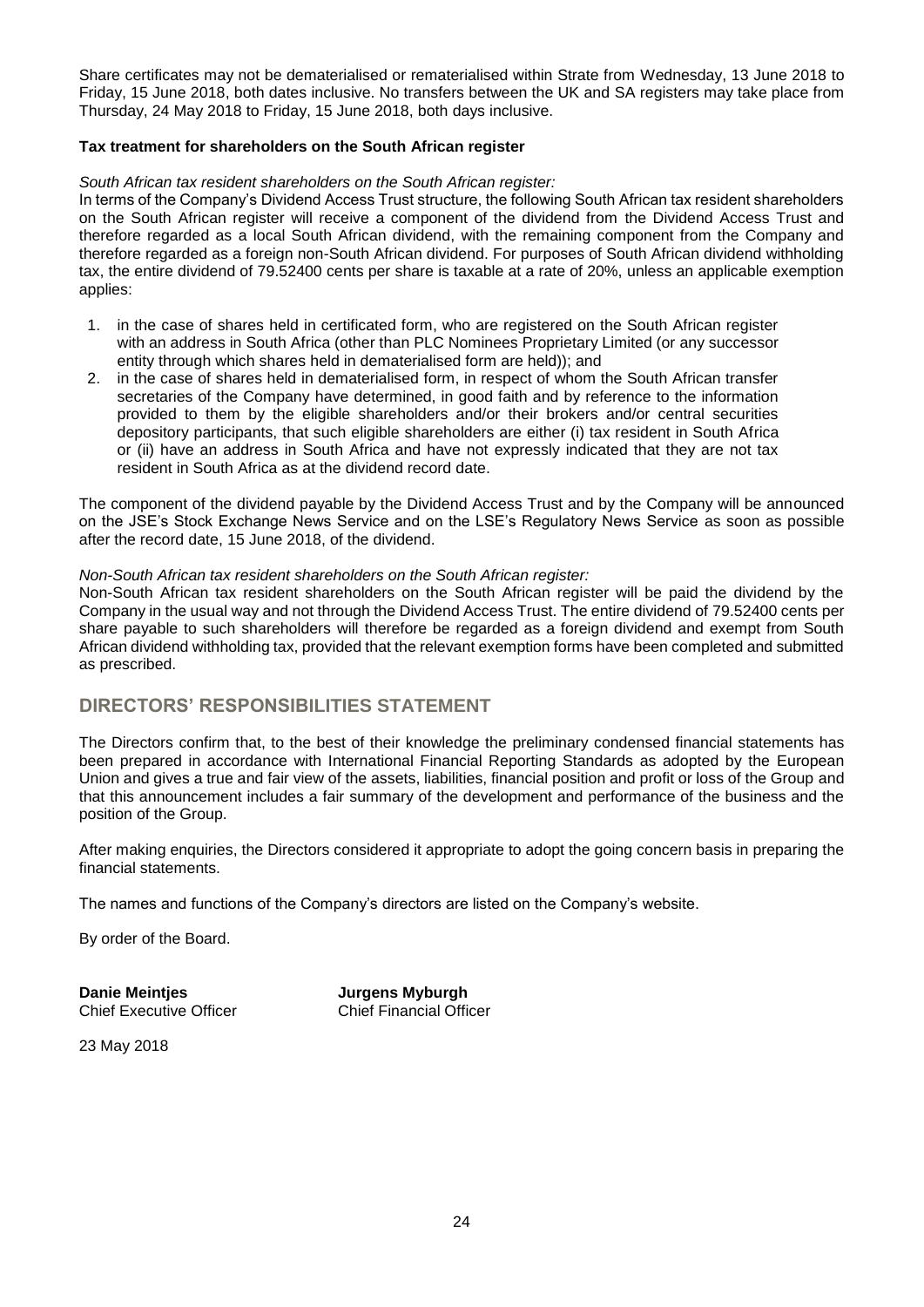# **CAUTIONARY STATEMENT**

*This announcement contains certain forward-looking statements relating to the business of the Company and its subsidiaries (collectively, the "Group"), including with respect to the progress, timing and completion of the Group's development, the Group's ability to treat, attract, and retain patients and customers, its ability to engage consultants and general practitioners and to operate its business and increase referrals, the integration of prior acquisitions, the Group's estimates for future performance and its estimates regarding anticipated operating results, future revenue, capital requirements, shareholder structure and financing. In addition, even if the Group's actual results or development are consistent with the forward-looking statements contained in this announcement, those results or developments may not be indicative of the Group's results or developments in the future. In some cases, you can identify forward-looking statements by words such as "could," "should," "may," "expects," "aims," "targets," "anticipates," "believes," "intends," "estimates," or similar words. These forwardlooking statements are based largely on the Group's current expectations as of the date of this announcement and are subject to a number of known and unknown risks and uncertainties and other factors that may cause actual results, performance or achievements to be materially different from any future results, performance or achievement expressed or implied by these forward-looking statements. In particular, the Group's expectations could be affected by, among other things, uncertainties involved in the integration of acquisitions or new developments, changes in legislation or the regulatory regime governing healthcare in Switzerland, South Africa, Namibia and the UAE and poor performance by healthcare practitioners who practice at our facilities, unexpected regulatory actions or suspensions, competition in general, the impact of global economic changes, and the Group's ability to obtain or maintain accreditation or approval for its facilities or service lines. In light of these risks and uncertainties, there can be no assurance that the forward-looking statements made in this announcement will in fact be realised and no representation or warranty is given as to the completeness or accuracy of the forward-looking statements contained in this announcement.*

*The Group is providing the information in this announcement as of this date, and we disclaim any intention or obligation to publicly update or revise any forward-looking statements, whether as a result of new information, future events or otherwise.*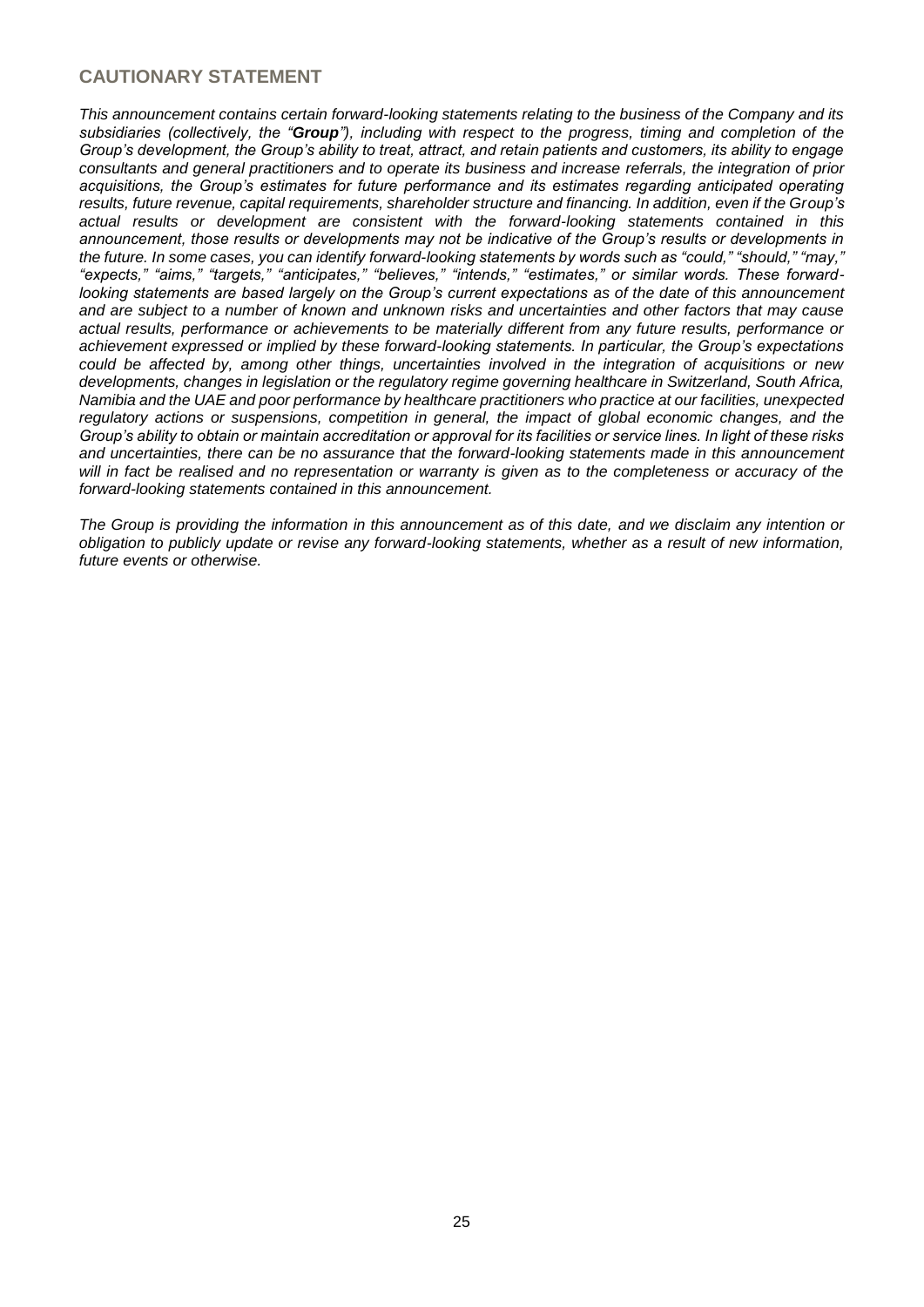# **CONDENSED CONSOLIDATED STATEMENT OF FINANCIAL POSITION** at 31 March 2018

|                                               | <b>Notes</b>   | 2018<br>GBP'm | 2017<br>GBP'm           |
|-----------------------------------------------|----------------|---------------|-------------------------|
| <b>ASSETS</b>                                 |                |               |                         |
| <b>Non-current assets</b>                     |                | 5 3 8 2       | 6 353                   |
| Property, equipment and vehicles              | 4              | 3590          | 3703                    |
| Intangible assets                             | 5              | 1 4 0 6       | 2 1 5 6                 |
| Equity accounted investments                  | 6              | 357           | 465                     |
| Other investments and loans                   |                | 7             | 8                       |
| Deferred income tax assets                    |                | 22            | 21                      |
| <b>Current assets</b>                         |                | 961           | 1 0 6 9                 |
| Inventories                                   |                | 90            | 90                      |
| Trade and other receivables                   |                | 607           | 591                     |
| Other investments and loans                   |                | 1             | 16                      |
| Current income tax assets                     |                | 1             | 2                       |
| Cash and cash equivalents                     |                | 261           | 361                     |
| Assets classified as held for sale            | 13             | 1             | 9                       |
| <b>Total assets</b>                           |                | 6 3 4 3       | 7 4 2 2                 |
| <b>EQUITY</b>                                 |                |               |                         |
| <b>Capital and reserves</b>                   |                |               |                         |
| Share capital                                 |                | 74            | 74                      |
| Share premium reserve                         |                | 690           | 690                     |
| Treasury shares                               |                | (1)           | (2)                     |
| Retained earnings                             |                | 5 0 5 7       | 5 5 2 5                 |
| Other reserves                                |                | (2534)        | (2 201)                 |
| Attributable to equity holders of the Company |                | 3 2 8 6       | 4 0 8 6                 |
| Non-controlling interests                     |                | 87            | 78                      |
| <b>Total equity</b>                           |                | 3 3 7 3       | 4 1 6 4                 |
| <b>LIABILITIES</b>                            |                |               |                         |
| <b>Non-current liabilities</b>                |                | 2445          | 2 6 6 8                 |
| Borrowings                                    | 7              | 1866          | 1 9 6 1                 |
| Deferred income tax liabilities               |                | 467           | 527                     |
| Retirement benefit obligations                | 8              | 86            | 154                     |
| Provisions                                    |                | 23            | 23                      |
| Derivative financial instruments              |                | 2             | $\overline{\mathbf{c}}$ |
| Cash-settled share-based payment liabilities  |                | 1             | $\mathbf{1}$            |
| <b>Current liabilities</b>                    |                | 525           | 590                     |
| Trade and other payables                      |                | 424           | 472                     |
| Borrowings                                    | $\overline{7}$ | 71            | 69                      |
| Provisions                                    |                | 15            | 22                      |
| Retirement benefit obligations                | 8              | 10            | 10                      |
| Derivative financial instruments              |                |               | 7                       |
| Current income tax liabilities                |                | 5             | 8                       |
| Liabilities classified as held for sale       | 13             |               | 2                       |
| <b>Total liabilities</b>                      |                | 2970          | 3 2 5 8                 |
| <b>Total equity and liabilities</b>           |                | 6 3 4 3       | 7422                    |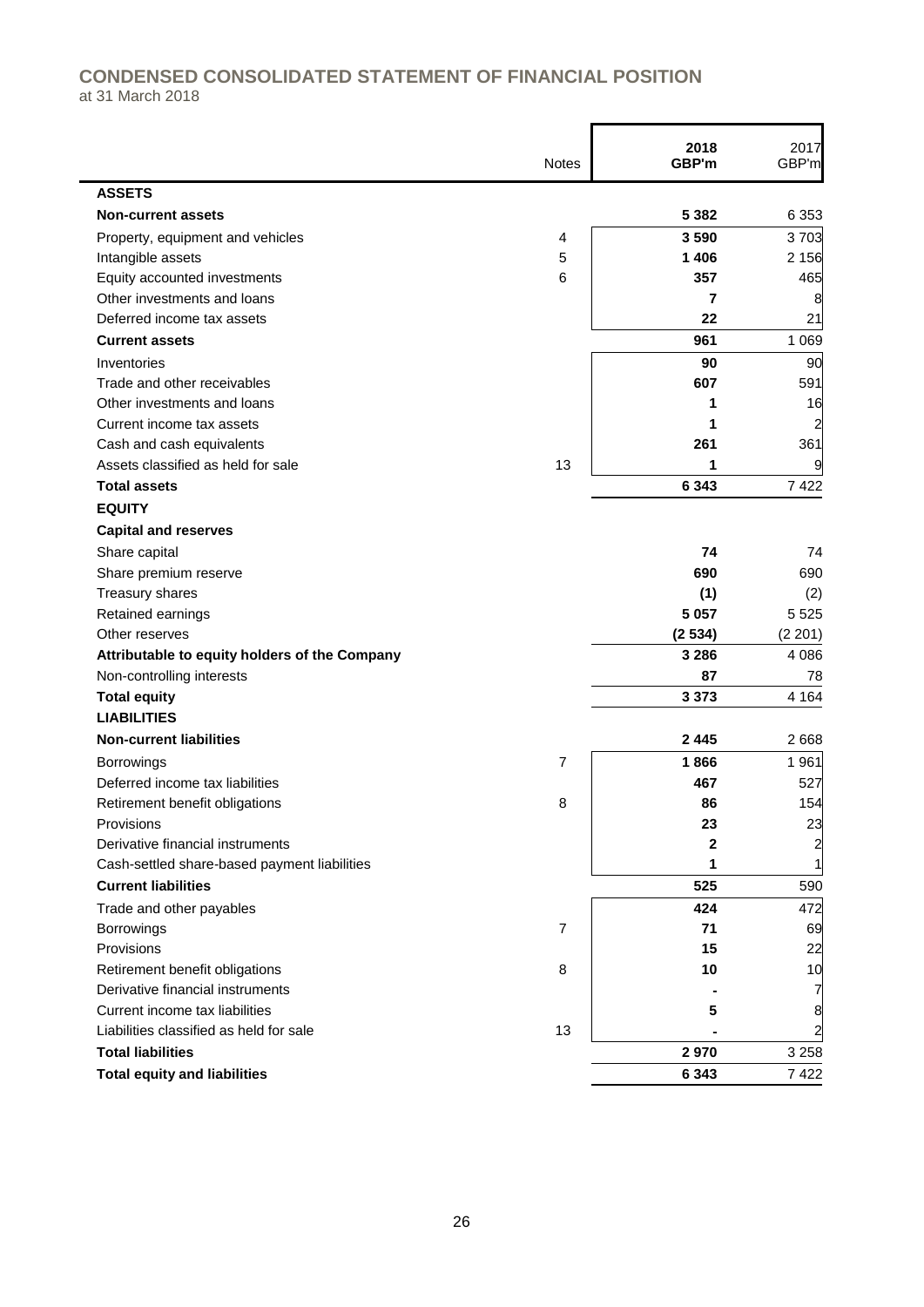# **CONDENSED CONSOLIDATED INCOME STATEMENT**

for the year ended 31 March 2018

|                                                                                                 | <b>Notes</b>   | 2018<br>GBP'm | 2017<br>GBP'm |
|-------------------------------------------------------------------------------------------------|----------------|---------------|---------------|
| Revenue                                                                                         |                | 2870          | 2 7 4 9       |
| Cost of sales                                                                                   |                | (1773)        | (1696)        |
| Administration and other operating expenses                                                     |                | (1387)        | (689)         |
| Impairment of properties                                                                        | $\overline{4}$ | (84)          |               |
| Impairment of intangible assets                                                                 | 5              | (560)         |               |
| Other administration and operating expenses                                                     |                | (743)         | (689)         |
| Other gains and losses                                                                          | 9              | $\mathbf{2}$  | (2)           |
| <b>Operating (loss)/profit</b>                                                                  |                | (288)         | 362           |
| Finance income                                                                                  |                | 9             | 7             |
| Finance cost                                                                                    | 10             | (94)          | (74)          |
| Share of net profit of equity accounted investments                                             | 6              | 3             | 12            |
| Impairment of equity accounted investment                                                       | 6              | (109)         |               |
| (Loss)/profit before tax                                                                        |                | (479)         | 307           |
| Income tax expense                                                                              | 11             | 5             | (64)          |
| (Loss)/profit for the year                                                                      |                | (474)         | 243           |
| Attributable to:                                                                                |                |               |               |
| Equity holders of the Company                                                                   |                | (492)         | 229           |
| Non-controlling interests                                                                       |                | 18            | 14            |
|                                                                                                 |                | (474)         | 243           |
| (Loss)/earnings per ordinary share attributable to the equity<br>holders of the Company - pence |                |               |               |
| Basic                                                                                           | 12             | (66.7)        | 31.0          |
| <b>Diluted</b>                                                                                  | 12             | (66.7)        | 31.0          |

 $\mathbf{r}$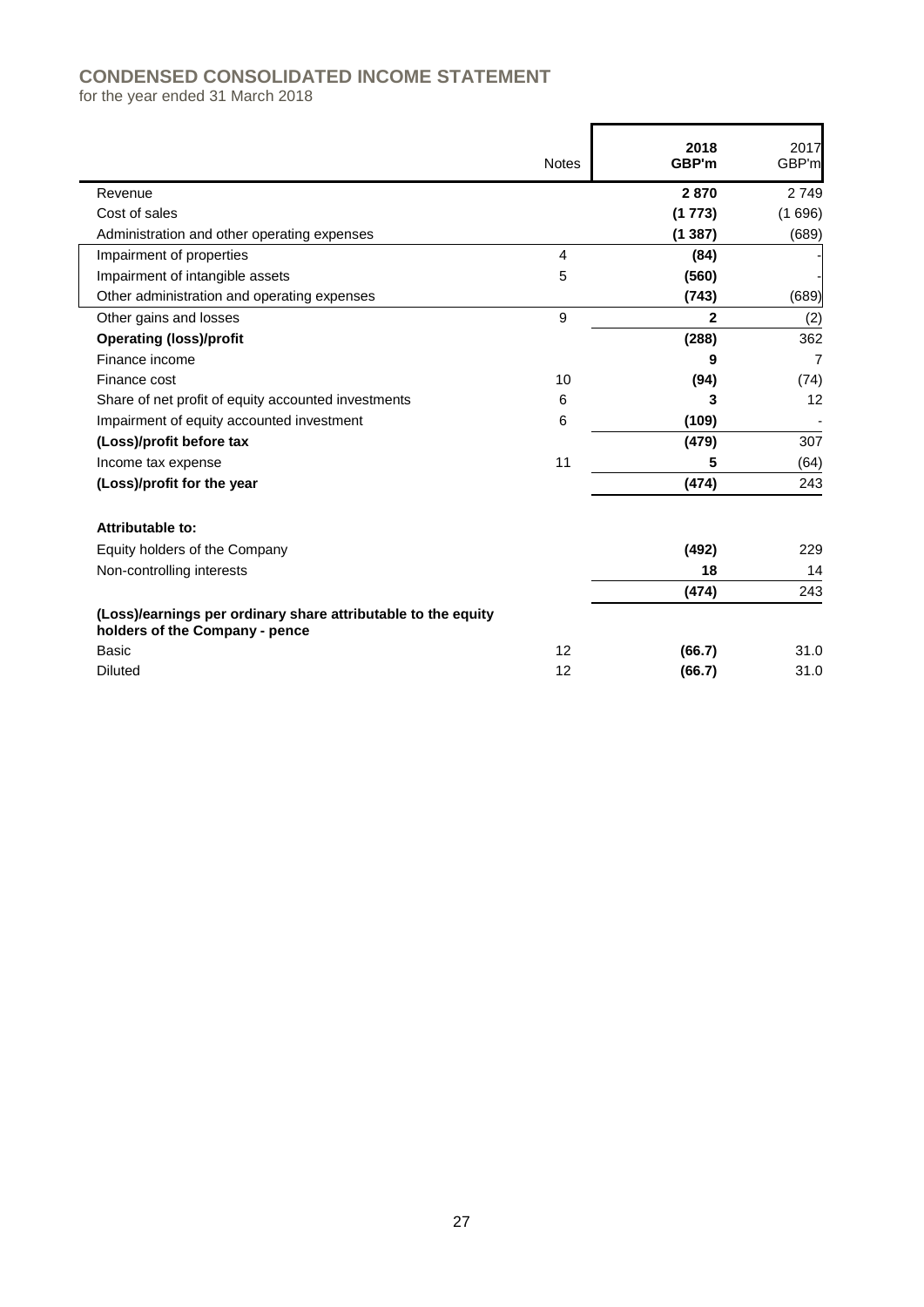# **CONDENSED CONSOLIDATED STATEMENT OF OTHER COMPREHENSIVE INCOME** for the year ended 31 March 2018

|                                                            | 2018<br>GBP'm | 2017<br>GBP'm |
|------------------------------------------------------------|---------------|---------------|
| (Loss)/profit for the year                                 | (474)         | 243           |
| Other comprehensive (loss)/income                          |               |               |
| Items that may be reclassified to the income statement     | (309)         | 388           |
| Currency translation differences                           | (310)         | 388           |
| Fair value adjustment - cash flow hedges                   |               |               |
| Items that may not be reclassified to the income statement | 60            | 34            |
| Remeasurements of retirement benefit obligations           | 60            | 34            |
| Other comprehensive (loss)/income, net of tax              | (249)         | 422           |
| Total comprehensive (loss)/income for the year             | (723)         | 665           |
| Attributable to:                                           |               |               |
| Equity holders of the Company                              | (742)         | 635           |
| Non-controlling interests                                  | 19            | 30            |
|                                                            | (723)         | 665           |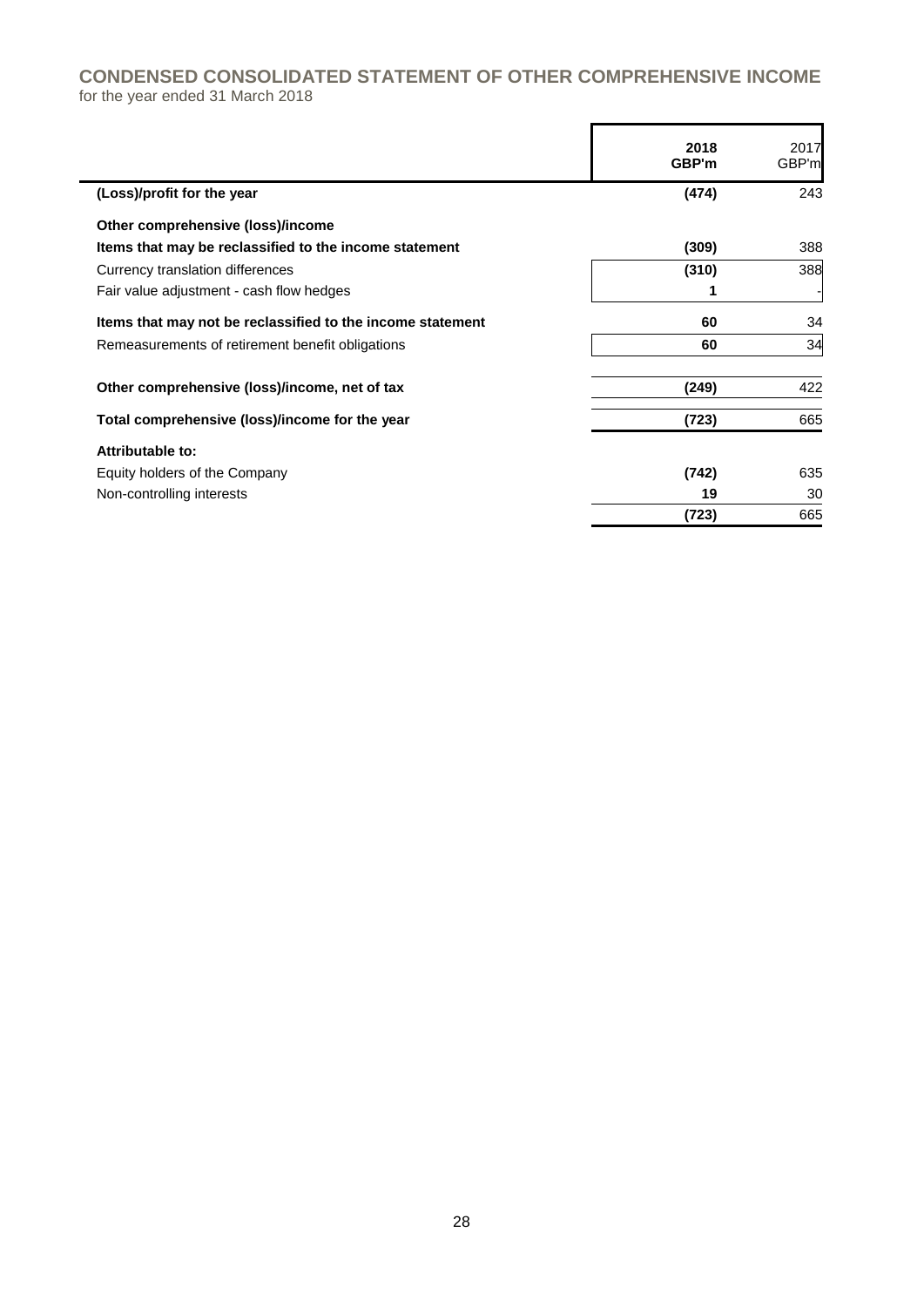# **CONDENSED CONSOLIDATED STATEMENT OF CHANGES IN EQUITY**

for the year ended 31 March 2018

|                                                                             | capital<br>GBP'm | <b>Capital</b><br><b>Share redemption</b><br>reserve<br>GBP'm | <b>Share</b><br>reserve<br>GBP'm | <b>Reverse</b><br>premium acquisition<br>reserve<br>GBP'm | <b>Treasury</b><br>shares<br>GBP'm | Share-<br>based<br>reserve<br>GBP'm | Foreign<br>currency<br>payment translation<br>reserve<br>GBP'm | Hedging<br>reserve<br>GBP'm | <b>Retained</b><br>earnings<br>GBP'm | <b>Attributable</b><br>to equity<br>holders of<br>Company<br>GBP'm | Non-<br>the controlling<br>interests<br>GBP'm | <b>Total</b><br>equity<br>GBP'm |
|-----------------------------------------------------------------------------|------------------|---------------------------------------------------------------|----------------------------------|-----------------------------------------------------------|------------------------------------|-------------------------------------|----------------------------------------------------------------|-----------------------------|--------------------------------------|--------------------------------------------------------------------|-----------------------------------------------|---------------------------------|
| <b>Balance at 1 April 2016</b>                                              | 74               | 6                                                             | 690                              | (3014)                                                    | (2)                                | 24                                  | 407                                                            | 4                           | 5 3 2 0                              | 3509                                                               | 61                                            | 3570                            |
| Profit for the year                                                         |                  |                                                               |                                  |                                                           |                                    |                                     |                                                                |                             | 229                                  | 229                                                                | 14                                            | 243                             |
| Other comprehensive<br>income for the year                                  |                  |                                                               |                                  |                                                           |                                    |                                     | 372                                                            |                             | 34                                   | 406                                                                | 16                                            | 422                             |
| Total comprehensive<br>income for the year                                  |                  |                                                               |                                  |                                                           |                                    |                                     | 372                                                            |                             | 263                                  | 635                                                                | 30                                            | 665                             |
| Transactions with non-<br>controlling shareholders                          |                  |                                                               |                                  |                                                           |                                    |                                     |                                                                |                             |                                      | 4                                                                  | (4)                                           |                                 |
| Dividends paid                                                              |                  |                                                               |                                  |                                                           |                                    |                                     |                                                                |                             | (62)                                 | (62)                                                               | (9)                                           | (71)                            |
| Balance at 31 March 2017                                                    | 74               | 6                                                             | 690                              | (3014)                                                    | (2)                                | 24                                  | 779                                                            | 4                           | 5 5 2 5                              | 4 0 8 6                                                            | 78                                            | 4 1 6 4                         |
| Profit for the year                                                         |                  |                                                               |                                  |                                                           |                                    |                                     |                                                                |                             | (492)                                | (492)                                                              | 18                                            | (474)                           |
| Other comprehensive<br>(loss)/income for the year                           |                  |                                                               |                                  |                                                           |                                    |                                     | (311)                                                          | $\mathbf{1}$                | 60                                   | (250)                                                              |                                               | (249)                           |
| Total comprehensive<br>(loss)/income for the year                           |                  |                                                               |                                  |                                                           |                                    |                                     | (311)                                                          | 1                           | (432)                                | (742)                                                              | 19                                            | (723)                           |
| Transfer to retained<br>earnings                                            |                  |                                                               |                                  |                                                           |                                    | (23)                                |                                                                |                             | 23                                   |                                                                    |                                               |                                 |
| Non-controlling<br>shareholders derecognised<br>on disposal of subsidiaries |                  |                                                               |                                  |                                                           |                                    |                                     |                                                                |                             |                                      |                                                                    | (1)                                           | (1)                             |
| Share-based payment<br>expense                                              |                  |                                                               |                                  |                                                           |                                    |                                     |                                                                |                             |                                      | 1                                                                  |                                               | 1                               |
| Settlement of Forfeitable<br>Share Plan                                     |                  |                                                               |                                  |                                                           | 1                                  | (1)                                 |                                                                |                             |                                      |                                                                    |                                               |                                 |
| Transactions with non-<br>controlling shareholders                          |                  |                                                               |                                  |                                                           |                                    |                                     |                                                                |                             | (1)                                  | (1)                                                                |                                               |                                 |
| Dividends paid                                                              |                  |                                                               |                                  |                                                           |                                    |                                     |                                                                |                             | (58)                                 | (58)                                                               | (10)                                          | (68)                            |
| <b>Balance at 31 March 2018</b>                                             | 74               | 6                                                             | 690                              | (3014)                                                    | (1)                                | $\mathbf 1$                         | 468                                                            | 5                           | 5 0 5 7                              | 3 2 8 6                                                            | 87                                            | 3 3 7 3                         |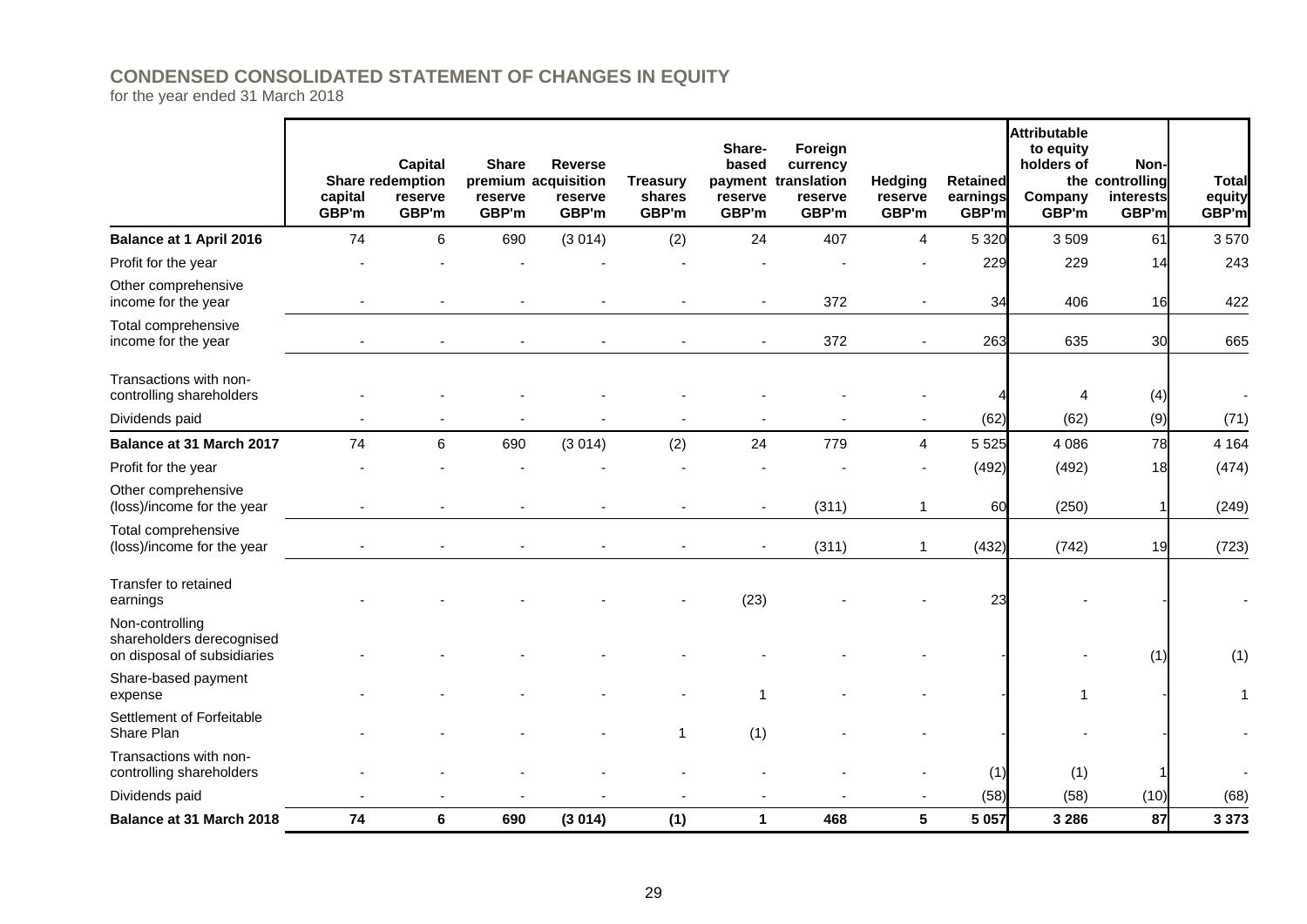# **CONDENSED CONSOLIDATED STATEMENT OF CASH FLOWS**

for the year ended 31 March 2018

|                                                      |              | 2018<br>GBP'm                     | (Re-presented)*<br>2017<br>GBP'm |
|------------------------------------------------------|--------------|-----------------------------------|----------------------------------|
|                                                      | <b>Notes</b> | Inflow/(outflow) Inflow/(outflow) |                                  |
| <b>CASH FLOW FROM OPERATING ACTIVITIES</b>           |              |                                   |                                  |
| Cash received from customers                         |              | 2809                              | 2 7 3 5                          |
| Cash paid to suppliers and employees                 |              | (2343)                            | (2 243)                          |
| <b>Cash generated from operations</b>                |              | 466                               | 492                              |
| Interest received                                    |              | 9                                 | 7                                |
| Interest paid                                        |              | (74)                              | (77)                             |
| Tax paid                                             |              | (56)                              | (45)                             |
| Net cash generated from operating activities         |              | 345                               | 377                              |
| <b>CASH FLOW FROM INVESTMENT ACTIVITIES</b>          |              | (319)                             | (201)                            |
| Investment to maintain operations                    |              | (112)                             | (101)                            |
| Investment to expand operations                      |              | (142)                             | (131)                            |
| Acquisition of subsidiaries                          | 14           | (83)                              |                                  |
| Disposal of subsidiaries                             | 15           | $\mathbf{2}$                      | 44                               |
| Acquisition of investment in associate               | 6            | (2)                               | (1)                              |
| Dividends received from equity accounted investment  |              | 5                                 |                                  |
| Proceeds from/(acquisition of) money market funds    |              | 13                                | (16)                             |
| Net cash generated before financing activities       |              | 26                                | 176                              |
| <b>CASH FLOW FROM FINANCING ACTIVITIES</b>           |              | (108)                             | (169)                            |
| Distributions to non-controlling interests           |              | (10)                              | (9)                              |
| Distributions to shareholders                        | 17           | (58)                              | (62)                             |
| Proceeds from borrowings                             |              | 6                                 | 247                              |
| Repayment of borrowings                              |              | (30)                              | (327)                            |
| Refinancing transaction costs                        |              | (12)                              | (3)                              |
| Settlement of interest rate swap                     |              | (4)                               |                                  |
| Acquisition of non-controlling interest              |              |                                   | (15)                             |
| Net (decrease)/increase in cash and cash equivalents |              | (82)                              | $\overline{7}$                   |
| Opening balance of cash and cash equivalents         |              | 361                               | 305                              |
| Exchange rate fluctuations on foreign cash           |              | (18)                              | 49                               |
| Closing balance of cash and cash equivalents         |              | 261                               | 361                              |

Ë

*\* refer to note 2.*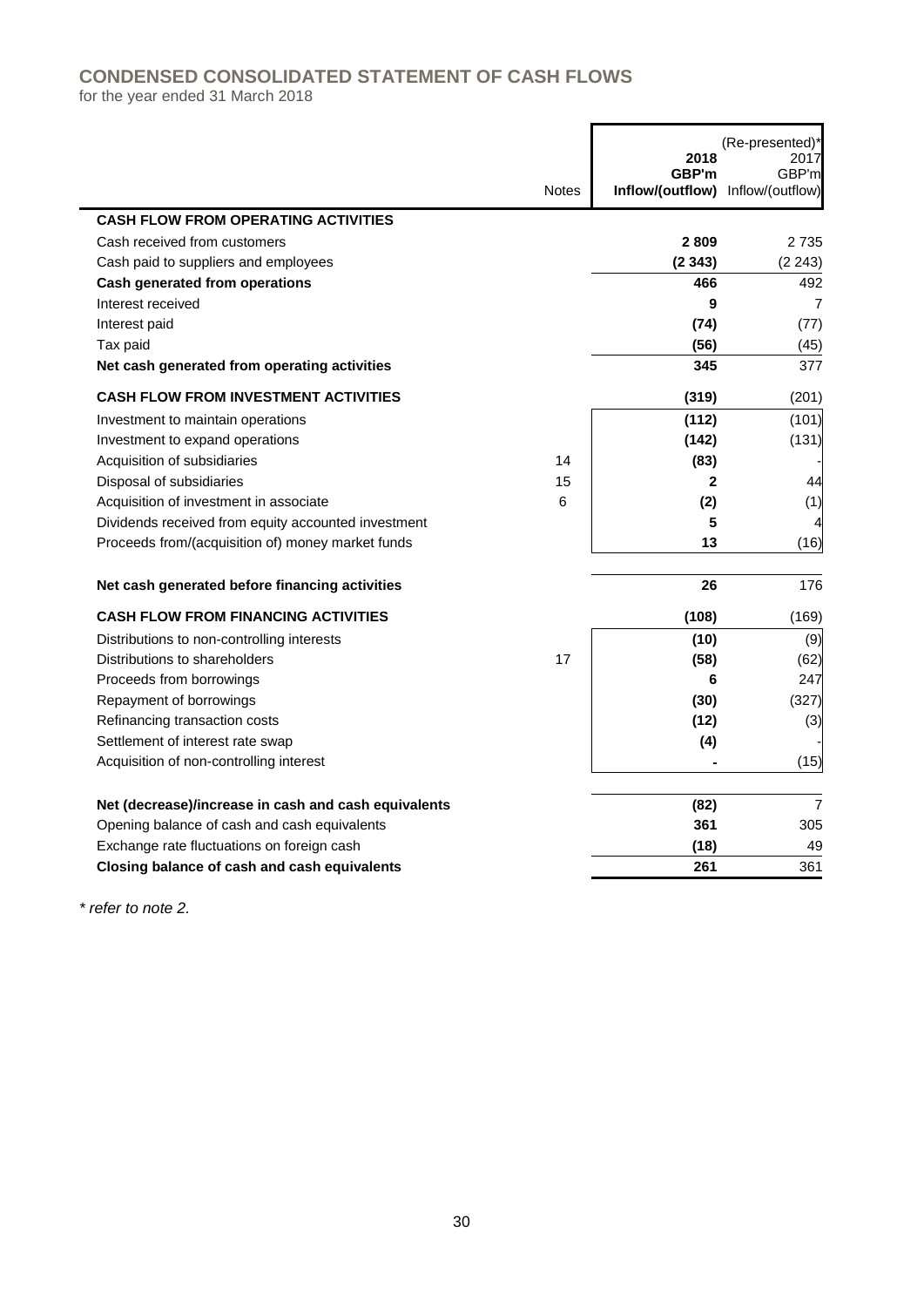#### **1. GENERAL INFORMATION**

Mediclinic is an international private hospital group with operations in Switzerland, Southern Africa (South Africa and Namibia) and the United Arab Emirates. Its core purpose is to enhance the quality of life of patients by providing value-based healthcare services. Mediclinic also holds a 29.9% interest in Spire Healthcare Group plc, a LSE listed and UK-based private hospital group.

The Company is a public limited company, with a primary listing on the London Stock Exchange and secondary listings on the Johannesburg Stock Exchange and the Namibian Stock Exchange and incorporated and domiciled in the UK (registered number: 08338604). The address of its registered office is 6 th Floor, 65 Gresham Street, London, EC2V 7NQ, United Kingdom.

The condensed consolidated financial statements for the year ended 31 March 2018 was approved by the Board on 23 May 2018.

#### **2. BASIS OF PREPARATION**

The condensed consolidated financial statements included in the results announcement for the year ended 31 March 2018 have been extracted from the full Annual Report which was approved by the Board of Directors on 23 May 2018. The condensed consolidated financial statements are prepared in accordance with International Financial Reporting Standards ('IFRS') as adopted by the European Union ('EU'), the Companies Act 2006 and Article 4 of the EU IAS Regulations.

The auditor's report on those consolidated financial statements was unqualified, did not draw attention to any matters by way of emphasis without qualifying their report, and did not contain statements under section 498(2) or 498(3) of the Companies Act 2006. This results announcement does not constitute statutory accounts of the Group within the meaning of sections 434(3) and 435(3) of the Companies Act 2006. The Annual Report for the year ended 31 March 2018 will be delivered to the Registrar of Companies following the Company's annual general meeting to be held on Wednesday, 25 July 2018.

The Group has prepared the condensed consolidated financial statements on a going concern basis. The condensed consolidated financial statements has been prepared in accordance with the Disclosure Guidance and Transparency Rules of the Financial Conduct Authority and with IAS 34 Interim Financial Reporting, as adopted by the EU. They do not include all the information required for full annual financial statements and should be read in conjunction with information contained in the Group's Annual Report and Financial Statements for the year ended 31 March 2018.

This results announcement has been prepared applying consistent accounting policies to those applied by the Group in the comparative period. The condensed consolidated financial statements included in this results announcement do not itself contain sufficient information to comply with IFRS. The Company will publish full financial statements that comply with IFRS in June 2018.

The Group will adopt IFRS 9 Financial Instruments and IFRS 15 Revenue from Contracts with Customers from 1 April 2018. IFRS 15 has implications for the Middle East division where we expect certain operating expenses to be reclassified to revenue. Based on current estimates, the Group expects a reclassification from operating expenses (bad debts) to revenue of approximately GBP17m to account for the difference in treatment between the existing standard (IAS 18) and IFRS 15. The change will have no impact on net profit. Refer to a detailed assessment on the implementation of both standards in the Group's Annual Report and Financial Statements for the year ended 31 March 2018.

#### **Functional and presentation currency**

The condensed consolidated financial statements are presented in pounds sterling, rounded to the nearest million. The functional currency of the majority of the Group's entities, and the currencies of the primary economic environments in which they operate, is the Swiss franc, South African rand and United Arab Emirates dirham. The United Arab Emirates dirham is pegged against the United States dollar at a rate of 3.6725 per US Dollar.

#### **Cash flow statement reclassification**

The cash flow statement for the year ended 31 March 2017 has been re-presented to reclassify certain capital expenditure cash flows from cash generated from operations to cash flows from investment activities. The impact of this reclassification was a decrease in cash generated from operations from GBP509m to GBP492m and a decrease in cash outflows from investment activities from GBP218m to GBP201m. This reclassification had no impact on reported cash, profits or net assets.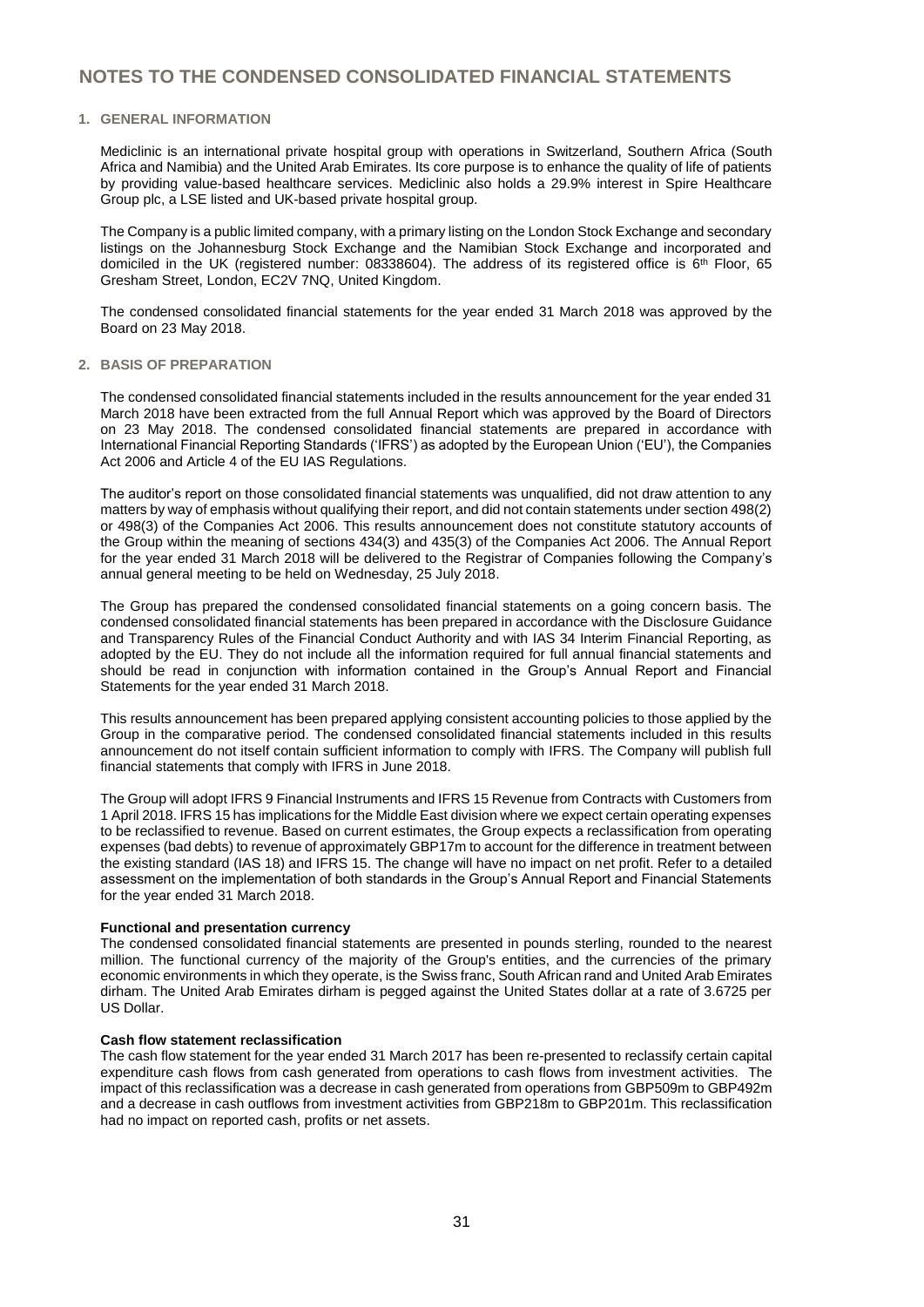### **3. SEGMENTAL REPORT**

The reportable operating segments are identified as follows: Switzerland, Southern Africa, Middle East and additional segments are shown for the United Kingdom and Corporate.

|                                                            |                |                             | <b>Reportable operating segments</b> | <b>Other</b>                |                                   |                    |
|------------------------------------------------------------|----------------|-----------------------------|--------------------------------------|-----------------------------|-----------------------------------|--------------------|
| Year ended 31 March 2018                                   | Total<br>GBP'm | <b>Switzerland</b><br>GBP'm | <b>Southern</b><br>Africa<br>GBP'm   | <b>Middle East</b><br>GBP'm | <b>United</b><br>Kingdom<br>GBP'm | Corporate<br>GBP'm |
| Revenue                                                    | 2870           | 1 3 4 9                     | 877                                  | 643                         |                                   | 1                  |
| <b>EBITDA</b>                                              | 522            | 251                         | 189                                  | 85                          |                                   | (3)                |
| EBITDA before management fee                               | 522            | 254                         | 194                                  | 88                          |                                   | (14)               |
| Management fees included in EBITDA                         |                | (3)                         | (5)                                  | (3)                         |                                   | 11                 |
| Other gains and losses                                     | $\overline{2}$ | 9                           |                                      | (7)                         |                                   |                    |
| Depreciation and amortisation                              | (168)          | (86)                        | (29)                                 | (53)                        |                                   |                    |
| Impairment of properties                                   | (84)           | (84)                        |                                      |                             |                                   |                    |
| Impairment of intangible assets                            | (560)          | (560)                       |                                      |                             |                                   |                    |
| Operating (loss)/profit                                    | (288)          | (470)                       | 160                                  | 25                          |                                   | (3)                |
| Income from associate                                      |                |                             |                                      |                             | 3                                 |                    |
| Impairment of associate                                    | (109)          |                             |                                      |                             | (109)                             |                    |
| Finance income                                             | 9              | 1                           | 7                                    | 1                           |                                   |                    |
| Finance cost (excluding intersegment<br>loan interest)     | (94)           | (48)                        | (38)                                 | (8)                         |                                   |                    |
| Total finance cost                                         | (94)           | (64)                        | (38)                                 | (8)                         |                                   | 16                 |
| Elimination of intersegment loan interest                  |                | 16                          |                                      |                             |                                   | (16)               |
| Taxation                                                   | 5              | 46                          | (40)                                 |                             |                                   | (1)                |
| <b>Segment result</b>                                      | (474)          | (471)                       | 89                                   | 18                          | (106)                             | (4)                |
| At 31 March 2018                                           |                |                             |                                      |                             |                                   |                    |
| Investments in associates                                  | 352            | $\mathbf{2}$                | 2                                    |                             | 348                               |                    |
| Investments in joint ventures                              | 5              |                             | 5                                    |                             |                                   |                    |
| Capital expenditure                                        | 245            | 101                         | 62                                   | 80                          |                                   | 2                  |
| Total segment assets                                       | 6 3 4 3        | 3448                        | 747                                  | 1757                        | 348                               | 43                 |
| Total segment liabilities (excluding<br>intersegment loan) | 2970           | 1985                        | 672                                  | 309                         |                                   | 4                  |
| Total liabilities from reportable segment                  | 3827           | 2842                        | 672                                  | 309                         |                                   |                    |
| Elimination of intersegment loan                           | (857)          | (857)                       |                                      |                             |                                   |                    |
|                                                            |                |                             |                                      |                             |                                   |                    |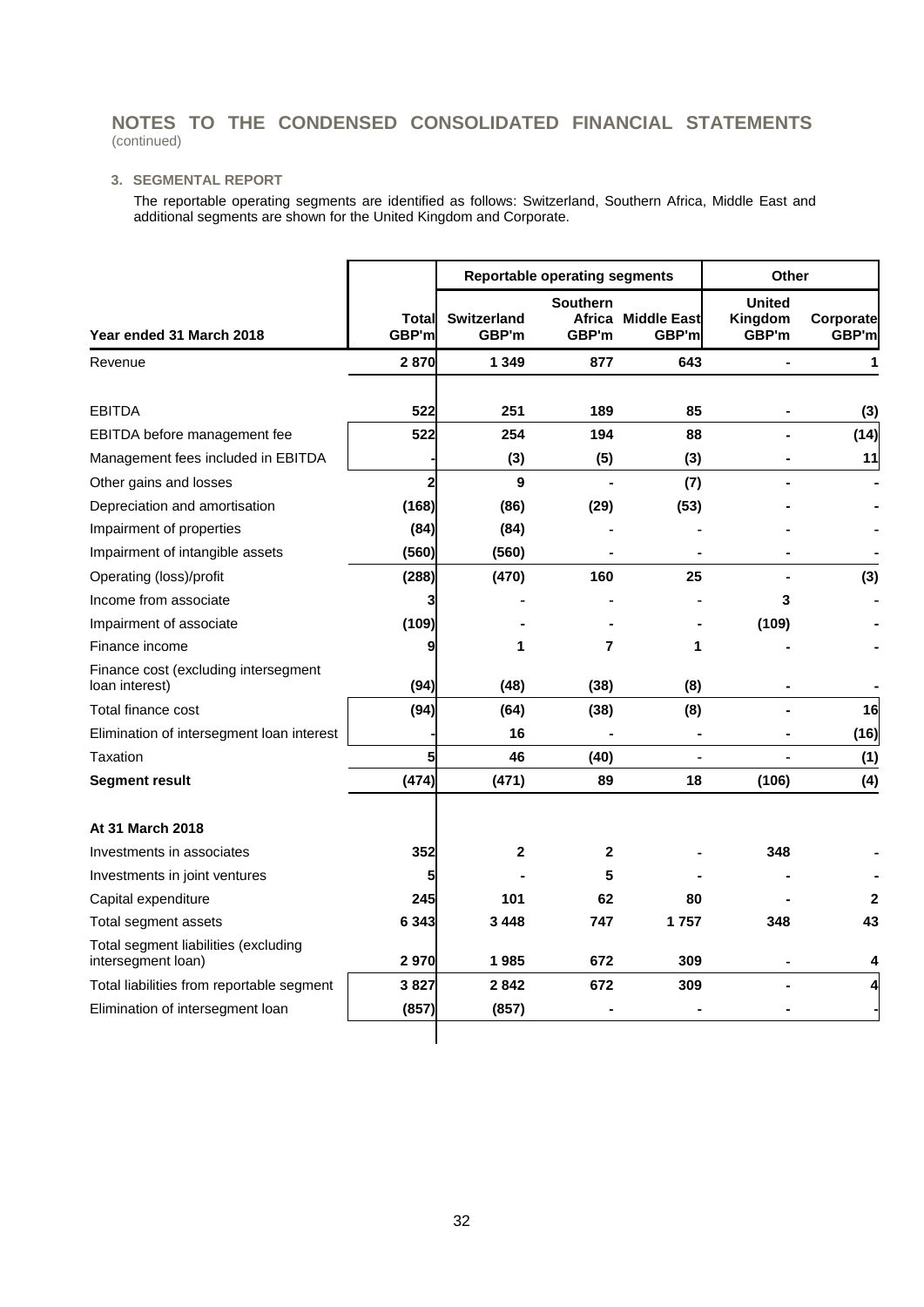### **3. SEGMENTAL REPORT** (continued)

|                                                            |                |                             | <b>Reportable operating segments</b> |                             | Other                             |                    |  |
|------------------------------------------------------------|----------------|-----------------------------|--------------------------------------|-----------------------------|-----------------------------------|--------------------|--|
| Year ended 31 March 2017                                   | Total<br>GBP'm | <b>Switzerland</b><br>GBP'm | <b>Southern</b><br>GBP'm             | Africa Middle East<br>GBP'm | <b>United</b><br>Kingdom<br>GBP'm | Corporate<br>GBP'm |  |
| Revenue                                                    | 2749           | 1 3 2 1                     | 780                                  | 648                         |                                   |                    |  |
| <b>EBITDA</b>                                              | 509            | 277                         | 165                                  | 71                          |                                   |                    |  |
|                                                            |                |                             |                                      | 74                          |                                   | (4)                |  |
| EBITDA before management fee                               | 509            | 279                         | 170                                  |                             |                                   | (14)               |  |
| Management fees included in EBITDA                         |                | (2)                         | (5)                                  | (3)                         |                                   | 10                 |  |
| Other gains and losses                                     | (2)            |                             |                                      | 1                           |                                   | (3)                |  |
| Depreciation and amortisation                              | (145)          | (76)                        | (25)                                 | (44)                        |                                   |                    |  |
| Operating profit                                           | 362            | 201                         | 140                                  | 28                          |                                   | (7)                |  |
| Income from associate                                      | 12             |                             |                                      |                             | 12                                |                    |  |
| Finance income                                             |                |                             | 7                                    |                             |                                   |                    |  |
| Finance cost (excluding intersegment<br>loan interest)     | (74)           | (28)                        | (33)                                 | (7)                         |                                   | (6)                |  |
| Total finance cost                                         | (74)           | (44)                        | (33)                                 | (7)                         |                                   | 10                 |  |
| Elimination of intersegment loan interest                  |                | 16                          |                                      |                             |                                   | (16)               |  |
| Taxation                                                   | (64)           | (32)                        | (32)                                 |                             |                                   |                    |  |
| <b>Segment result</b>                                      | 243            | 141                         | 82                                   | 21                          | 12                                | (13)               |  |
| At 31 March 2017                                           |                |                             |                                      |                             |                                   |                    |  |
| Investments in associates                                  | 461            | 2                           |                                      |                             | 459                               |                    |  |
| Investments in joint ventures                              |                |                             | 4                                    |                             |                                   |                    |  |
| Capital expenditure                                        | 251            | 128                         | 70                                   | 53                          |                                   |                    |  |
| Total segment assets                                       | 7422           | 4 2 5 8                     | 676                                  | 1987                        | 459                               | 42                 |  |
| Total segment liabilities (excluding<br>intersegment loan) | 3 2 5 8        | 2 2 3 5                     | 650                                  | 372                         |                                   | 1                  |  |
| Total liabilities from reportable segment                  | 4 1 6 3        | 3 1 4 0                     | 650                                  | 372                         |                                   | 1                  |  |
| Elimination of intersegment loan                           | (905)          | (905)                       |                                      |                             |                                   |                    |  |
|                                                            |                |                             |                                      |                             |                                   |                    |  |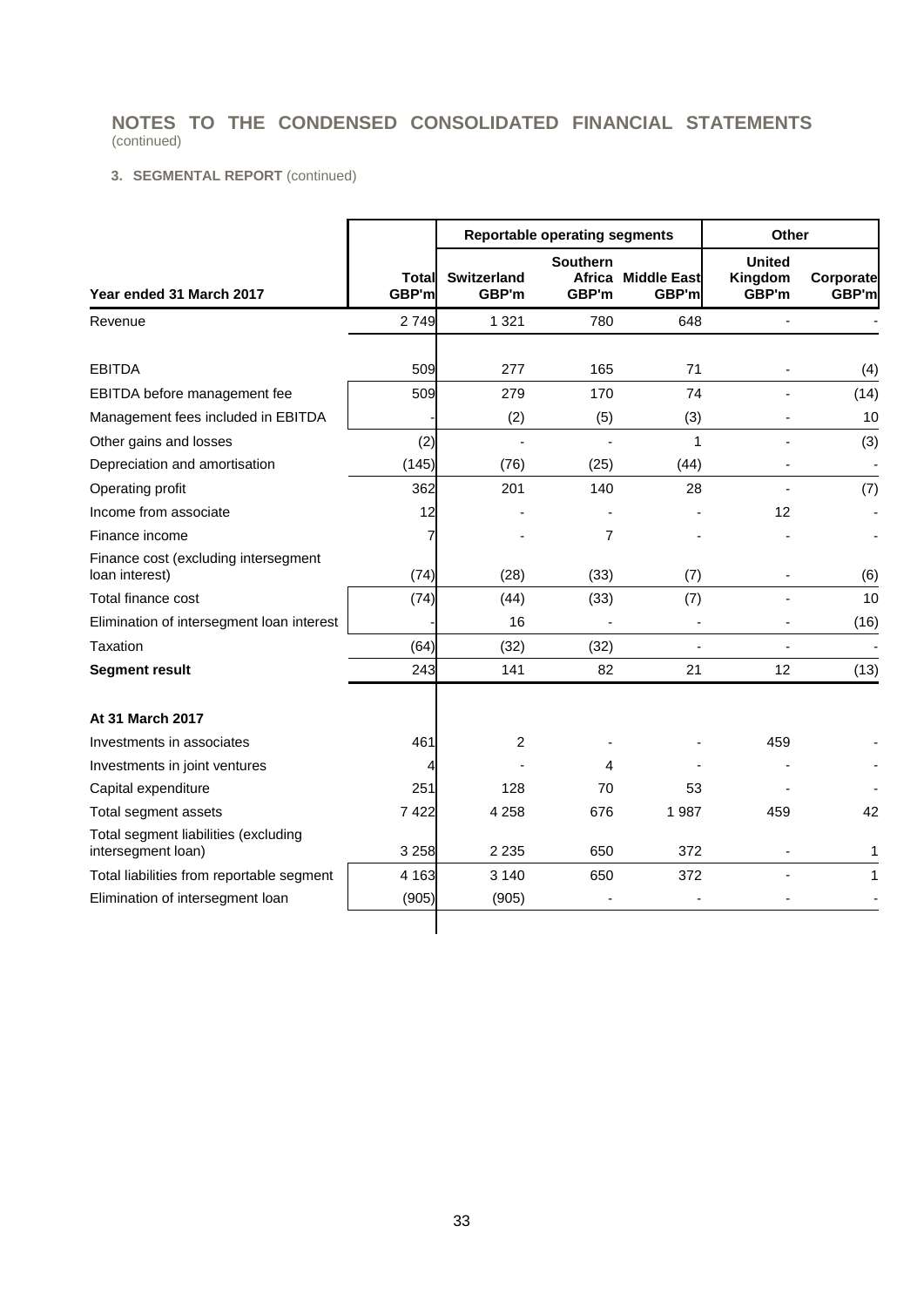#### **4. PROPERTY, EQUIPMENT AND VEHICLES**

|                                          | <b>Land and</b><br>buildings<br>GBP'm | Capital<br>expenditure<br>in progress<br>GBP'm | <b>Equipment</b><br>GBP'm | <b>Furniture and</b><br>vehicles<br>GBP'm | Total<br>GBP'm |
|------------------------------------------|---------------------------------------|------------------------------------------------|---------------------------|-------------------------------------------|----------------|
| Net book value at 1 April 2016           | 2 7 7 1                               | 131                                            | 251                       | 46                                        | 3 1 9 9        |
| Additions                                | 57                                    | 77                                             | 83                        | 22                                        | 239            |
| Depreciation                             | (37)                                  |                                                | (60)                      | (22)                                      | (119)          |
| Prior year capital expenditure completed | 96                                    | (118)                                          | 18                        | 4                                         |                |
| Disposal of subsidiaries                 | (5)                                   |                                                | (5)                       |                                           | (10)           |
| Transfer to assets held for sale         | (3)                                   | (3)                                            | (2)                       |                                           | (8)            |
| Exchange differences                     | 326                                   | 26                                             | 43                        | 7                                         | 402            |
| Net book value at 31 March 2017          | 3 2 0 5                               | 113                                            | 328                       | 57                                        | 3703           |
| Additions                                | 39                                    | 107                                            | 55                        | 22                                        | 223            |
| Depreciation                             | (39)                                  |                                                | (70)                      | (23)                                      | (132)          |
| <b>Business combinations</b>             | 103                                   |                                                | 7                         |                                           | 110            |
| Prior year capital expenditure completed | 28                                    | (32)                                           | 3                         | 1                                         |                |
| Impairment                               | (84)                                  |                                                |                           |                                           | (84)           |
| Transfer to assets held for sale         |                                       |                                                | (1)                       |                                           | (1)            |
| Exchange differences                     | (204)                                 | (7)                                            | (16)                      | (2)                                       | (229)          |
| Net book value at 31 March 2018          | 3 0 4 8                               | 181                                            | 306                       | 55                                        | 3590           |

#### **Cash generating unit (CGU) impairment indicators**

Property, equipment and vehicles are considered for impairment if impairment indicators are identified at an individual CGU level. A CGU is the smallest identifiable group of assets that generates cash inflows that are largely independent of the cash inflows from other assets or groups of assets. The Group defines CGUs as combined inter-dependent hospitals and/or clinics or as individual hospitals depending on the geographical location or the degree of integration. The impairment assessment is performed at CGU level and any impairment charge that arises would be allocated to the CGU's goodwill first, followed by other assets (such as property, equipment and vehicles and other intangible assets).

#### **Impairment of properties in Swiss CGU**

During the year, the CGUs in the Switzerland segment were tested for impairment due to changes in the market and regulatory environment in which the CGUs operate (refer to note 5 for further information about these changes). The recoverable amounts of the CGUs were based on their value in use calculations that were determined by discounting the future cash flows that are expected to be generated from continuing use of the CGUs. In determining the value in use for the CGUs, the cash flows were discounted at rates between 4.9% and 5.1%. Beyond five years, the cash flows were extrapolated using a 1.6% (2017: 1.6%) growth rate. The carrying value of a CGU was determined to be higher than its recoverable amount and as a result an impairment charge of GBP84m was recognised in the income statement.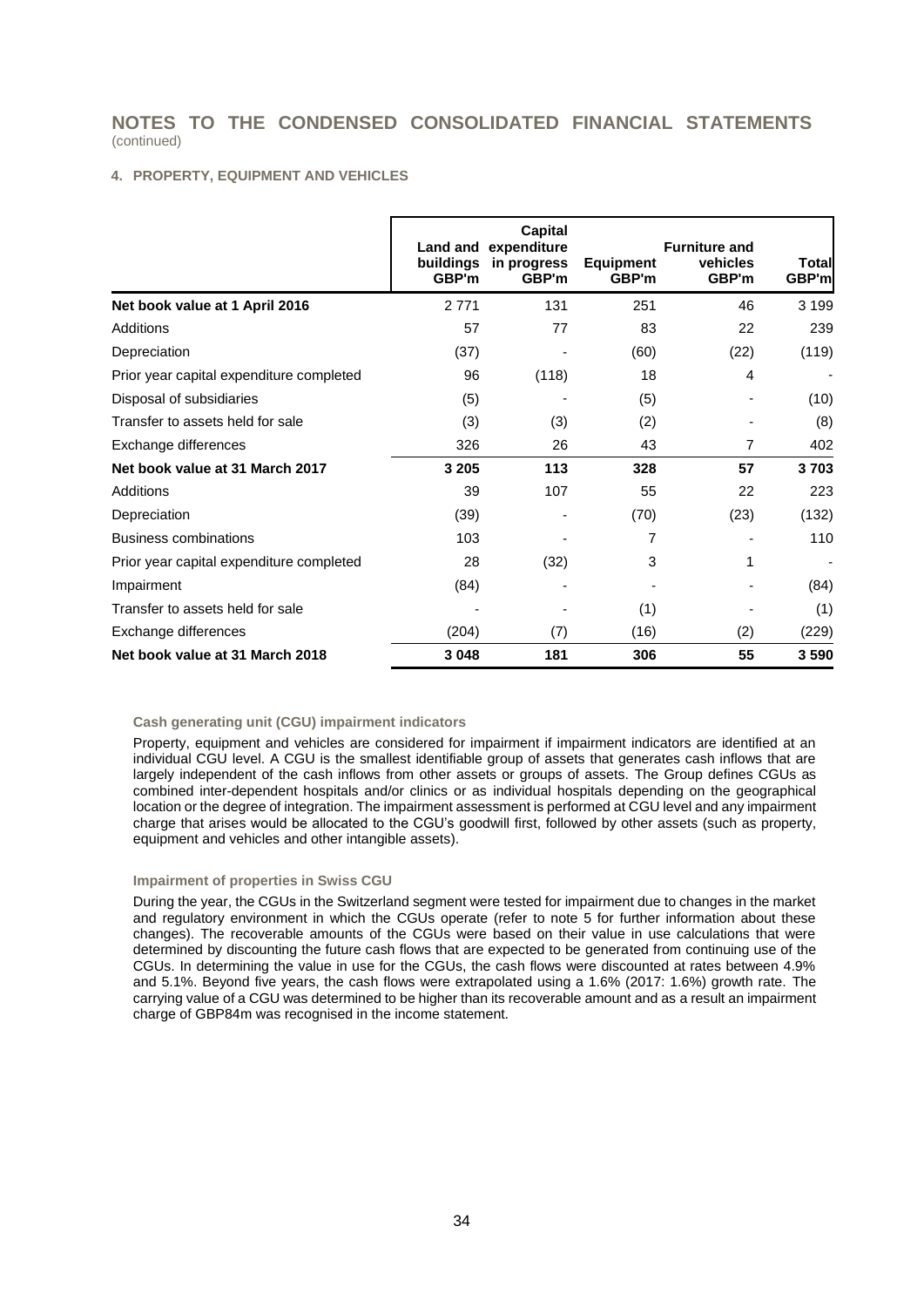#### **5. INTANGIBLE ASSETS**

|                                 | GBP'm   | <b>Goodwill Trade names</b><br>GBP'm | <b>Computer</b><br>software<br>GBP'm | Leases<br>GBP'm | Total<br>GBP'm |
|---------------------------------|---------|--------------------------------------|--------------------------------------|-----------------|----------------|
| Net book value at 1 April 2016  | 1 5 3 2 | 354                                  | 31                                   | 24              | 1941           |
| <b>Additions</b>                |         |                                      | 12                                   |                 | 12             |
| Amortisation                    |         | (16)                                 | (9)                                  | (1)             | (26)           |
| Disposal of subsidiaries        | (33)    |                                      |                                      |                 | (33)           |
| Exchange differences            | 216     | 39                                   | 4                                    | 3               | 262            |
| Net book value at 31 March 2017 | 1715    | 377                                  | 38                                   | 26              | 2 1 5 6        |
| Additions                       |         |                                      | 22                                   |                 | 22             |
| Amortisation                    |         | (24)                                 | (11)                                 | (1)             | (36)           |
| <b>Business combinations</b>    | 13      | 17                                   |                                      |                 | 30             |
| Disposal of subsidiaries        | (3)     |                                      |                                      |                 | (3)            |
| Impairment                      | (300)   | (260)                                |                                      |                 | (560)          |
| Exchange differences            | (172)   | (27)                                 | (1)                                  | (3)             | (203)          |
| Net book value at 31 March 2018 | 1 2 5 3 | 83                                   | 48                                   | 22              | 1406           |

**Impairment testing of significant goodwill balances and indefinite useful life trade name**

The Group tests goodwill and indefinite useful life trade names for impairment on an annual basis or more frequently if there are indications that these assets may be impaired. The annual impairment assessment is performed at year end when the budget process is finalised. The Group's impairment assessment compares the carrying value of the group of CGUs with its recoverable amount. The group of CGUs for goodwill impairment assessment purposes are identified on a segmental or operating division level in terms of IFRS 8.

The recoverable amount of a group of CGUs is determined by its value in use which is derived from discounted cash flow calculations. The key inputs to its calculations are described below.

#### **Forecasts**

The Group's operating divisions are required to submit budgets for the next financial year and forecasts for the following four years, which are approved by the Board. Future earnings in the value in use calculation are based on these budgets and forecasts that is calculated on a per hospital basis and considers both internal and external market information. These budgets and forecasts represent management's best view of future revenues and cash flows.

#### **Growth rates**

Growth rates are determined from budgeted and forecasted revenue. Terminal growth rates are country specific and determined based on the forecast market growth rates and considers long term inflation. A stable regulatory and tariff environment is assumed. Growth rates have been benchmarked against external data for the relevant markets.

#### **Discount rates**

The weighted average cost of capital (WACC) was determined by considering the respective debt and equity costs and ratios. The discount rate is based on the risk-free rate for government bonds adjusted for a risk premium to reflect the increased risk of investing in equities. Discount rates are lower for the operating divisions which operate in more mature markets with low inflation and higher for those operating in markets with a higher inflation. Discount rates reflect the time value and the risks associated with the segment or operating division cash flows. The assumptions used in the calculation of the discount rate are benchmarked to externally available data.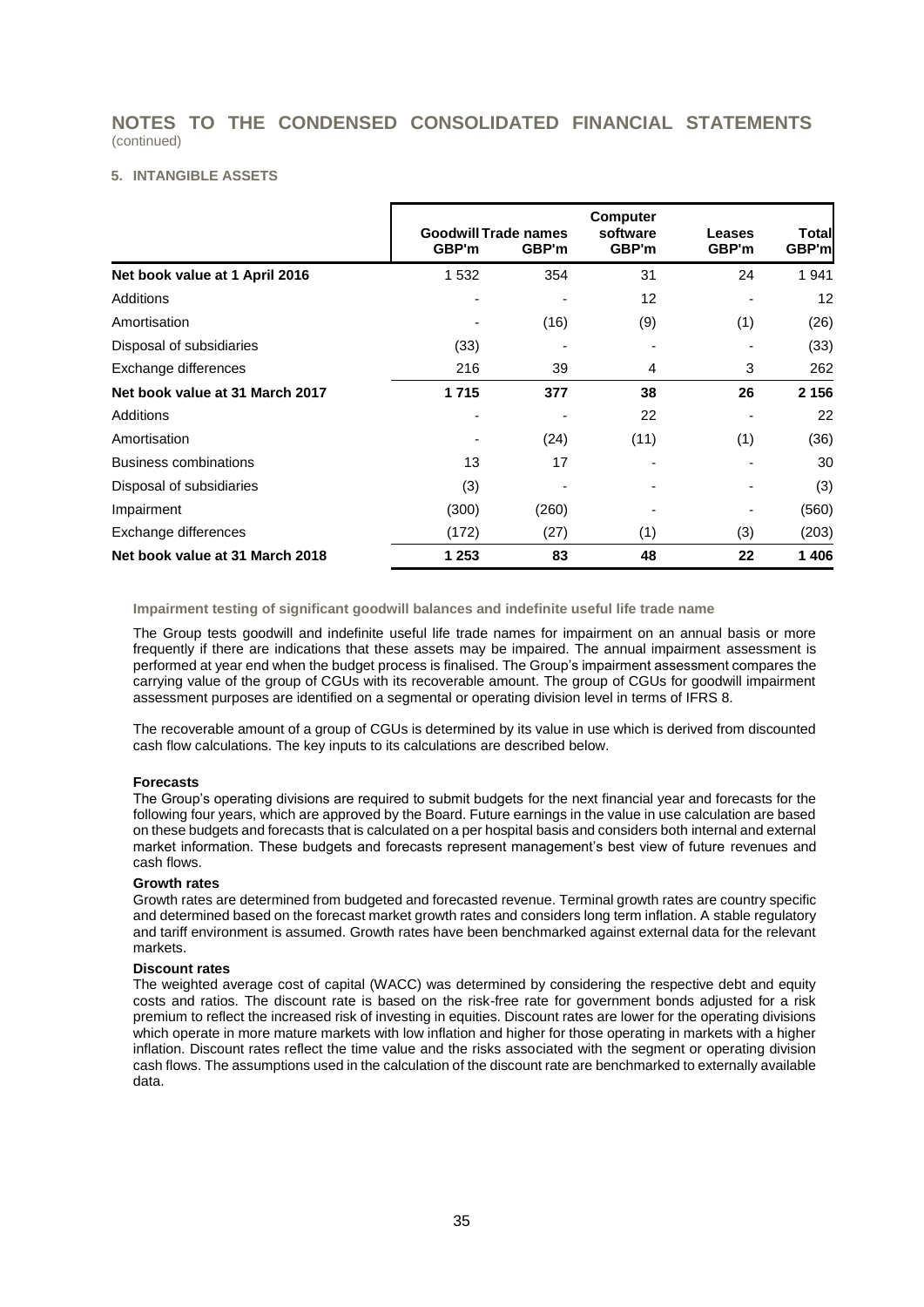#### **5. INTANGIBLE ASSETS** (continued)

**Impairment of the Hirslanden goodwill and the Hirslanden indefinite useful life trade name**

The recoverable amount of the Hirslanden group of CGUs was based on its value in use and amounted to GBP3 240m. This was determined by discounting the future cash flows to be generated from the continuing use of the Hirslanden group of CGUs. The recoverable amount is the higher of an asset's fair value less costs to sell or value in use.

Regulatory changes implemented on 1 January 2018 (new TARMED tariffs and regulations that require enhanced outmigration of medical treatments) as well as the changing market in Switzerland had a significant impact on the Hirslanden value in use calculation both for the five year forecast period as well as the determination of the terminal value. As a result, the carrying amount of the group of CGUs was determined to be higher than its recoverable amount and an impairment of GBP300m and GBP260m was recognised against goodwill and the trade name, respectively.

#### **Impairment testing of Hirslanden goodwill and indefinite useful life trade names**

The Hirslanden goodwill of GBPnil (2017: GBP307m) originated mainly from the Hirslanden business combination and other smaller business combinations (refer to note 14). The Hirslanden trade name of GBP37m (2017: GBP319m) originated from the Hirslanden business combination. Key assumptions used for the value in use calculations for the annual impairment testing were as follows:

*- Discount rates* – The discount rate applied to cash flow projections is 5.0% (2017: 4.7%).

*- Growth rates* – The terminal growth rate beyond five years are extrapolated using a 1.6% (2017: 1.6%) growth rate.

*- Forecasts* – In comparison with the prior year, forecasted cash flows have been adjusted downwards as a result of changes in the regulatory and market environment (including new TARMED tariffs and regulations that require enhanced outmigration of medical treatments).

The carrying amount of both the goodwill and Hirslanden indefinite useful life trade name was impaired during the year. The impairment loss recognised in the income statement consisted of GBP300m for the impairment of goodwill and GBP260m for the impairment of the Hirslanden indefinite useful life trade name.

### **6. EQUITY ACCOUNTED INVESTMENTS**

|                             | 2018<br>GBP'm | 2017<br>GBP'm  |
|-----------------------------|---------------|----------------|
| Investment in associates    | 352           | 461            |
| Investment in joint venture | 5             | $\overline{4}$ |
|                             | 357           | 465            |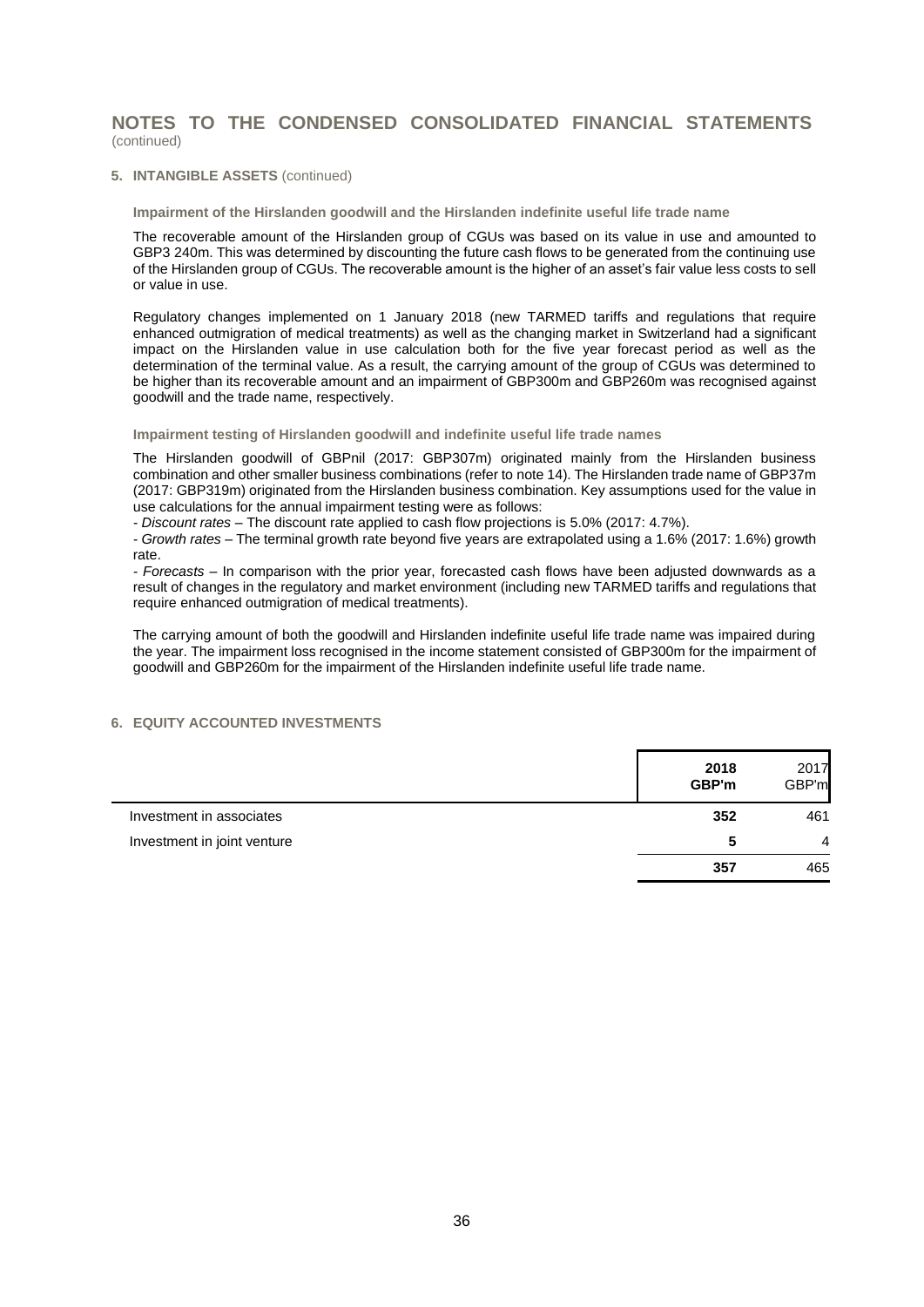#### **6. EQUITY ACCOUNTED INVESTMENTS** (continued)

#### **6.1 Investment in associates**

|                                                                         | 2018<br>GBP'm | 2017<br>GBP'ml |
|-------------------------------------------------------------------------|---------------|----------------|
| Listed investment                                                       | 348           | 459            |
| Unlisted investments                                                    | 4             | $\overline{2}$ |
|                                                                         | 352           | 461            |
| Reconciliation of carrying value at the beginning and end of the period |               |                |
| Opening balance                                                         | 461           | 452            |
| Total cost of equity investment                                         |               |                |
| Additional investment in unlisted associate                             | $\mathbf{2}$  | 1              |
| Share of net profit of associated companies                             | 3             | 12             |
| Impairment of listed associate                                          | (109)         |                |
| Dividends received from associated companies                            | (5)           | (4)            |
|                                                                         | 352           | 461            |

Set out below are details of the associate which is material to the Group:

| Country of incorporation and<br>place of business | % ownership |
|---------------------------------------------------|-------------|
|                                                   |             |

Spire Healthcare Group plc (Spire) **United Kingdom 29.9%**

Spire is listed on the London Stock Exchange. It does not issue publicly available quarterly financial information and has a December year-end. The investment in associate was equity accounted for the 12 months to 31 December 2017 (2017: 31 December 2016). No significant events occurred since 1 January 2018 to the reporting date.

At 30 September 2017, the market value of the investment in Spire was GBP270m, which was below the carrying value. An impairment test was performed by updating the key assumptions applied in the value in use calculation performed at 31 March 2017. In particular, the Group adjusted the value in use calculation for the guidance announced by Spire in September 2017 about the current financial performance and about the related impact on short- and medium-term growth rates and revisited the other key assumptions in this context. As a result, an impairment loss of GBP109m was recorded against the carrying value.

At year end, another impairment test (updated for latest guidance announced by Spire in March 2018) was performed and indicated no further impairment losses.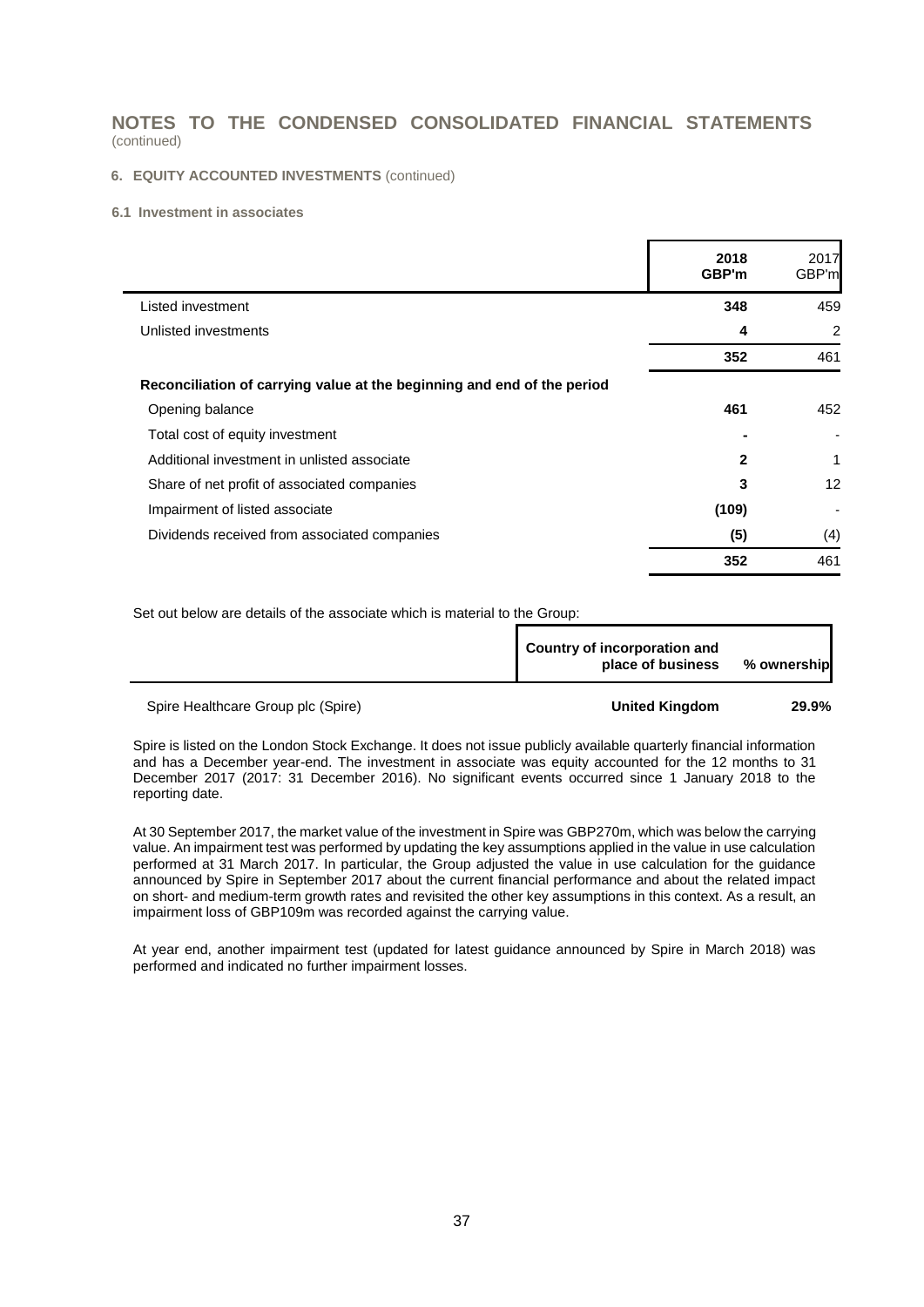**7. BORROWINGS**

|                         | 2018<br>GBP'm | 2017<br>GBP'm            |
|-------------------------|---------------|--------------------------|
| <b>Bank loans</b>       | 1 5 5 9       | 1 642                    |
| Preference shares       | 200           | 199                      |
| Listed bonds            | 176           | 189                      |
| Other liabilities       | $\mathbf{2}$  | $\overline{\phantom{0}}$ |
|                         | 1937          | 2 0 3 0                  |
| Non-current borrowings  | 1866          | 1961                     |
| Current borrowings      | 71            | 69                       |
| <b>Total borrowings</b> | 1937          | 2 0 3 0                  |

|                               |                                                                                                                                                                                                                                                                    | 2018<br>GBP'm<br><b>Non-current</b> | 2018<br>GBP'm<br><b>Current</b> | 2017<br>GBP'm<br>Non-current | 2017<br>GBP'm<br>Current |
|-------------------------------|--------------------------------------------------------------------------------------------------------------------------------------------------------------------------------------------------------------------------------------------------------------------|-------------------------------------|---------------------------------|------------------------------|--------------------------|
|                               | <b>Swiss operations</b><br>(denominated in Swiss franc)                                                                                                                                                                                                            |                                     |                                 |                              |                          |
| Secured<br>bank loan<br>one   | These loans bear interest at variable rates<br>linked to the 3M LIBOR plus 1.25% (2017:<br>3M LIBOR plus 1.5% and 2.85%) and are<br>repayable by 16 October 2023. The non-<br>current portion includes capitalised<br>financing costs of GBP11m (2017:<br>GBP22m). | 1 0 8 5                             | 26                              | 1 1 3 8                      | 40                       |
| Secured<br>bank loan<br>two   | These loans were acquired as part of the<br>Linde acquisition and bear interest linked to<br>the 3M LIBOR plus 0.92% and are<br>repayable during May 2023.                                                                                                         | 13                                  |                                 |                              |                          |
| Secured<br>bank loan<br>three | This fixed interest mortgage loan was<br>acquired as part of the Linde acquisition<br>and bears interest at 0.9% compounded<br>quarterly. The loan is repayable by<br>December 2023.                                                                               | $\overline{7}$                      |                                 |                              |                          |
|                               | Listed bonds The listed bonds consist of CHF145m<br>1.625% and CHF90m 2% Swiss franc<br>bonds. The bonds are repayable on 25<br>February 2021 and 25 February 2025<br>respectively.                                                                                | 176                                 |                                 | 189                          |                          |
|                               | Secured long These liabilities bear interest at variable<br>term finance rates ranging between 1% and 12% (2017:<br>8% and 12%) and are repayable in equal<br>monthly payments in periods ranging from<br>one to five years.                                       | 1                                   | 1                               |                              |                          |
|                               | <b>Balance carried forward</b>                                                                                                                                                                                                                                     | 1 2 8 2                             | 27                              | 1 3 2 7                      | 40                       |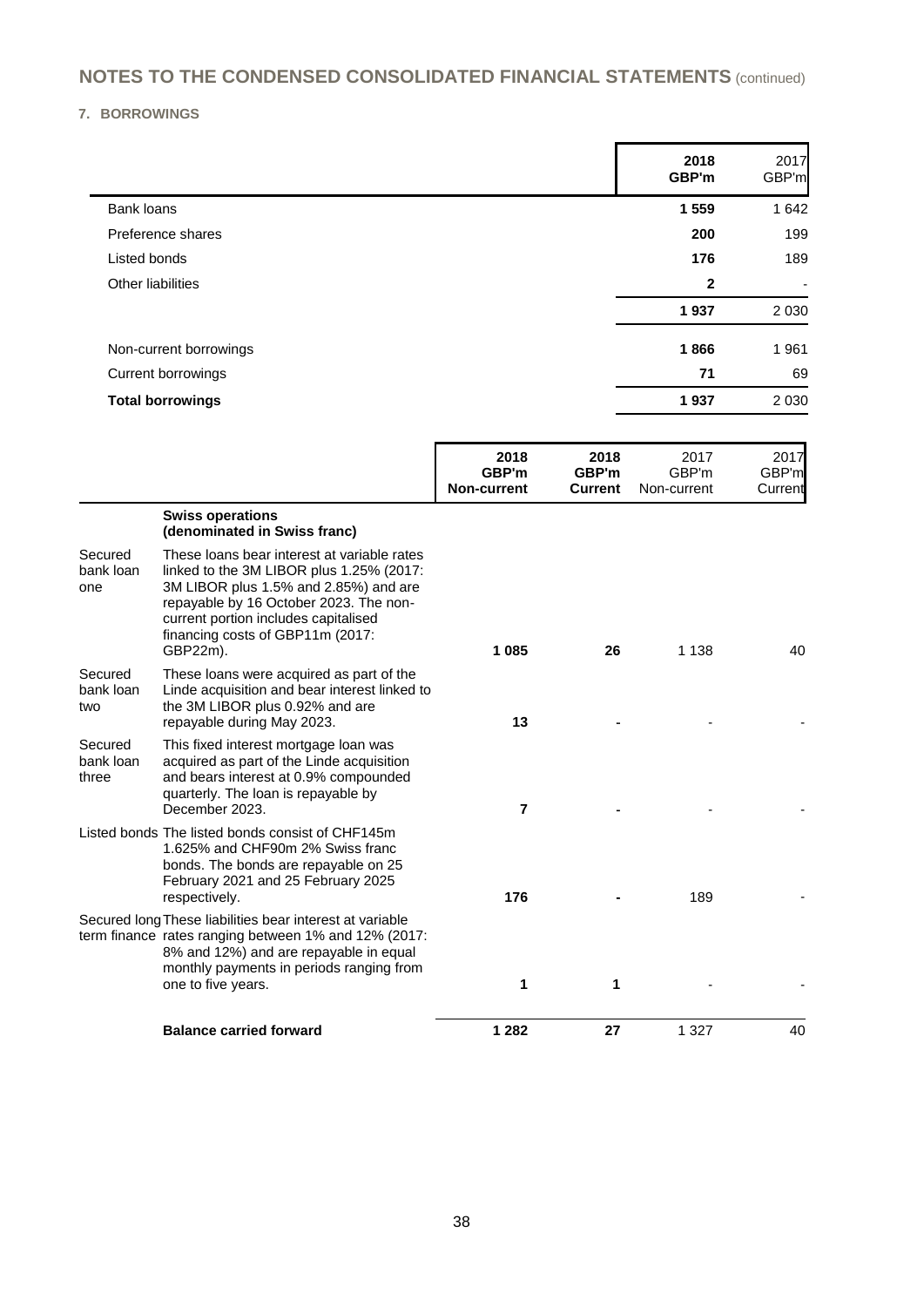|                               |                                                                                                                                                                                      | 2018<br>GBP'm<br>Non-current | 2018<br>GBP'm<br>Current | 2017<br>GBP'm<br>Non-current | 2017<br>GBP'm<br>Current |
|-------------------------------|--------------------------------------------------------------------------------------------------------------------------------------------------------------------------------------|------------------------------|--------------------------|------------------------------|--------------------------|
|                               | <b>Balance carried forward</b>                                                                                                                                                       | 1 2 8 2                      | 27                       | 1 3 2 7                      | 40                       |
|                               | <b>Southern African operations</b><br>(denominated in South African rand)                                                                                                            |                              |                          |                              |                          |
| Secured<br>bank loan<br>one   | The loan bears interest at the 3 month<br>JIBAR variable rate plus a margin of 1.51%<br>(2017: 1.51%) compounded quarterly, and<br>is repayable on 3 June 2019.                      | 208                          | $\mathbf{2}$             | 206                          | 1                        |
| Secured<br>bank loan<br>two   | The loan bears interest at the 3 month<br>JIBAR variable rate plus a margin of 1.69%<br>(2017: 1.69%) compounded quarterly and is<br>repayable on 15 December 2020.                  | 73                           |                          | 72                           |                          |
| Secured<br>bank loan<br>three | The loan bears interest at the 3 month<br>JIBAR variable rate plus a margin of 1.06%<br>(2017: 1.06%) compounded quarterly. The<br>remaining amount was repaid on 9 October<br>2017. |                              |                          |                              | $\overline{7}$           |
| Secured<br>bank loan<br>four  | These loans bear interest at variable rates<br>linked to the prime overdraft rate and are<br>repayable in periods ranging between one<br>and twelve years.                           | 6                            | $\mathbf{2}$             | 4                            | 1                        |
| Preference<br>shares          | Dividends are payable monthly at a rate of<br>69% of prime interest rate (10.0%) (2017:<br>10.5%). The outstanding balance will be<br>redeemed on 3 June 2019.                       | 108                          | 1                        | 108                          | 1                        |
| Preference<br>shares          | Dividends are payable semi-annually at a<br>rate of 73% of the prime interest rate<br>(10.0%) (2017: 10.5%). The amount is<br>repayable on 29 June 2020.                             | 91                           |                          | 90                           |                          |
|                               | <b>Middle East operations</b><br>(denominated in UAE dirham)                                                                                                                         |                              |                          |                              |                          |
| Secured<br>bank loan<br>one   | The loan bears interest at variable rates<br>linked to the 3M LIBOR and a margin of<br>2.50% (2017: 2.75%) with respective 4-year<br>and 5-year amortising terms, expiring in        |                              |                          |                              |                          |
|                               | June 2020 and May 2021.                                                                                                                                                              | 98                           | 39                       | 154                          | 19                       |
|                               |                                                                                                                                                                                      | 1866                         | 71                       | 1961                         | 69                       |

#### **8. RETIREMENT BENEFIT OBLIGATIONS**

The net liability relating to the Swiss pension benefit obligation decreased from GBP73m in 2017 to GBP4m at 31 March 2018.

The assumptions underlying the valuation of the Swiss pension obligation were reassessed during the year and as a result the following adjustments were made:

- The discount rate used to value plan obligations has changed from 0.55% to 0.75%.
- The assumed underlying inflation rate was increased from 1.00% to 1.25%, impacting the salary increase rate.
- The future mortality improvement rates have been based on the 2016 CMI mortality improvement rates with a 1.25% long-term trend rate.

The change in the abovementioned assumptions coupled with an increase in the fair value of the plan assets resulted in a decrease of the net liability after taking into account the additional defined benefit liability of GBP11m acquired through business combinations (refer to note 14).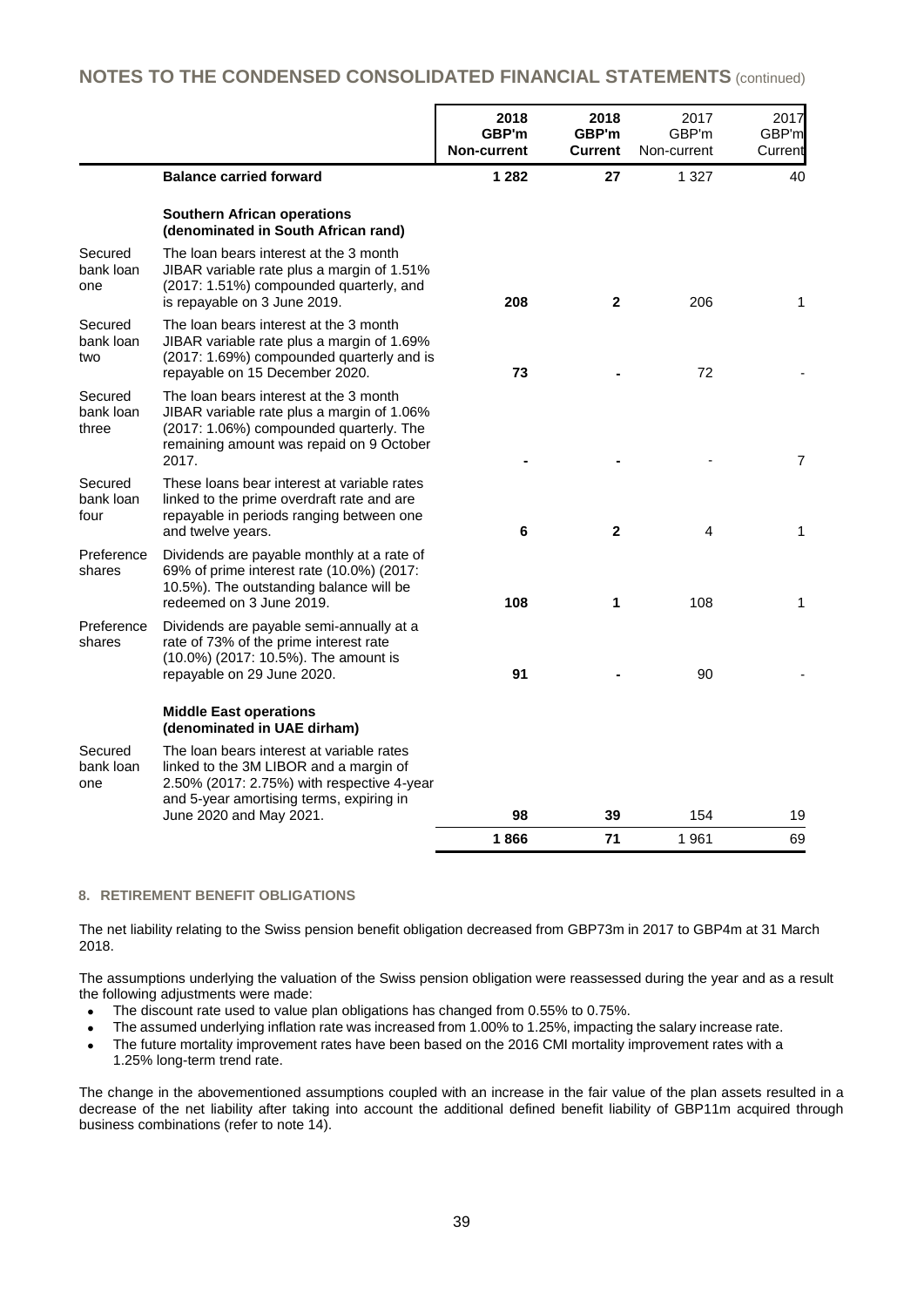### **9. OTHER GAINS AND LOSSES**

|                                                        | 2018<br>GBP'm | 2017<br>GBP'm |
|--------------------------------------------------------|---------------|---------------|
| Release of pre-acquisition Swiss provision             | 9             |               |
| Loss on disposal of subsidiaries                       | (7)           |               |
| Foreign exchange rate losses on corporate transactions | ۰             | (3)           |
| Fair value adjustments on derivative contracts         | -             |               |
|                                                        |               | (2)           |

### **10. FINANCE COSTS**

|                                                     | 2018<br>GBP'm | 2017<br>GBP'm |
|-----------------------------------------------------|---------------|---------------|
| Interest expenses                                   | 55            | 58            |
| Interest rate swaps                                 | 6             | 11            |
| Amortisation of capitalised financing costs         | 5             | 7             |
| Derecognition of unamortised financing costs        | 19            |               |
| Fair value gains on ineffective cash flow hedges    | (4)           | (13)          |
| Preference share dividend                           | 15            | 12            |
| Less: amounts included in cost of qualifying assets | (2)           | (1)           |
|                                                     | 94            | 74            |

### **11. INCOME TAX EXPENSE**

|                                      | 2018<br>GBP'm            | 2017<br>GBP'm            |
|--------------------------------------|--------------------------|--------------------------|
| Current tax                          |                          |                          |
| Current year                         | 56                       | 46                       |
| Previous year                        | (2)                      | (3)                      |
| Deferred tax (credit)/charge         | (59)                     | 21                       |
| <b>Taxation per income statement</b> | (5)                      | 64                       |
| <b>Composition</b>                   |                          |                          |
| UK tax                               | $\overline{\phantom{a}}$ | $\overline{\phantom{0}}$ |
| Foreign tax                          | (5)                      | 64                       |
|                                      | (5)                      | 64                       |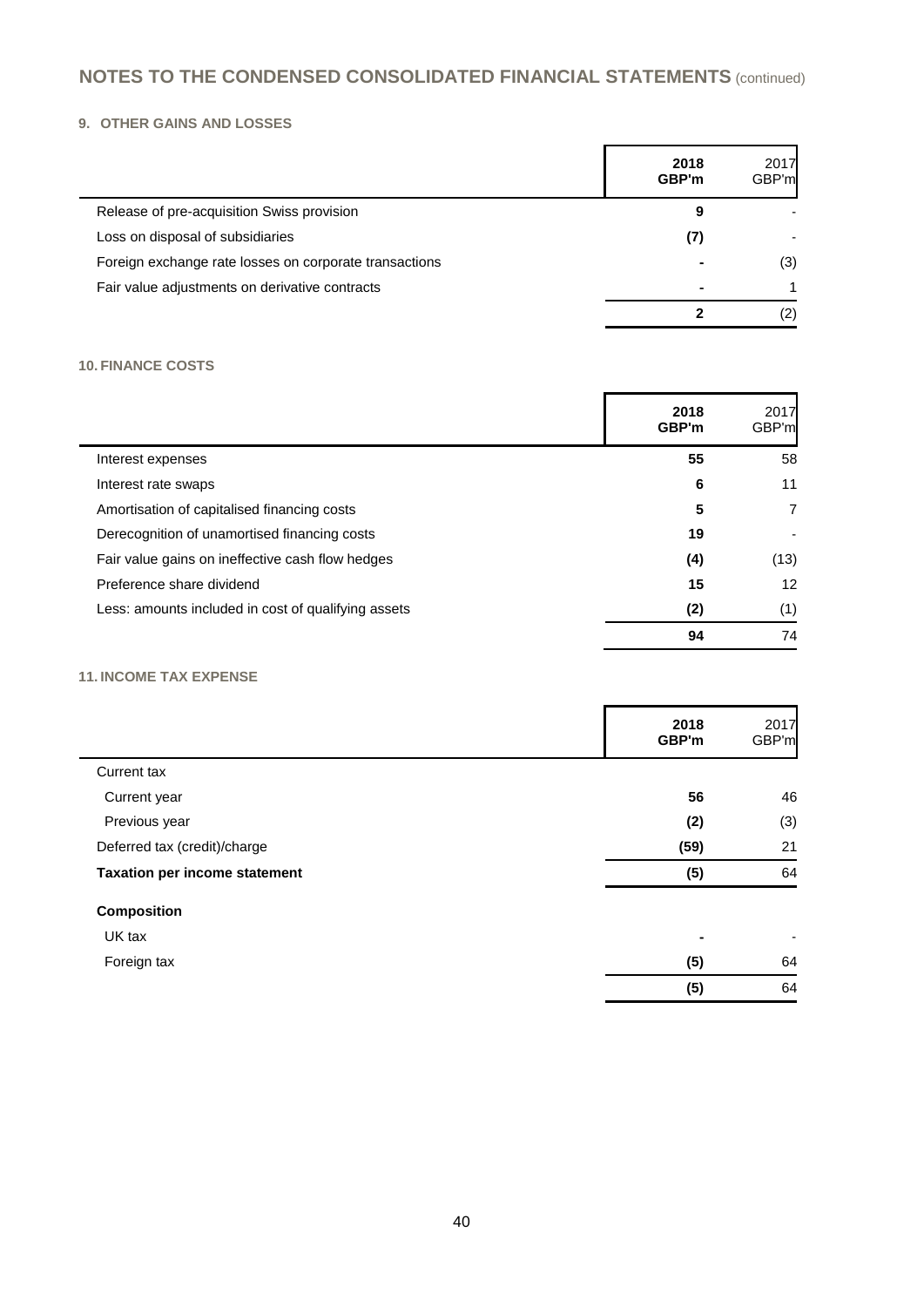#### **11. INCOME TAX EXPENSE**

|                                                                           | 2018<br>%  | 2017<br>% |
|---------------------------------------------------------------------------|------------|-----------|
| <b>Reconciliation of rate of taxation:</b>                                |            |           |
| UK statutory rate of taxation                                             | 19.0%      | 20.0%     |
| Adjusted for:                                                             |            |           |
| Benefit of tax incentives                                                 | 0.1%       | $(0.2\%)$ |
| Share of net profit of equity accounted investments                       | 0.1%       | $(0.8\%)$ |
| Non-deductible expenses <sup>1</sup>                                      | $(18.0\%)$ | 1.8%      |
| Non-controlling interests' share of profit before tax                     | 0.2%       | $(0.3\%)$ |
| Effect of different tax rates <sup>2</sup>                                | 0.7%       | 0.7%      |
| Effect of differences between deferred and current tax rates <sup>3</sup> | $(0.6\%)$  |           |
| Non-recognition of tax losses in current year                             | $(0.5\%)$  | 0.9%      |
| Recognition/derecognition of tax losses relating to prior years           | $(0.2\%)$  | $(0.5\%)$ |
| Prior year adjustment                                                     | 0.3%       | (0.8%     |
| Effective tax rate <sup>4</sup>                                           | 1.1%       | 20.8%     |

1 The impact of the following non-deductible expenses on the tax rate was a decrease of 17.3% (GBP83m): – Impairment of goodwill of GBP300m was not deductible for tax purposes. The tax effect amounted to GBP61m (decrease of 12.7% in effective tax rate).

– Impairment of the listed associate of GBP109m was not deductible for tax purposes. The tax effect amounted to GBP21m (decrease of 4.4% in effective tax rate).

– Loss on disposal of subsidiaries of GBP7m was not deductible for tax purposes. The tax effect amounted to GBP1m (decrease of 0.2% in effective tax rate).

2 The effect of different tax rates can be attributed to the following items: – Accelerated amortisation of GBP23m (2017: GBP7m) was recognised on the Al Noor trade names during the year. The profits earned in the UAE are not subject to income tax. The tax effect amounted to GBP4m (decrease of 0.8% in effective tax rate) (2017: GBP1m). – The effect of different tax rates is mainly because of profit earned from South Africa, which is subject to an

income tax rate of 28%, reduced by profit earned from the UAE, which is not subject to income tax.

- 3 The impairment of the trade names (GBP260m) and the impairment of the properties (GBP84m) in Switzerland led to the release of a deferred tax liability of GBP68m. A reconciling item arises because the tax rate applied in calculating the deferred tax liabilities was lower than the current statutory rate of taxation.
- 4 If the impairment charges (and related deferred tax effect) discussed in point 3 above together with the items listed in points 1 and 2 were excluded from the effective tax rate calculation, the adjusted effective tax rate would be 20.8% (2017: 20.4%). The higher proportional contribution towards profits from the Southern Africa segment increased the adjusted effective tax rate. The adjusted effective tax rate also decreased slightly with the higher proportional contribution towards profits from the Middle East segment.

The income tax liability includes an amount of approximately GBP1m (2017: GBP3m) relating to unresolved tax matters. The range of possible outcomes relating to this liability is not considered to be material.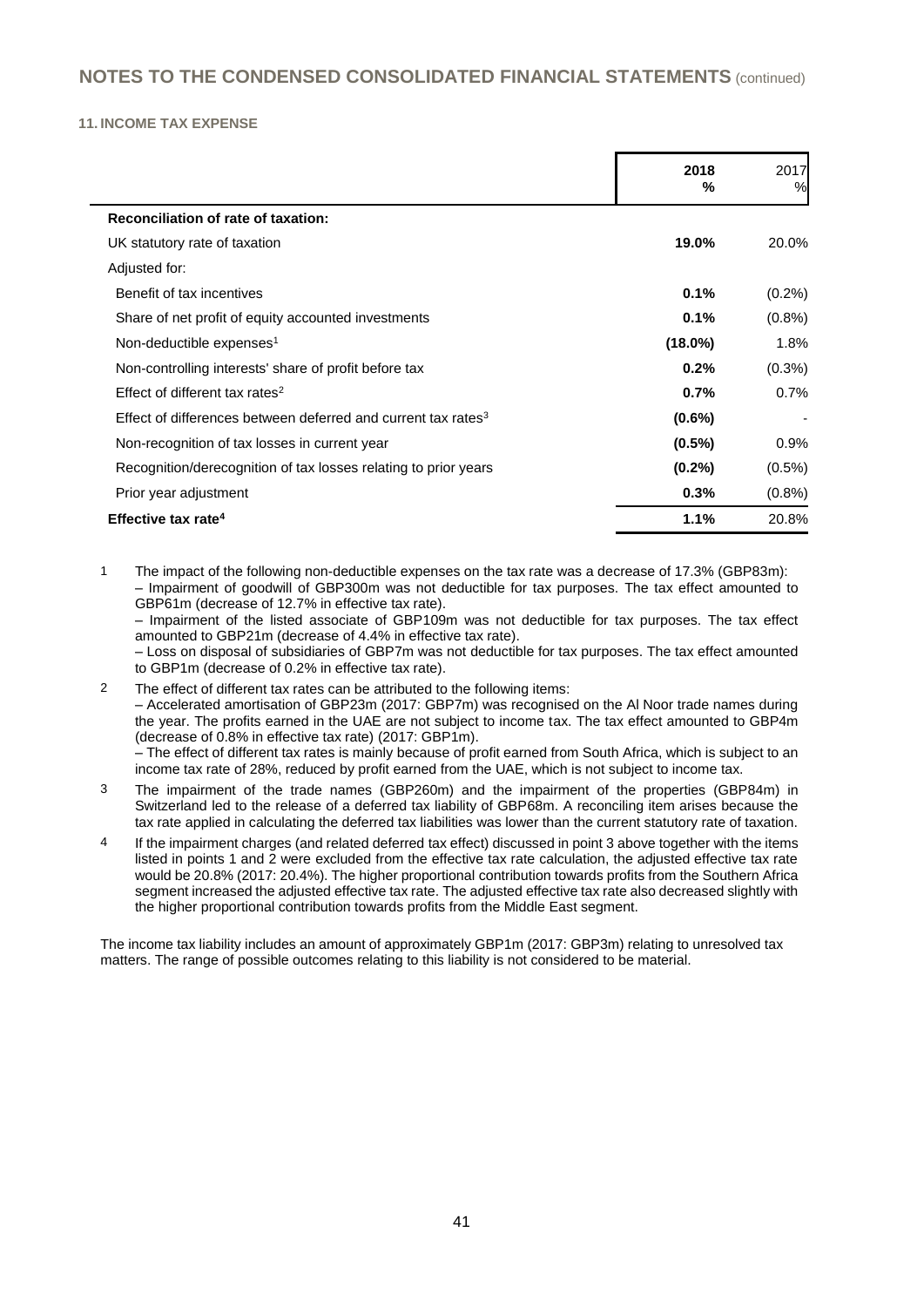**12. EARNINGS PER ORDINARY SHARE**

|                                                                                         | 2018<br>GBP'm | 2017<br>GBP'm |
|-----------------------------------------------------------------------------------------|---------------|---------------|
| (Loss)/earnings per ordinary share (pence)                                              |               |               |
| Basic (pence)                                                                           | (66.7)        | 31.0          |
| Diluted (pence)                                                                         | (66.7)        | 31.0          |
| <b>Earnings reconciliation</b>                                                          |               |               |
| (Loss)/profit attributable to equity holders of the Company                             | (492)         | 229           |
| Adjusted for:                                                                           |               |               |
| No adjustments                                                                          |               |               |
| (Loss)/earnings for basic and diluted earnings per share                                | (492)         | 229           |
| <b>Number of shares reconciliation</b>                                                  |               |               |
| Weighted average number of ordinary shares in issue for basic earnings per<br>share     |               |               |
| Number of ordinary shares in issue at the beginning of the year                         | 737 243 810   | 737 243 810   |
| Weighted average number of treasury shares                                              | (133672)      | (303656)      |
| <b>BEE</b> shareholder                                                                  |               | (31 238)      |
| <b>Mpilo Trusts</b>                                                                     | (32330)       | (33 128)      |
| Forfeitable Share Plan                                                                  | (101 342)     | (239 290)     |
|                                                                                         | 737 110 138   | 736 940 154   |
| Weighted average number of ordinary shares in issue for diluted earnings<br>per share   |               |               |
| Weighted average number of ordinary shares in issue                                     | 737 110 138   | 736 940 154   |
| Weighted average number of treasury shares held not yet released from treasury<br>stock | 133 672       | 303 656       |
| <b>BEE</b> shareholder                                                                  |               | 31 238        |
| <b>Mpilo Trusts</b>                                                                     | 32 330        | 33 1 28       |
| Forfeitable Share Plan                                                                  | 101 342       | 239 290       |
|                                                                                         | 737 243 810   | 737 243 810   |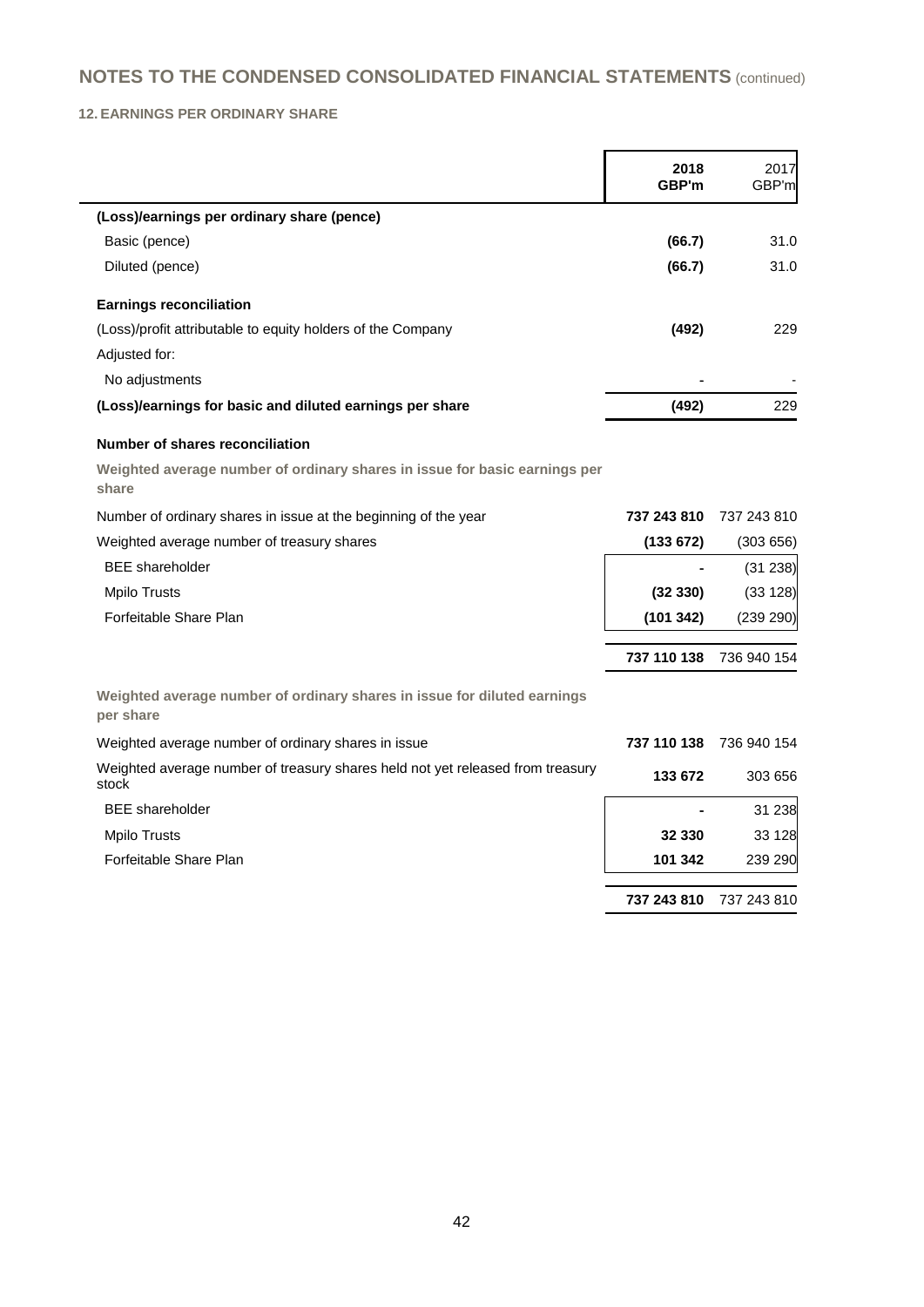#### **12. EARNINGS PER ORDINARY SHARE (continued)**

#### **Headline earnings per ordinary share**

The Group is required to calculate headline earnings per share (HEPS) in accordance with the JSE Limited (JSE) Listings Requirements, determined by reference to the South African Institute of Chartered Accountants' circular 04/2018 (Revised) 'Headline Earnings'. The table below sets out a reconciliation of basic EPS and HEPS in accordance with that circular. Disclosure of HEPS is not a requirement of IFRS, but it is a commonly used measure of earnings in South Africa. The table below reconciles the profit for the financial year attributable to equity holders of the parent to headline earnings and summarises the calculation of basic HEPS:

|                                                          | 2018<br>GBP'm | 2017<br>GBP'm |
|----------------------------------------------------------|---------------|---------------|
| Headline earnings per share                              |               |               |
| (Loss)/earnings for basic and diluted earnings per share | (492)         | 229           |
| Adjustments                                              |               |               |
| Impairment of equity accounted investment                | 109           |               |
| Impairment of properties and intangible assets           | 576           |               |
| Loss on disposal of subsidiaries                         | 7             |               |
| Associate's impairment of property, plant and equipment  | 3             |               |
| <b>Headline earnings</b>                                 | 203           | 229           |
| Headline earnings per share (pence)                      | 27.6          | 31.0          |
| Diluted headline earnings per share (pence)              | 27.6          | 31.0          |

#### **13. DISPOSAL GROUPS HELD FOR SALE**

During the 2017 financial year, management decided to sell the following clinics within the Mediclinic Middle East segment: Mediclinic Beach Road LLC, Mediclinic Corniche Medical Centre LLC, Lookwow One Day Surgery Company LLC, Lookwow One Day Pharmacy LLC, Al Noor Sanaiya Clinic and Pharmacy, Al Noor ICAD Clinic and Pharmacy, Al Noor International Medical Centre (Sharjah), Al Noor Hamdan Street Pharmacy, Al Madar Ajman Clinic and Pharmacy and Al Madar Diagnostic Centre-Al Ain.

All the clinics were disposed of during the year with the exception of the following: Mediclinic Beach Road LLC and Mediclinic Corniche Medical Centre LLC were closed and the accordingly the assets of these clinics were written off or transferred to other clinics within the Group where possible. The liabilities classified as held for sale relating to these clinics were settled. The only remaining clinic that is classified as held for sale is Al Madar Diagnostic Centre-Al Ain.

|                                                  | 2018<br>GBP'm | 2017<br>GBP'm |
|--------------------------------------------------|---------------|---------------|
| Analysis of assets and liabilities held for sale |               |               |
| <b>Assets</b>                                    |               |               |
| Property, equipment and vehicles                 |               | 8             |
| Inventories                                      |               |               |
| <b>Total assets</b>                              | 1             | 9             |
| <b>Liabilities</b>                               |               |               |
| Retirement benefit obligations                   |               |               |
| Trade and other payables                         |               |               |
| <b>Total liabilities</b>                         |               | 2             |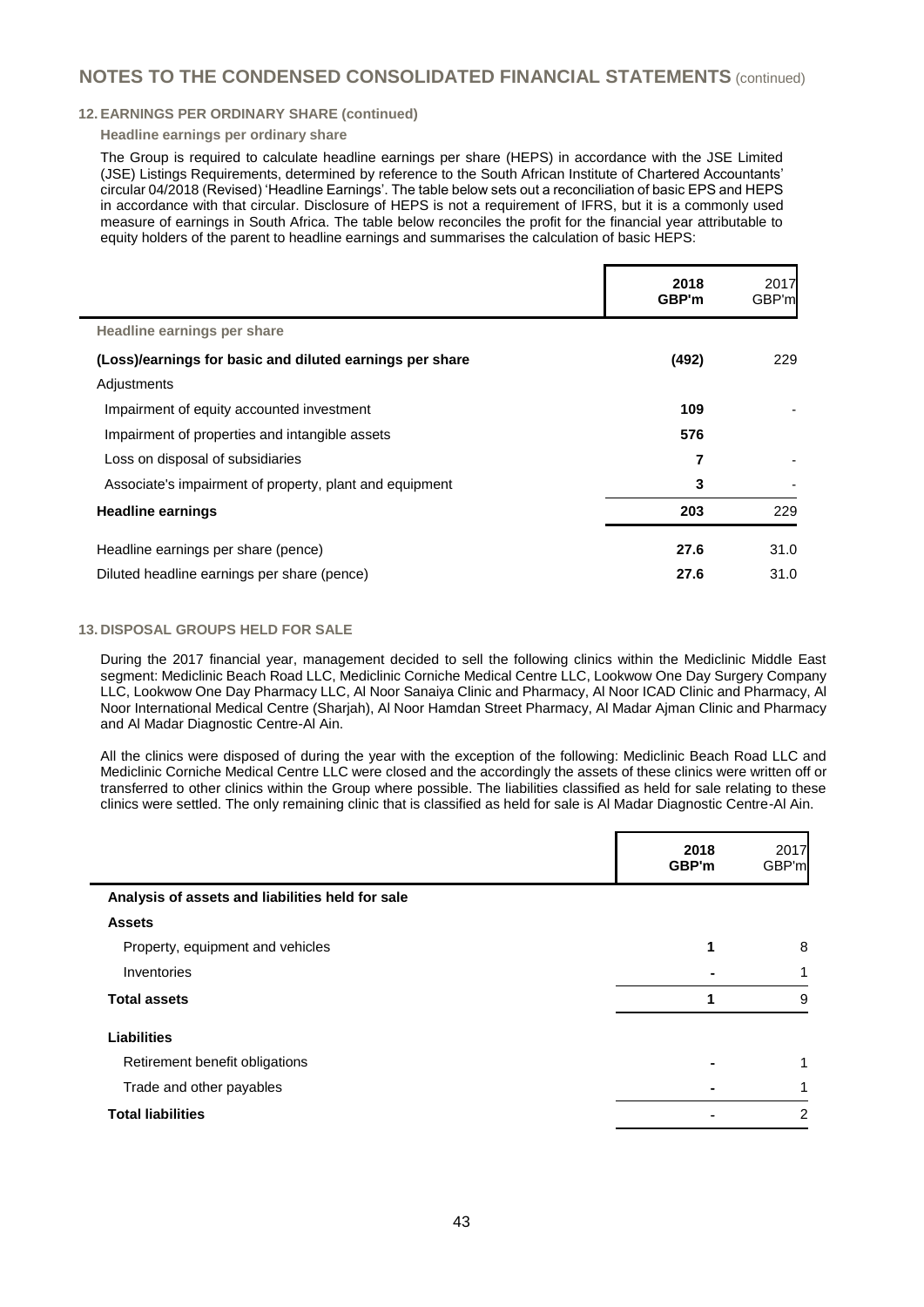#### **14. BUSINESS COMBINATIONS**

The following business combinations occurred during the year:

|                              | 2018<br><b>GBP'ml</b> |
|------------------------------|-----------------------|
| Cash flow on acquisition:    |                       |
| Linde Holding Biel/Bienne AG | (74)                  |
| Rontgeninstitut Cham AG      | (9)                   |
|                              | (83)                  |

**Linde Holding Biel/Bienne AG**

With a public takeover offer on 30 June 2017, Hirslanden AG acquired within four closings a total of 99.62% of the share capital of Linde Holding Biel/Bienne AG for GBP86m (CHF107m) and obtained control over the company. Lindenpark Immobilien AG and Privatklinik Linde AG are both 100% subsidiaries of Linde Holding Biel/Bienne AG (Linde Group). The revaluation of the trade name and equipment resulted in retrospective adjustments to the provisionally determined PPA values that was disclosed at 30 September 2017.

Linde Group is a leading private hospital in the Biel-Seeland-Bernese Jura region offering a wide range of medical care, focusing on movement and sports medicine, interdisciplinary cancer treatment, breast cancer center, obstetrics, urology and radiology. Adherence to high quality standards is illustrated by numerous certifications. It provides the Group with the opportunity to enter the hospital market of the Biel-region, including improved access to the private- and semi-private patient market in the region. Furthermore, Linde Group will serve as an important referring hospital ("portal hospital") to Hirslanden Bern AG and Hirslanden Klinik Aarau AG, facilitating recruitment of highly-specialized medicine patients (heart surgery, thoracic surgery) from the growing area of the Espace Mittelland.

The goodwill of GBP3m (CHF3.6m) arising from the acquisition is attributable to the acquired workforce and economies of scale expected from combining the operations of Hirslanden and the Linde Group. None of the goodwill recognised is expected to be deductible for income tax purposes.

The following table summarises the consideration paid for the Linde Group, the fair value of assets acquired and liabilities assumed at the acquisition date.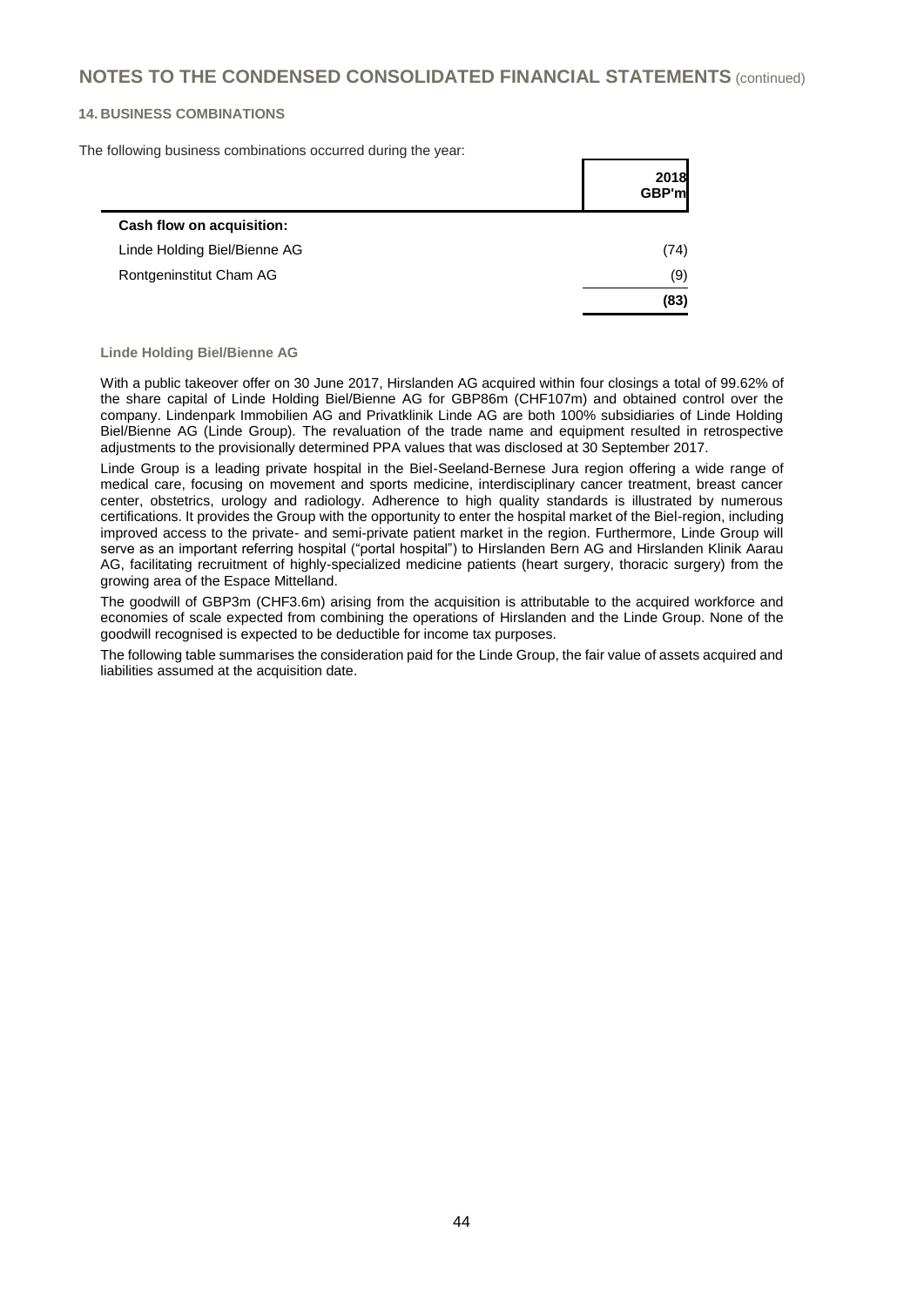**14. BUSINESS COMBINATIONS (continued)**

|                                                                               | 2018<br>GBP'm |
|-------------------------------------------------------------------------------|---------------|
| Recognised amounts of identifiable assets acquired and liabilities<br>assumed |               |
| Assets                                                                        |               |
| Property, equipment and vehicles                                              | 109           |
| Intangible assets                                                             | 17            |
| Inventories                                                                   | 1             |
| Trade and other receivables                                                   | 9             |
| Cash and cash equivalents                                                     | 12            |
| Deferred tax assets                                                           | 2             |
| <b>Total assets</b>                                                           | 150           |
| Liabilities                                                                   |               |
| Borrowings                                                                    | 25            |
| Provisions                                                                    | $\mathcal{P}$ |
| Retirement benefit obligations                                                | 10            |
| Deferred tax liabilities                                                      | 22            |
| Trade and other payables                                                      | 8             |
| <b>Total liabilities</b>                                                      | 67            |
| Total identifiable net assets at fair value                                   | 83            |
| Non-controlling interest at fair value                                        |               |
| Goodwill                                                                      | 3             |
| <b>Consideration transferred for the business</b>                             | 86            |
| Cash flow on acquisition                                                      |               |
| Net cash acquired with subsidiary                                             | 12            |
| Cash paid                                                                     | (86)          |
| Net cash flow on acquisition                                                  | (74)          |

The fair value of trade and other receivables is GBP9m. The best estimate at acquisition date of the contractual cash flows not expected to be collected are GBP0.1m.

From the date of acquisition, Linde Group has contributed GBP41m to revenue and GBP2m to the profit before tax of the Group. If the combination had taken place at the beginning of the financial year, revenue from the Linde Group would have been GBP58m and the profit before tax contribution would have been GBP3m.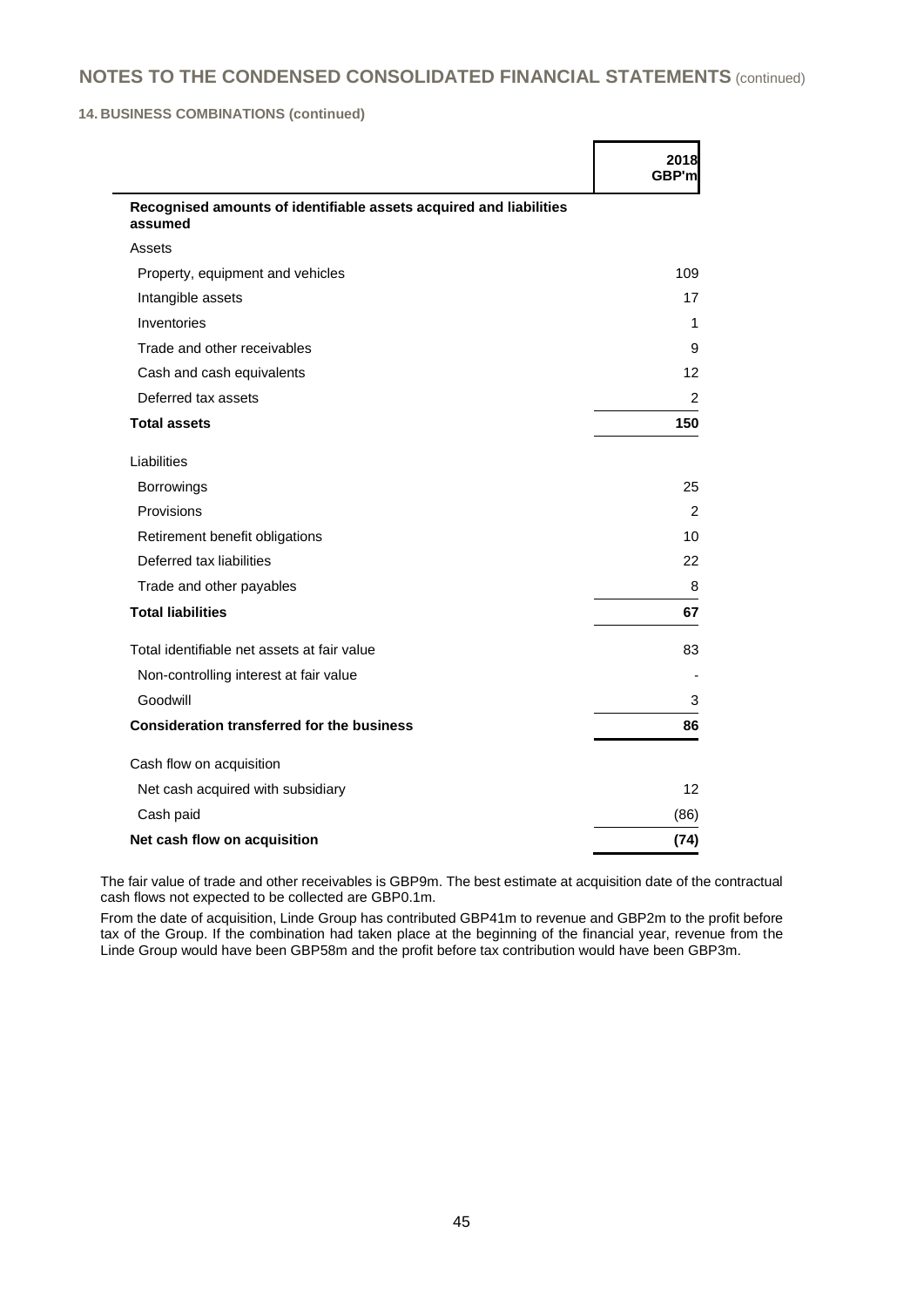#### **14. BUSINESS COMBINATIONS (continued)**

#### **Röntgeninstitut Cham AG**

On 30 August 2017, Hirslanden AG acquired 85% of the share capital of Röntgeninstitut Cham AG for GBP9m (CHF11.5m). As a result, the Group's equity interest in Röntgeninstitut Cham AG increased from 15% to 100%, obtaining control of the company.

Radiology is an integral part of a hospital and therefore, almost every one of the Group's hospitals has its own radiology unit. Röntgeninstitut Cham AG will provide radiology services for the patients of AndreasKlink AG Cham. The goodwill of GBP10m (CHF12.6m) arising from the acquisition is attributable to the acquired workforce and economies of scale expected from combining the operations of Röntgeninstitut Cham AG and AndreasKlink AG Cham. None of the goodwill recognised is expected to be deductible for income tax purposes.

The following table summarises the consideration paid for Röntgeninstitut Cham AG, the fair value of assets acquired and liabilities assumed at the acquisition date.

|                                                                               | 2018<br>GBP'm |
|-------------------------------------------------------------------------------|---------------|
| Recognised amounts of identifiable assets acquired and liabilities<br>assumed |               |
| Assets                                                                        |               |
| Property, equipment and vehicles                                              | 1             |
| Trade and other receivables                                                   |               |
| <b>Total assets</b>                                                           | $\mathbf{2}$  |
| Liabilities                                                                   |               |
| Retirement benefit obligations                                                | 1             |
| <b>Total liabilities</b>                                                      | 1             |
| Total identifiable net assets at fair value                                   | 1             |
| Goodwill                                                                      | 10            |
| Consideration transferred for the business                                    | 11            |
| Fair value of the Group's existing 15% portion                                | (2)           |
| Cash flow on acquisition                                                      | 9             |
| Cash flow on acquisition                                                      |               |
| Net cash acquired with subsidiary                                             |               |
| Cash paid                                                                     | (9)           |
| Net cash flow on acquisition                                                  | (9)           |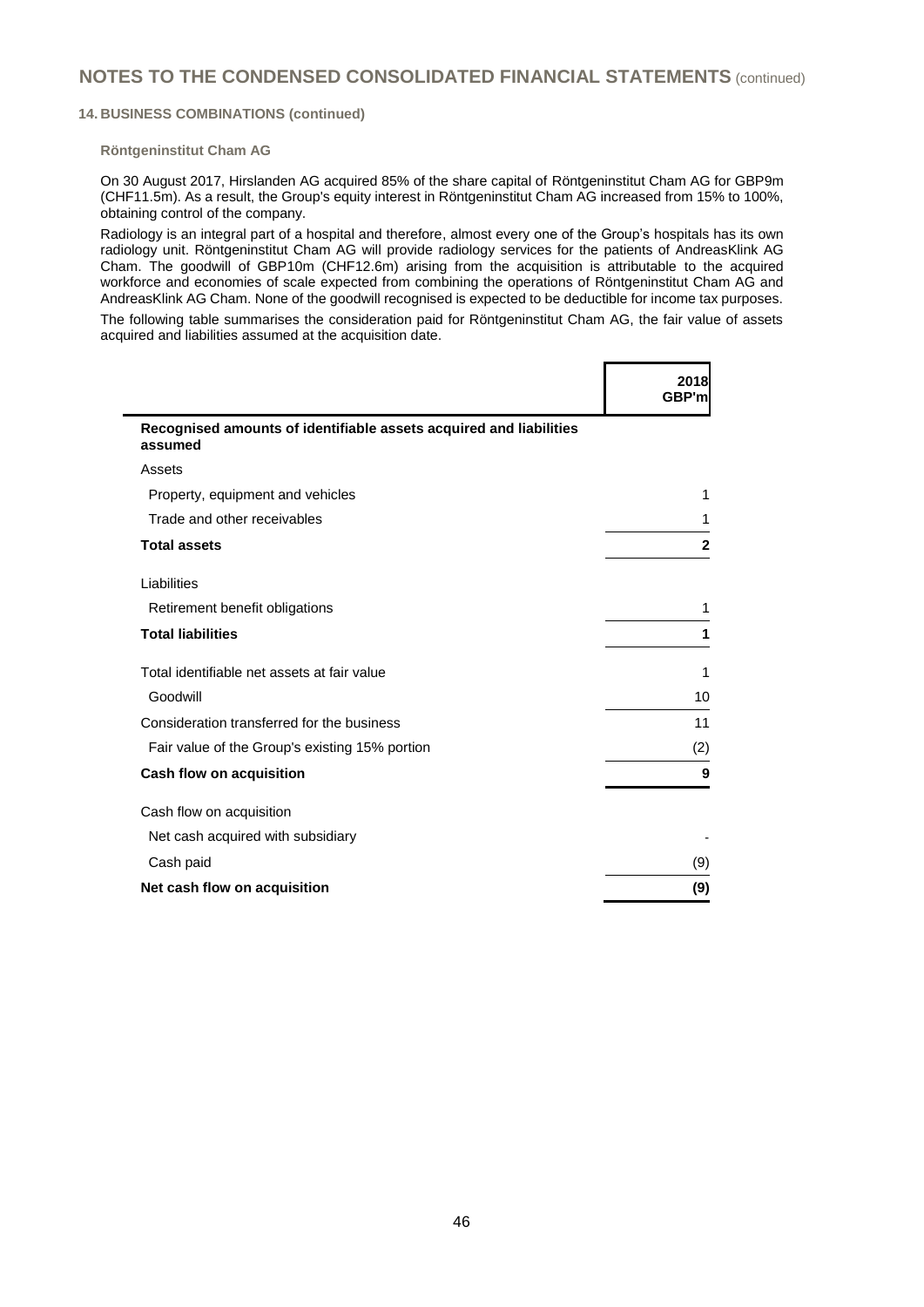### **15. CASH FLOW ON DISPOSAL OF SUBSIDIARY**

The Group disposed of the following companies that were part of the Middle East segment during the year: Lookwow One Day Surgery Company LLC and the following branches of Mediclinic Hospitals LLC: Mirfa, Ajman, Hamdan Pharmacy, Sanaya and ICAD. During the prior year, the following companies were disposed of: Rochester Wellness LLC, Emirates American Company for Medical Services LLC, Abu Dhabi Medical Services LLC and National Medical Services LLC.

|                                                                | 2018<br>GBP'm | 2017<br>GBP'm |
|----------------------------------------------------------------|---------------|---------------|
| Analysis of assets and liabilities over which control was lost |               |               |
| Property, equipment and vehicles                               | 8             | 10            |
| Goodwill                                                       | 3             | 33            |
| Trade and other receivables                                    |               | 10            |
| Cash and cash equivalents                                      |               | 3             |
| Retirement benefit obligations                                 |               | (1)           |
| Trade and other payables                                       | (1)           | (4)           |
| Non-controlling interest derecognised                          | (1)           |               |
| Net assets disposed of                                         | 9             | 51            |
| <b>Consideration received</b>                                  |               |               |
| Cash and cash equivalents                                      | $\mathbf{2}$  | 47            |
| Consideration receivable                                       |               | 1             |
| Other non-cash items                                           |               | 3             |
| <b>Total consideration</b>                                     | $\mathbf{2}$  | 51            |
| (Loss)/gain on disposal                                        | (7)           |               |
| Net cash inflow on disposal                                    | $\mathbf{2}$  | 44            |
| <b>COMMITMENTS</b>                                             |               |               |
|                                                                | 2018<br>GBP'm | 2017<br>GBP'm |
| <b>Capital commitments</b>                                     |               |               |

|                    | 342 | 397 |
|--------------------|-----|-----|
| <b>Middle East</b> | 94  | 151 |
| Southern Africa    | 219 | 214 |
| Switzerland        | 29  | 32  |
|                    |     |     |

These commitments will be financed from Group and borrowed funds.

**16. COMMITMENTS**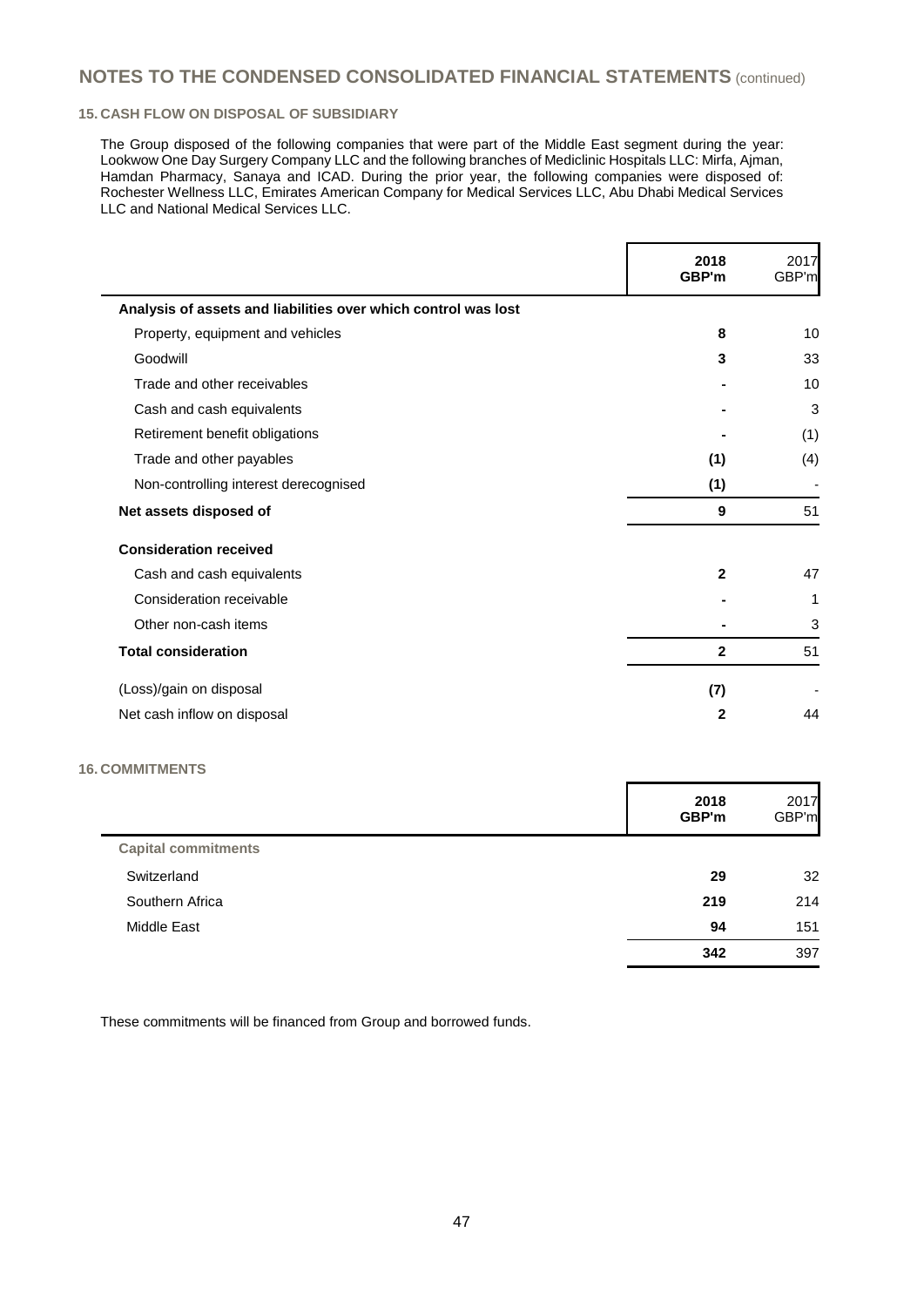#### **17. DIVIDENDS**

|                                  | Date paid/payable | Dividend per<br>share (pence) | 2018<br>GBP'm | 2017<br>GBP'm |
|----------------------------------|-------------------|-------------------------------|---------------|---------------|
| <b>Dividends declared</b>        |                   |                               |               |               |
| Year ended 31 March 2018         |                   |                               |               |               |
| Interim dividend                 | 18 December 2017  | 3.20                          | 24            |               |
| Final dividend                   | 30 July 2018      | 4.70                          | 35            |               |
|                                  |                   | 7.90                          |               |               |
| Year ended 31 March 2017         |                   |                               |               |               |
| Interim dividend                 | 12 December 2016  | 3.20                          |               | 23            |
| Final dividend                   | 31 July 2017      | 4.70                          |               | 35            |
|                                  |                   | 7.90                          | 59            | 58            |
| Dividends paid                   |                   |                               |               |               |
| Dividends paid during the period |                   |                               | 58            | 62            |

Under IFRS, dividends are only recognised in the financial statements when authorised by the Board of Directors (for interim dividends) or when authorised by the shareholders (for final dividends). The aggregate amount of the proposed dividend expected to be paid on 30 July 2018 from retained earnings has not been recognised as a liability at 31 March 2018.

#### **18. FINANCIAL INSTRUMENTS**

Financial instruments that are measured at fair value in the statement of financial position, are classified using a fair value hierarchy that reflects the significance of the inputs used in the valuation. The fair value hierarchy has the following levels:

- Level 1 Quoted prices (unadjusted) in active markets for identical assets and liabilities
- Level 2 Input (other than quoted prices included within Level 1) that is observable for the asset or liability, either directly (as prices) or indirectly (derived from prices)
- Level 3 Input for the asset or liability that is not based on observable market data (unobservable input).

Derivative financial instruments comprise interest rate swaps and are measured at the present value of future cash flows estimated and discounted based on the applicable yield curves derived from quoted interest rates. Based on the degree to which the fair values are observable, the interest rate swaps are grouped as Level 2.

The fair value for available-for-sale assets (part of other investments and loans) is based on appropriate valuation methodologies being discounted cash flow or actual net asset value of the investment. These assets are grouped as Level 2.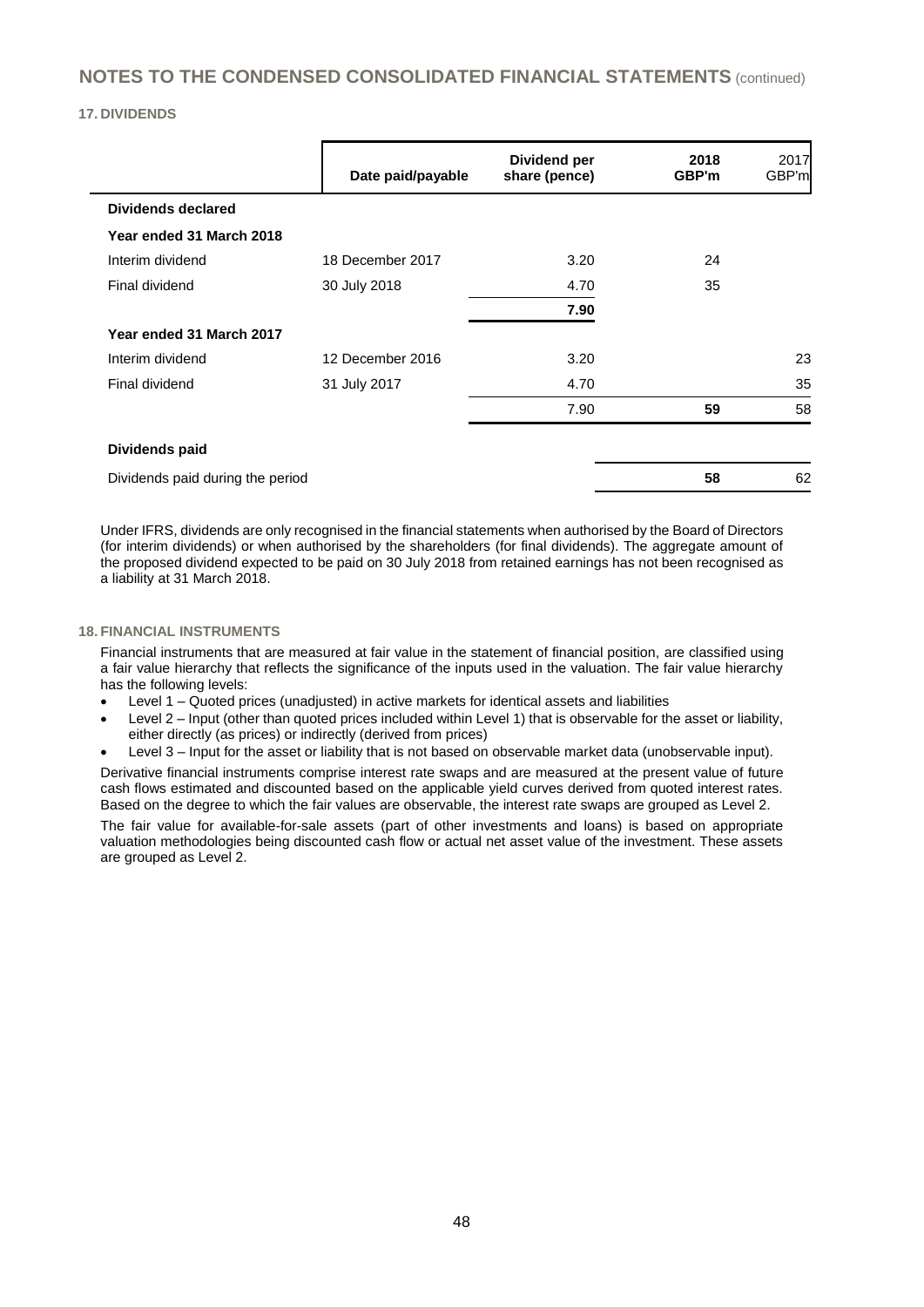#### **19. RELATED PARTIES**

There are no significant changes to the related party transactions compared to those disclosed in note 34 of the Group's annual financial statements for the year ended 31 March 2017.

#### **20. SHARE-BASED PAYMENTS**

During the year ended 31 March 2018, the Group made further grants under its existing long-term incentive plan awards ("**LTIP**") as follows:

On 1 June 2017, the Group granted DP Meintjes and PJ Myburgh 129 626 and 65 263 phantom shares respectively. On the same date, 398 603 phantom shares were granted to other senior management. The vesting of these shares is subject to continued employment and is conditional upon achievement of performance targets, measured over a three-year period. The performance conditions for the year under review constitute a combination of: absolute total shareholder return ("**TSR**") (40% weighting) and adjusted earnings per share (60% weighting).

For the year ended 31 March 2018, the total cost recognised in the income statement for the LTIP awards was GBP0.1m (2017: GBP0.1m).

### **21. EVENTS AFTER THE REPORTING DATE**

The directors are not aware of any matter or circumstance arising since the end of the financial year that would significantly affect the operations of the Group or the results of its operations.